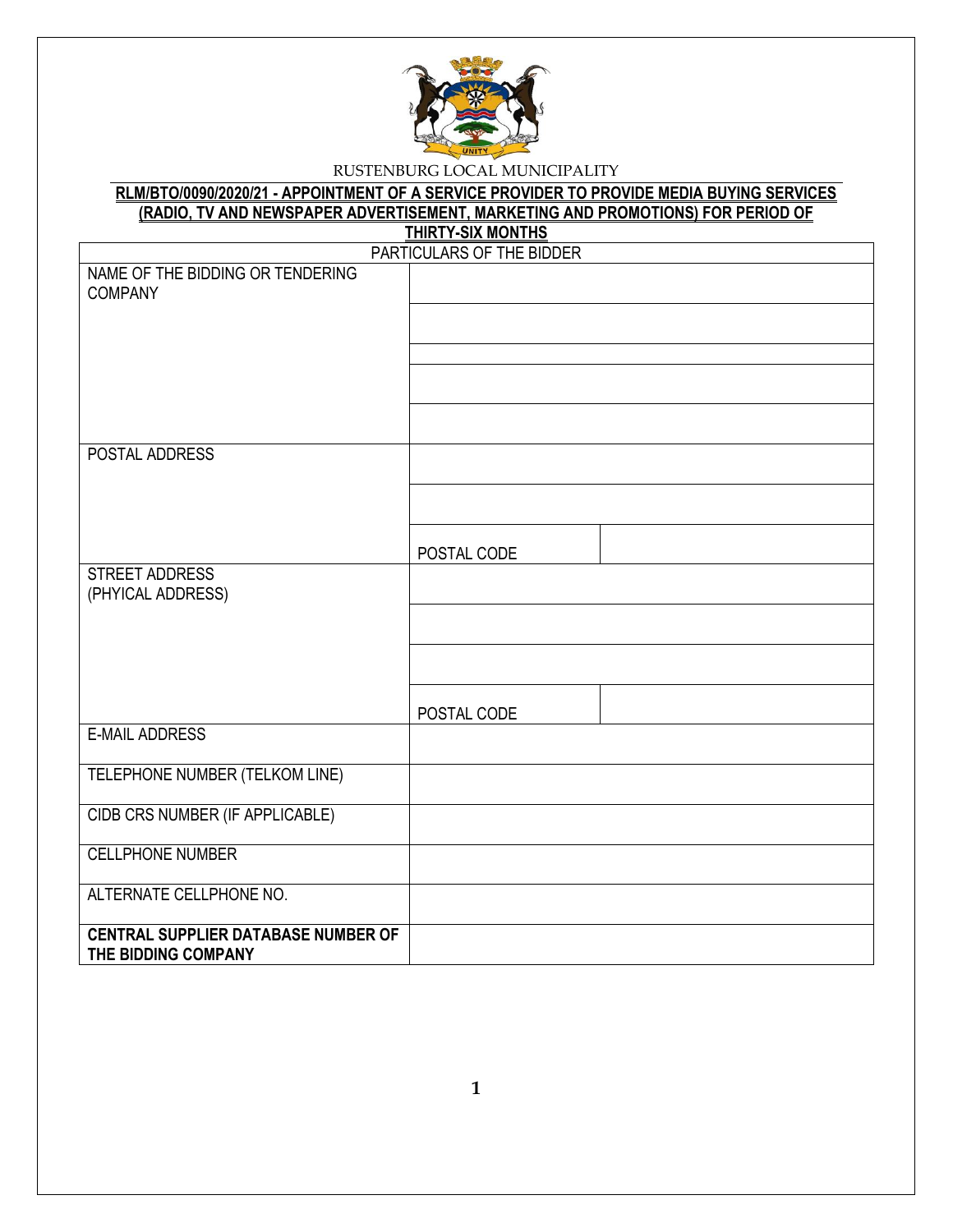

# **RLM/BTO/0090/2020/21 - APPOINTMENT OF A SERVICE PROVIDER TO PROVIDE MEDIA BUYING SERVICES (RADIO, TV AND NEWSPAPER ADVERTISEMENT, MARKETING AND PROMOTIONS) FOR PERIOD OF THIRTY-SIX MONTHS**

**INDEX/TABLE OF CONTENTS**

| <b>DOCUMENT NAME</b><br><b>ABBREVIATION</b> | <b>DOCUMENT NAME/DESCRIPTION</b>                                      |  |
|---------------------------------------------|-----------------------------------------------------------------------|--|
| <b>TS</b>                                   | <b>TENDERING CONDITIONS</b>                                           |  |
|                                             |                                                                       |  |
| AE(DP)                                      | <b>ADMINISTRATIVE EVALUATION (DOCUMENT COMPLETION)</b>                |  |
|                                             |                                                                       |  |
| MBD <sub>1</sub>                            | ADMINISTRATIVE EVALUATION (ATTACHMENT OF MANDATORY DOCUMENTS)         |  |
|                                             |                                                                       |  |
| <b>DTA</b>                                  | <b>DOCUMENT TENDER ADVERT</b>                                         |  |
|                                             |                                                                       |  |
| MBD <sub>1</sub>                            | <b>INVITATION TO BID (PART A)</b>                                     |  |
|                                             | <b>PART B</b>                                                         |  |
|                                             |                                                                       |  |
| MBD <sub>4</sub>                            | <b>DECLARATION OF INTEREST</b>                                        |  |
|                                             |                                                                       |  |
| MBD <sub>5</sub>                            | DECLARATION FOR PROCUREMENT ABOVE R10 MILLION (ALL APPLICABLE TAXES   |  |
|                                             | INCLUDED)                                                             |  |
|                                             |                                                                       |  |
| <b>MBD 6.1</b>                              | PREFERENCE CLAIM IN TERMS OF THE PREFERENTIAL PROCUREMENT REGULATIONS |  |
|                                             |                                                                       |  |
| <b>MBD 7.2</b>                              | <b>CONTRACT FORM - RENDERING OF SERVICES</b>                          |  |
|                                             |                                                                       |  |
| MBD <sub>8</sub>                            | DECLARATION OF ABUSE OF SUPPLY CHAIN MANAGEMENT SYSTEM                |  |
|                                             |                                                                       |  |
| MBD <sub>9</sub>                            | CERTIFICATE OF INDEPENDENT BID DETERMINATION                          |  |
|                                             |                                                                       |  |
| <b>SECTION 38</b>                           | DECLARATION OF BIDDERS'S PAST PRACTICES                               |  |
|                                             |                                                                       |  |
| <b>SF</b>                                   | <b>SIGNATORY FORM</b>                                                 |  |
|                                             |                                                                       |  |
| <b>GCC</b>                                  | <b>GENERAL CONDITIONS OF CONTRACT</b>                                 |  |
|                                             |                                                                       |  |
| <b>TOF</b>                                  | <b>TERMS OF REFERENCE/ BID SPECIFICATIONS</b>                         |  |
|                                             |                                                                       |  |
| $\overline{\mathsf{F}}$                     | <b>FUNCTIONALITY</b>                                                  |  |
|                                             |                                                                       |  |
| PI                                          | <b>PRICING INSTRUCTIONS</b>                                           |  |
|                                             |                                                                       |  |
| <b>PS</b>                                   | <b>PRICING SCHEDULE</b>                                               |  |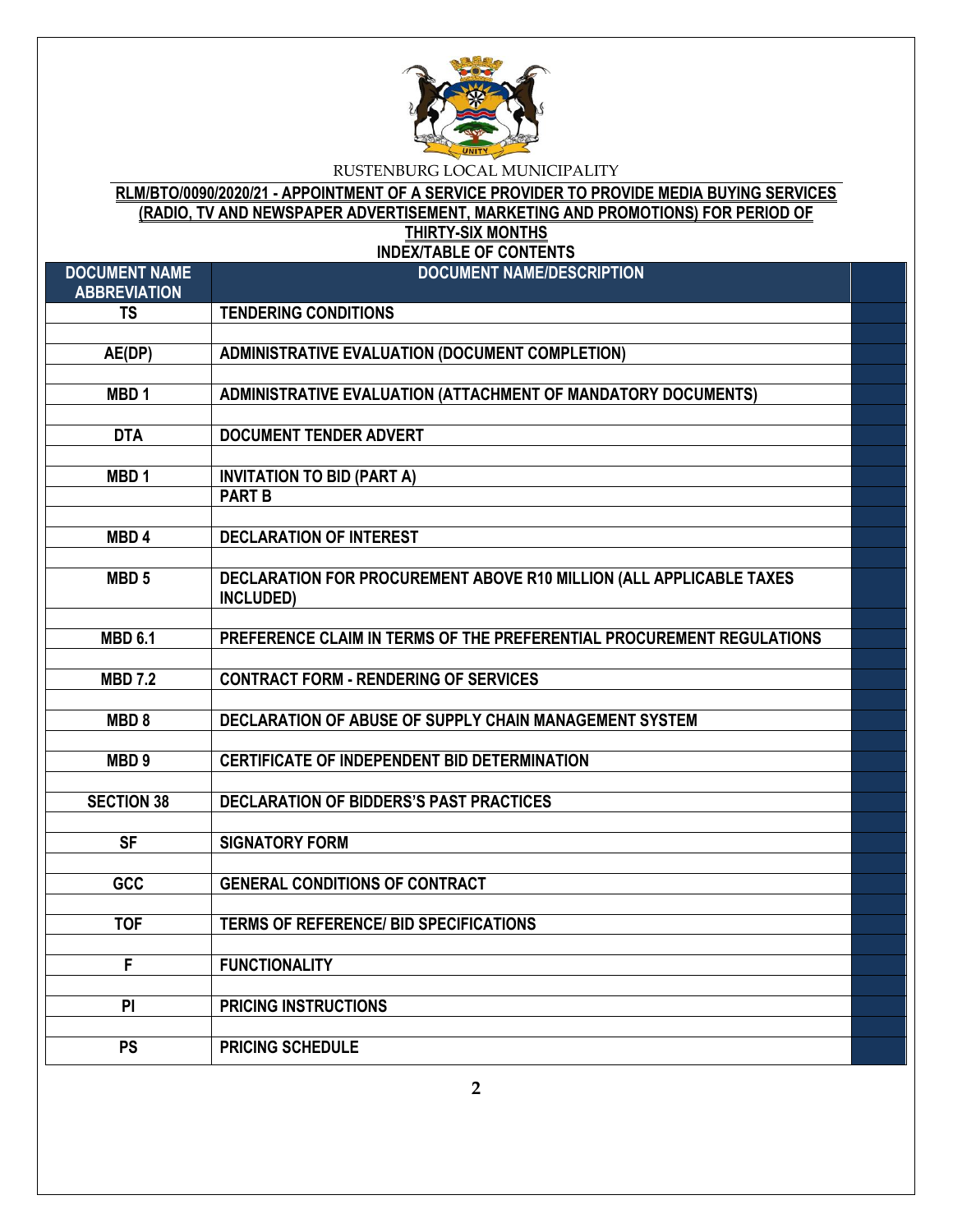

### **RLM/BTO/0090/2020/21 - APPOINTMENT OF A SERVICE PROVIDER TO PROVIDE MEDIA BUYING SERVICES (RADIO, TV AND NEWSPAPER ADVERTISEMENT, MARKETING AND PROMOTIONS) FOR PERIOD OF THIRTY-SIX MONTHS**

#### **TENDERING CONDITIONS**

- 1. The document must be completed in full as per the guide provided under administrative evaluation document completion.
- 2. All mandatory documents must be attached as per the guide under administrative evaluation attachment of mandatory documents.
- 3. The document must not be dismantled; page numbers must be sequential.
- 4. Bidders must be registered on CSD.
- 5. For all documents that will need certification (and affidavits where applicable) bidders must not submit copies/ copies of certified copies.
- 6. Only black ink must be used when completing the tender document.
- 7. Electronic signatures are not allowed.
- 8. Bidders are not allowed to use correction pens. In a case where a wrong answer is ticked, a straight line must be made across the wrong answer, then initial next to the mistake and a correct answer must be ticked or provided in writing.

*NB! FAILURE TO ADHERE TO THE ABVOVE INSTRUCTIONS WILL RENDER THE TENDER INVALID AND RESULT IN DISQUALIFICATION*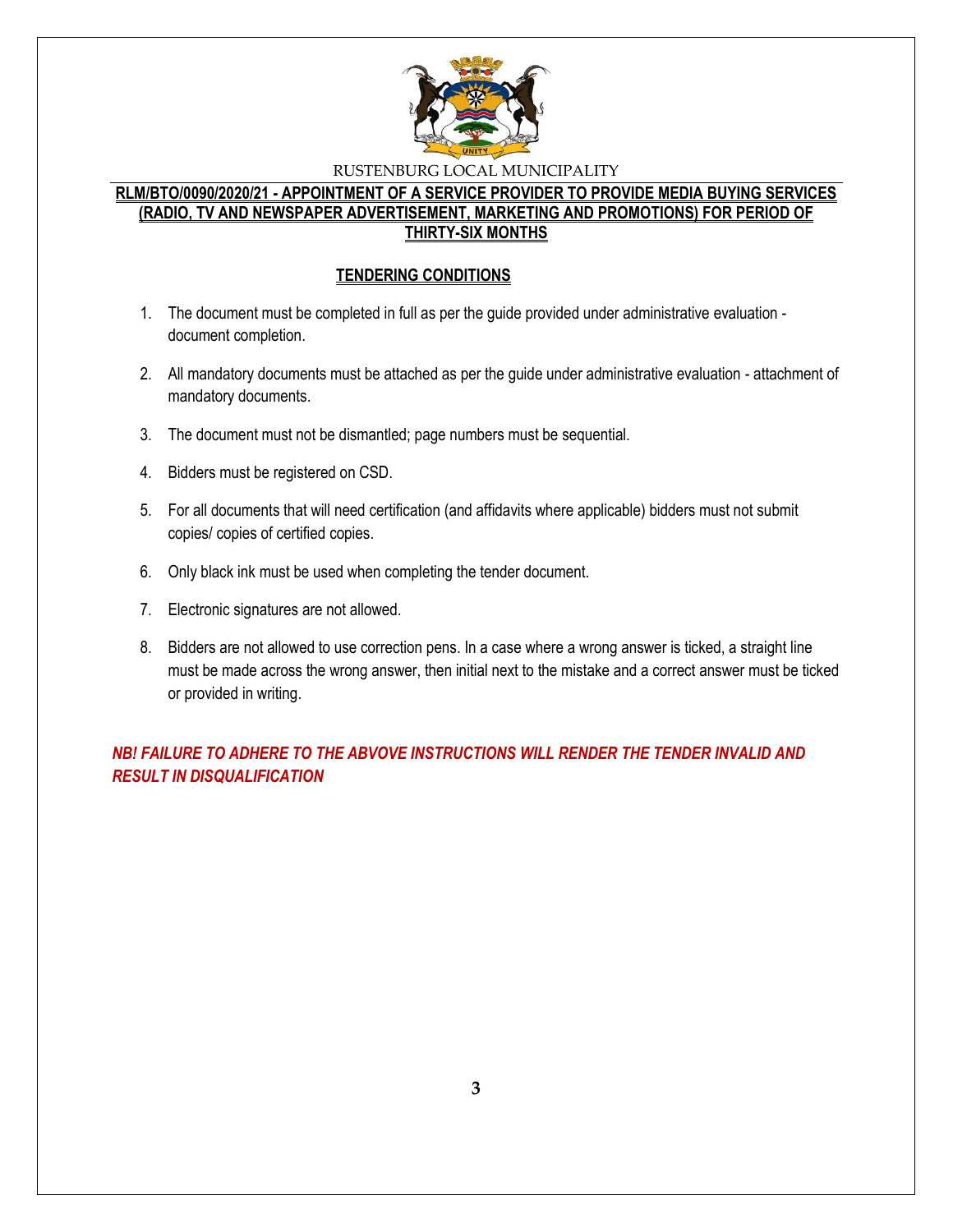

# **RLM/BTO/0090/2020/21 - APPOINTMENT OF A SERVICE PROVIDER TO PROVIDE MEDIA BUYING SERVICES (RADIO, TV AND NEWSPAPER ADVERTISEMENT, MARKETING AND PROMOTIONS) FOR PERIOD OF THIRTY-SIX MONTHS**

# **ADMINISTRATIVE EVALUATION (DOCUMENT COMPLETION)**

# *PLEASE READ AND FOLLOW INSTRUCTIONS BELOW ON HOW TO COMPLETE DIFFERENT FORMS IN THE DOCUMENT AND FILL THEM AS INSTRUCTED*

 $\checkmark$  The tender documents must be completed in full i.e. Compulsory Questionnaire (where applicable), MBD 1, MBD 4, MBD 5, MBD 6.1, MBD 7.2, MBD 8, MBD 9, Section 38, Signatory Resolution Form, Pricing Schedule, and the Form of Offer, including all witness signatures on all the above stated forms.

# $\checkmark$  **NB! FAILURE TO ADHERE TO THE BELOW MENTIONED POINTS WILL INVALIDATE THE TENDER** *AND RESULT IN DISQUALIFICATION*

- **COMPULSORY QUESTIONAIRE** must be fully completed and signed **(where applicable)** *In a case of Joint Venture separate COMPULSORY QUESTIONAIRE forms must be completed and submitted.*
- MBD 1 must be fully completed and signed
- **MBD 4** must be fully completed and signed: only tick the appropriate answer. Please be informed that whether you scratch out, tick or circle, **your answer will be where the pen ink is reflecting**. *In a case of Joint Venture or multi- directors, full details of all directors / trustees / shareholders / members must be provided on the table on* MBD 4.
- **MBD 5 (where applicable)** must be fully completed and signed: only tick the appropriate answer. Please be informed that whether you scratch out, tick or circle, **your answer will be where the pen ink is reflecting**. *In a case of Joint Venture separate MBD 5 forms must be completed and submitted.*
- MBD 6.1 must be fully completed and signed.
- **MBD 7.2** must be fully completed and signed.
- **MBD 8** must be fully completed and signed: only tick the appropriate answer box, whether you scratch out, tick or circle, your answer will be where the pen ink is reflecting
- **MBD 9** must be fully completed and signed
- **SECTION 38** must be fully completed and signed: only tick the appropriate answer box, whether you scratch out, tick or circle, your answer will be where the pen ink is reflecting. Note that should you answer **"NO"** to any of the declaration questions on **section 38 form**, then supporting documents **MUST** be attached
- **SIGNATORY AUTHORISATION –** must be fully completed and signed
- **PRICING SCHEDULE** must be fully completed and signed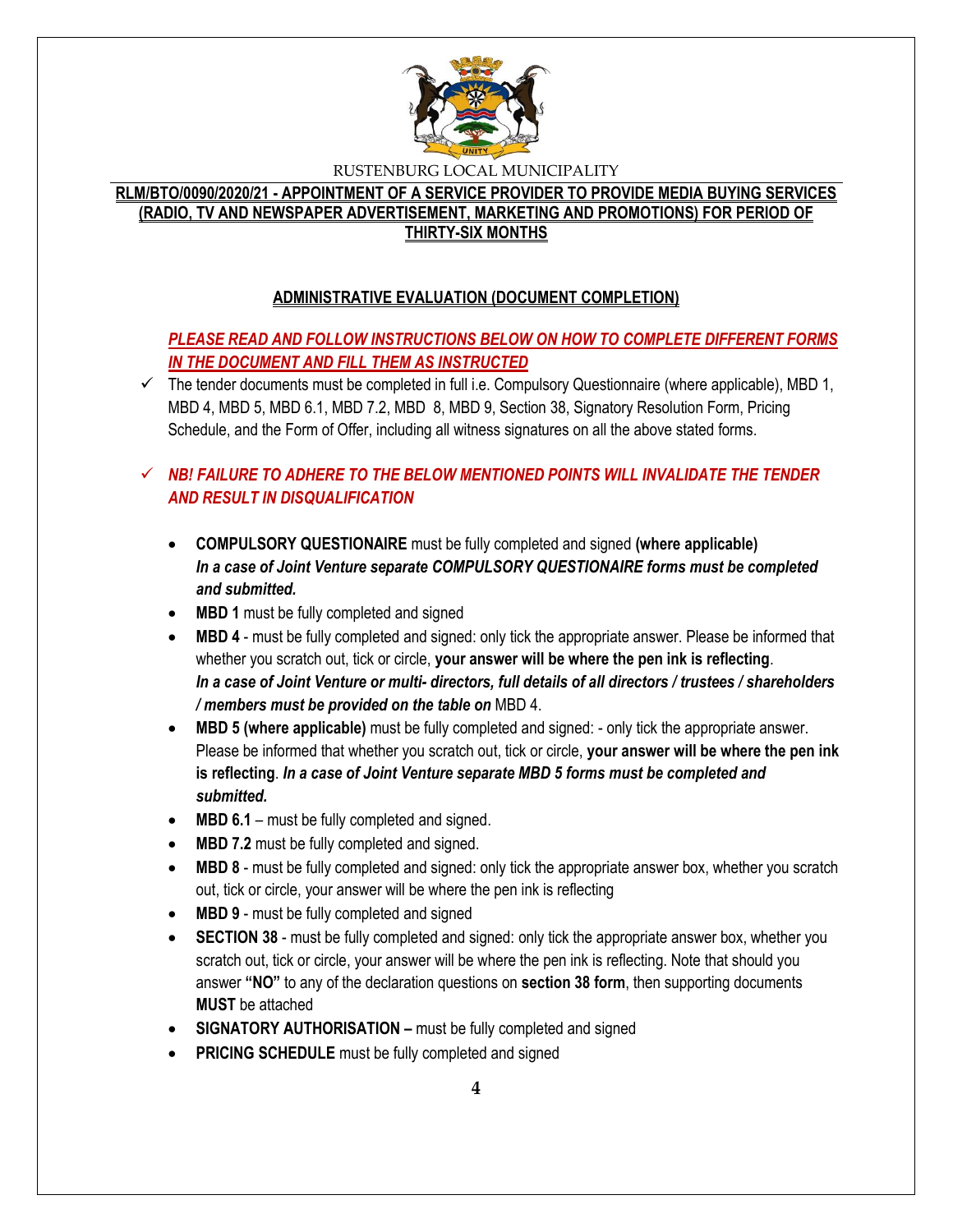

# **RLM/BTO/0090/2020/21 - APPOINTMENT OF A SERVICE PROVIDER TO PROVIDE MEDIA BUYING SERVICES (RADIO, TV AND NEWSPAPER ADVERTISEMENT, MARKETING AND PROMOTIONS) FOR PERIOD OF THIRTY-SIX MONTHS**

# **ADMINISTRATIVE EVALUATION (ATTACHMENT OF MANDATORY DOCUMENTS)**

- $\checkmark$  Deposit slip with tender reference number as indicated on the advert
- $\checkmark$  Proof of CSD registration (CSD report)
- $\checkmark$  Required CIDB Grading Certificate (where applicable)
- $\checkmark$  Signatory resolution Please attach a copy of Signatory resolution where instructed
- $\checkmark$  If the submission is from a Joint Venture, then a JV agreement must be attached
- $\checkmark$  A valid and certified (not older than (3) three months on the date of tender closure) BBBEE Certificate for the company (if it is a JV the BBBEE must be consolidated)

# **FOR ALL DOCUMENTS THAT WILL NEED CERTIFICATION (AND AFFIDAVITS WHERE APPLICABLE) BIDDERS MUST NOT SUBMIT COPIES/ COPIES OF CERTIFIED COPIES.**

# **MUNICIPAL RATES AND TAXES STATEMENTS OF THE DIRECTORS**

- $\checkmark$  Municipal rates and taxes statement of the last billable month on the date of tender closure for each directors' address must be attached; or
- $\checkmark$  Valid lease agreement of the director/s (showing lease period) or,
- $\checkmark$  An original letter (not a copy) from tribal authority not older than three (3) months if the director/s are residing in a tribal land, or
- $\checkmark$  If the rates and taxes account are not in the names of the director/s the attached municipal rates and taxes statement must be submitted together with an original affidavit from the property owner whose names are reflecting on the municipal rates and taxes statement to confirm that the director resides in their property.

#### **MUNICIPAL RATES AND TAXES STATEMENTS OF THE COMPANY**

- Municipal rates and taxes statement of the last billable month on the date of tender closure for the company's' address must be attached; or
- $\checkmark$  Valid lease agreement of the company (showing all critical contractual obligations, or
- $\checkmark$  An original letter (not a copy) from a tribal authority not older than three (3) months if the company is operating from a tribal, or
- $\checkmark$  If the rates and taxes account are not in the names of the company, the attached municipal rates taxes statement must be submitted together with an original affidavit from the property owner whose names are reflecting on the municipal rates and taxes statement to confirm that the company operates from their property.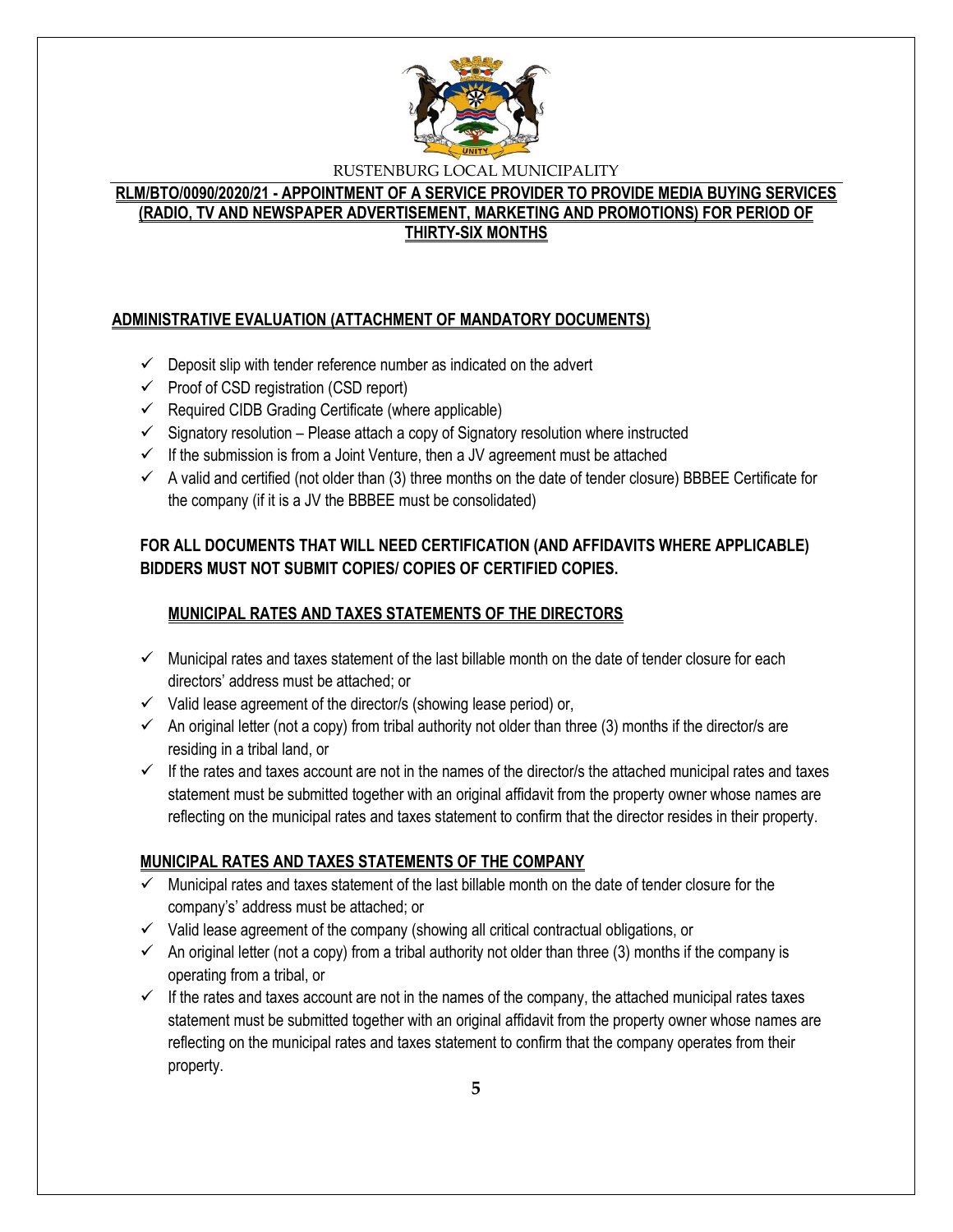

# **RLM/BTO/0090/2020/21 - APPOINTMENT OF A SERVICE PROVIDER TO PROVIDE MEDIA BUYING SERVICES (RADIO, TV AND NEWSPAPER ADVERTISEMENT, MARKETING AND PROMOTIONS) FOR PERIOD OF THIRTY-SIX MONTHS**

# **NB!!**

- **FOR PROCUREMENT EXPECTED TO BE LESS THAN 10 MILLION, AWARDS WILL NOT BE MADE TO BIDDERS OWING MUNICIPAL RATES AND TAXES FOR OVER 90 DAYS AT THE TIME OF TENDER CLOSURE**
- **FOR PROCUREMENT EXPECTED TO BE MORE THAN 10 MILLION, AWARDS WILL NOT BE MADE TO BIDDERS OWING MUNICIPAL RATES AND TAXES FOR OVER 30 DAYS AT THE TIME OF TENDER CLOSURE**

# **VERIFICATION OF DOCUMENTS AND INFORMATION.**

- $\checkmark$  Tax compliance status will be verified using CSD number. (For a bidder to be considered for final award, their status must reflect "tax compliance" before final award is made)
- $\checkmark$  CIDB Grading will be verified
- $\checkmark$  BBBEE certificates will be verified with relevant registration bodies.
- $\checkmark$  A Sworn Affidavit will be accepted only if an original is submitted.

# **ALLOCATION OF BBBEE POINTS**

- $\checkmark$  No points will be allocated for a BBBEE certificate that is a copy of a certified copy or not that is not certified.
- $\checkmark$  No points will be allocated if the attached sworn affidavit (BBBEE) is a copy.

# **INSTRUCTION ON THE SUBMISSION OF TENDER DOCUMENTS**

- $\checkmark$  A tender document must be in a sealed envelope that has on the outside the bid number and bid description. Both the bid number and the bid description must be on the envelope for the document to be acceptable.
- $\checkmark$  If the bid number and description are not clearly marked on the envelope, the bid will not be received
- $\checkmark$  The tender document must be in the tender box before the specified closing time and date.
- $\checkmark$  Bidders who arrive when the tender box is open are late and their submissions will not be accepted.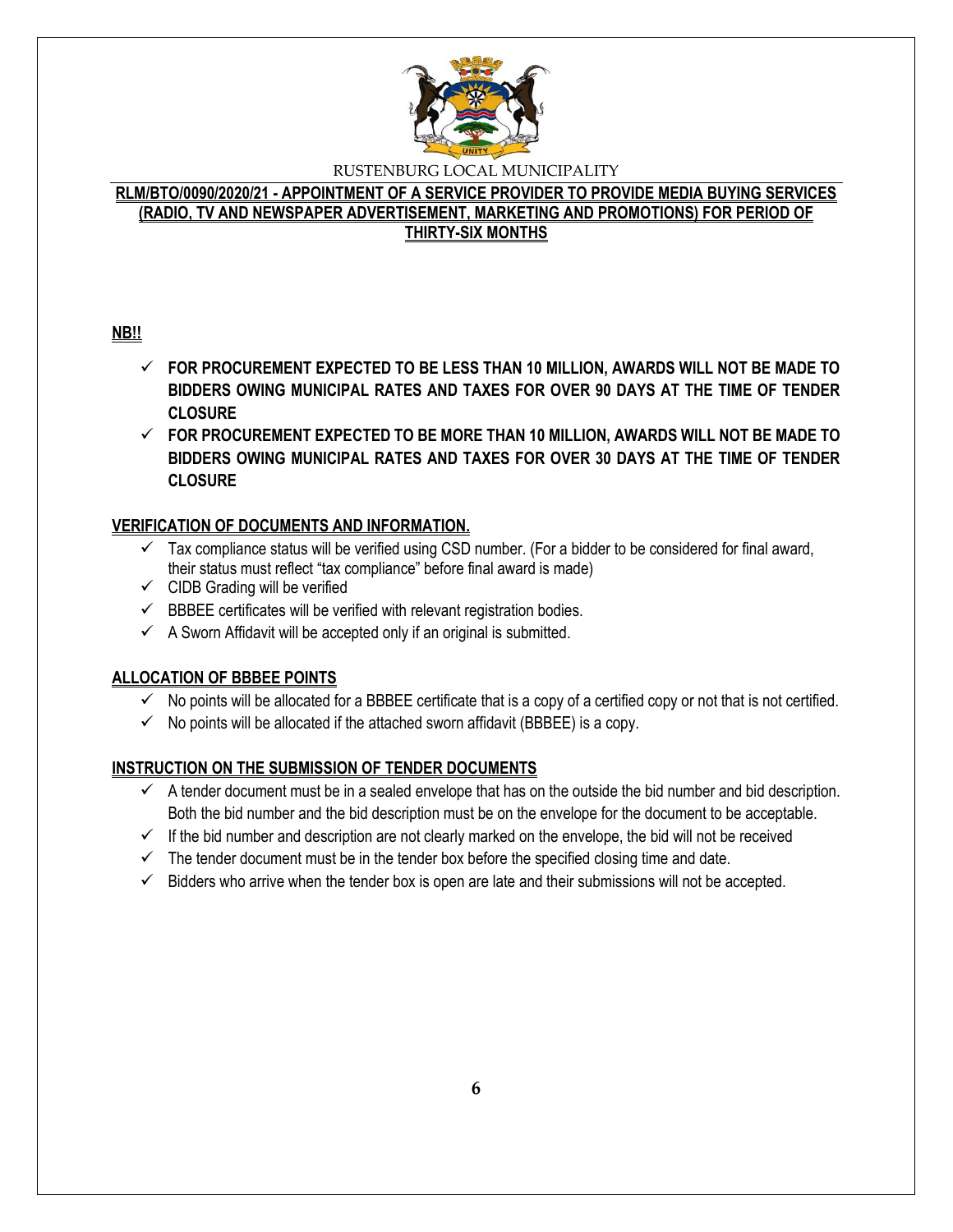

#### **RLM/BTO/0090/2020/21 - APPOINTMENT OF A SERVICE PROVIDER TO PROVIDE MEDIA BUYING SERVICES (RADIO, TV AND NEWSPAPER ADVERTISEMENT, MARKETING AND PROMOTIONS) FOR PERIOD OF THIRTY-SIX MONTHS**

- 1. Documents will be available on E-tender and RLM websites respectively 5 working days after the advert date at a non-refundable fee of R1000.00
- 2. A compulsory briefing session will be held on the 02 November 2021 from 10H00 until 10H30 at Rustenburg Local Municipality Missionary Mpheni House CNR Beyers Naude and Nelson Mandela drive
- 3. Sealed bid documents marked: **"RLM/BTO/0090/2020/21 APPOINTMENT OF A SERVICE PROVIDER TO PROVIDE MEDIA BUYING SERVICES (RADIO, TV AND NEWSPAPER ADVERTISEMENT, MARKETING AND PROMOTIONS) FOR PERIOD OF THIRTY-SIX MONTHS"** must be placed in the bid box in the foyer of the Municipal offices, Missionary Mpheni House, Beyers Naude Drive, Rustenburg not later than **06 DECEMBER @ 09H00**,
- 4. The bid will be evaluated as follows: **Prequalification (BBBEE level 1), administrative evaluation (document completion and attachment of mandatory documents), Functionality (minimum qualifying score 75) and 80/20 preferential point system (price = 80 & BBBEE points = 20)**
- 5. Please note that no bid documents given to couriers will not be signed for by Rustenburg Local Municipality.
- 6. The Council will not be responsible for bids not received or received late by mail. Bids will remain valid for 90 days (Ninety).
- 7. All bids will be adjudicated based on the prescribed criterion as stipulated in the document.
- 8. An updated record of payment of rates, taxes and services to the relevant Municipality must be attached. Failure to do so will invalidate the bid submitted
- 9. No bids will be considered from any person(s) in the service of the state (as defined in Regulation 1 of Local Government: Municipal Supply Chain Management Regulations).
- 10. Objections or complaints must be submitted in writing to the Municipal Manager at the address stated, and must contain the following:
	- (a) reasons and/or grounds for the objection or complaint.
	- (b) the way in which the objector or complainant's rights have been affected; and
	- (c) the remedy sought by the objector or complainant.
	- 11. Any objection or complaint must reach the Municipal Manager with a 14-day period after award has been made. Late objections or complaints will not be entertained
- 12. All bids must be submitted on the official forms provided and a successful bidder will be required to fill and sign a written Contract Form (MBD 7).

RUSTENBURG LOCAL MUNICIPALITY, P.O. BOX 16, MISSIONARY MPHENI HOUSE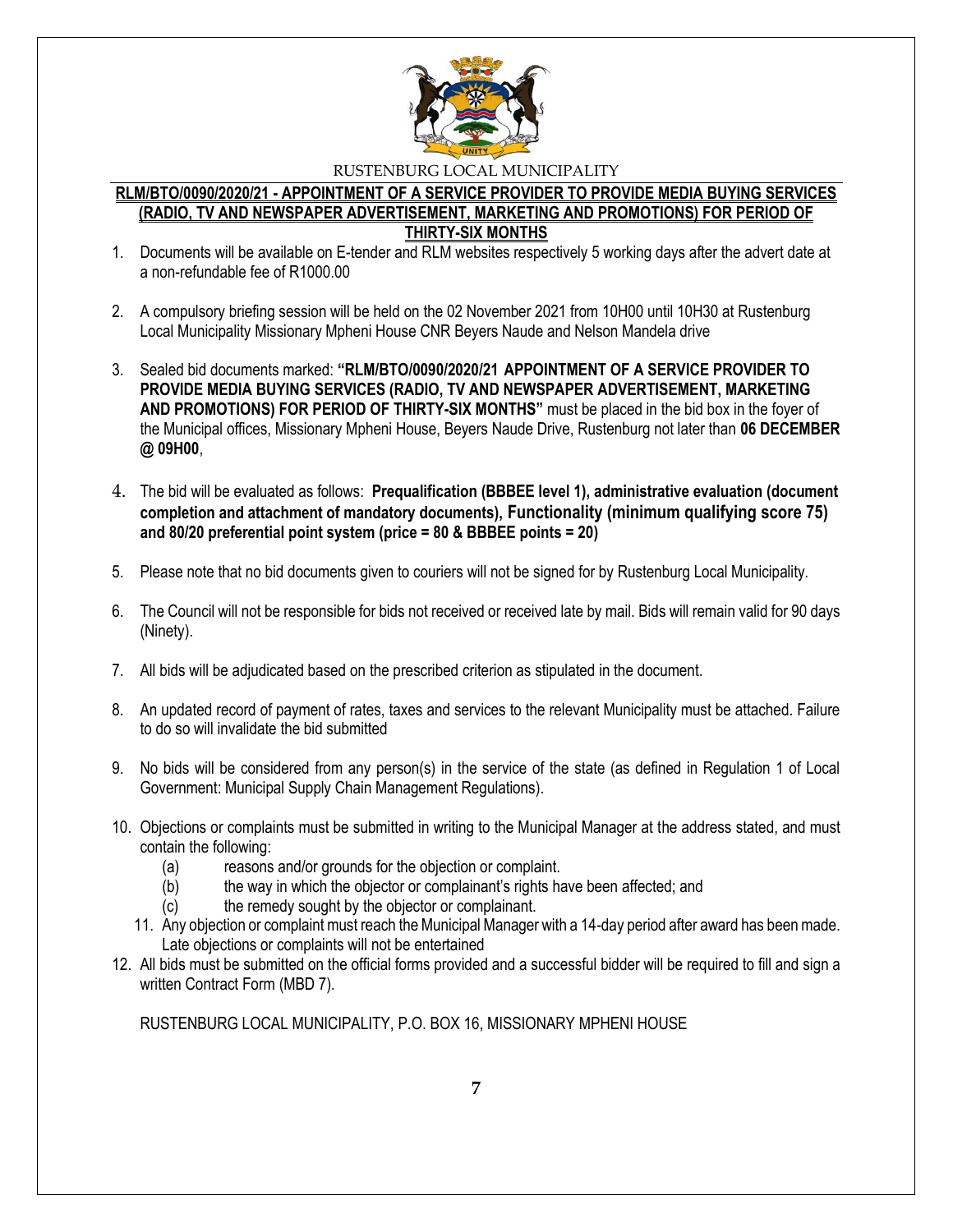

# **RLM/BTO/0090/2020/21 - APPOINTMENT OF A SERVICE PROVIDER TO PROVIDE MEDIA BUYING SERVICES (RADIO, TV AND NEWSPAPER ADVERTISEMENT, MARKETING AND PROMOTIONS) FOR PERIOD OF THIRTY-SIX MONTHS**

| <b>PART A</b><br>MBD <sub>1</sub><br><b>INVITATION TO BID</b>                                 |                                                                                            |                                                                                 |                  |                                                                |                |                      |       |
|-----------------------------------------------------------------------------------------------|--------------------------------------------------------------------------------------------|---------------------------------------------------------------------------------|------------------|----------------------------------------------------------------|----------------|----------------------|-------|
| YOU ARE HEREBY INVITED TO BID FOR REQUIREMENTS OF THE RUSTENBURG LOCAL MUNICIPALITY           |                                                                                            |                                                                                 |                  |                                                                |                |                      |       |
|                                                                                               |                                                                                            | <b>CLOSING</b>                                                                  | 06 DECEMBER 2021 |                                                                |                |                      |       |
| <b>BID NUMBER:</b>                                                                            | RLM/BTO/0125/2020/21                                                                       | DATE:                                                                           |                  |                                                                |                | <b>CLOSING TIME:</b> | 11H00 |
|                                                                                               |                                                                                            | APPOINTMENT OF A SERVICE PROVIDER FOR THE SUPPLY AND DELIVERY OF PRINTING PAPER |                  |                                                                |                |                      |       |
| <b>DESCRIPTION</b>                                                                            | AS AND WHEN REQUIRED FOR A PERIOD OF THREE YEARS (36 MONTHS                                |                                                                                 |                  |                                                                |                |                      |       |
|                                                                                               | THE SUCCESSFUL BIDDER WILL BE REQUIRED TO FILL IN AND SIGN A WRITTEN CONTRACT FORM (MBD7). |                                                                                 |                  |                                                                |                |                      |       |
|                                                                                               | BID RESPONSE DOCUMENTS MAY BE DEPOSITED IN THE BID BOX                                     |                                                                                 |                  |                                                                |                |                      |       |
| SITUATED AT:                                                                                  |                                                                                            |                                                                                 |                  |                                                                |                |                      |       |
|                                                                                               | <b>RUSTENBURG LOCAL MUNICIPALITY</b>                                                       |                                                                                 |                  |                                                                |                |                      |       |
| <b>MISSIONARY MPHENI HOUSE</b>                                                                |                                                                                            |                                                                                 |                  |                                                                |                |                      |       |
|                                                                                               | CNR BEYERS NAUDE AND NELSON MANDELA DRIVE, RUSTENBURG                                      |                                                                                 |                  |                                                                |                |                      |       |
|                                                                                               |                                                                                            |                                                                                 |                  |                                                                |                |                      |       |
| <b>SUPPLIER INFORMATION</b>                                                                   |                                                                                            |                                                                                 |                  |                                                                |                |                      |       |
| <b>NAME OF BIDDER</b>                                                                         |                                                                                            |                                                                                 |                  |                                                                |                |                      |       |
| <b>POSTAL ADDRESS</b>                                                                         |                                                                                            |                                                                                 |                  |                                                                |                |                      |       |
| <b>STREET ADDRESS</b>                                                                         |                                                                                            |                                                                                 |                  |                                                                |                |                      |       |
| <b>TELEPHONE NUMBER</b>                                                                       |                                                                                            | <b>CODE</b>                                                                     |                  |                                                                | <b>NUMBER</b>  |                      |       |
| <b>CELLPHONE NUMBER</b>                                                                       |                                                                                            |                                                                                 |                  |                                                                |                |                      |       |
| <b>FACSIMILE NUMBER</b>                                                                       |                                                                                            | <b>CODE</b>                                                                     |                  |                                                                | <b>NUMBER</b>  |                      |       |
| <b>E-MAIL ADDRESS</b>                                                                         |                                                                                            |                                                                                 |                  |                                                                |                |                      |       |
| <b>VAT REGISTRATION NUMBER</b>                                                                |                                                                                            |                                                                                 |                  |                                                                |                |                      |       |
| <b>TAX COMPLIANCE STATUS</b>                                                                  |                                                                                            | <b>TCS PIN:</b>                                                                 |                  | OR I                                                           | <b>CSD No:</b> |                      |       |
| <b>B-BBEE STATUS LEVEL</b><br><b>VERIFICATION CERTIFICATE</b><br><b>[TICK APPLICABLE BOX]</b> |                                                                                            | Yes                                                                             |                  | <b>B-BBEE</b><br><b>STATUS</b><br><b>LEVEL</b><br><b>SWORN</b> |                | $\sqcap$ Yes         |       |

**No AFFIDAVIT No** *[A B-BBEE STATUS LEVEL VERIFICATION CERTIFICATE/ SWORN AFFIDAVIT (FOR EMES & QSEs) MUST BE SUBMITTED IN ORDER TO QUALIFY FOR PREFERENCE POINTS FOR B-BBEE]*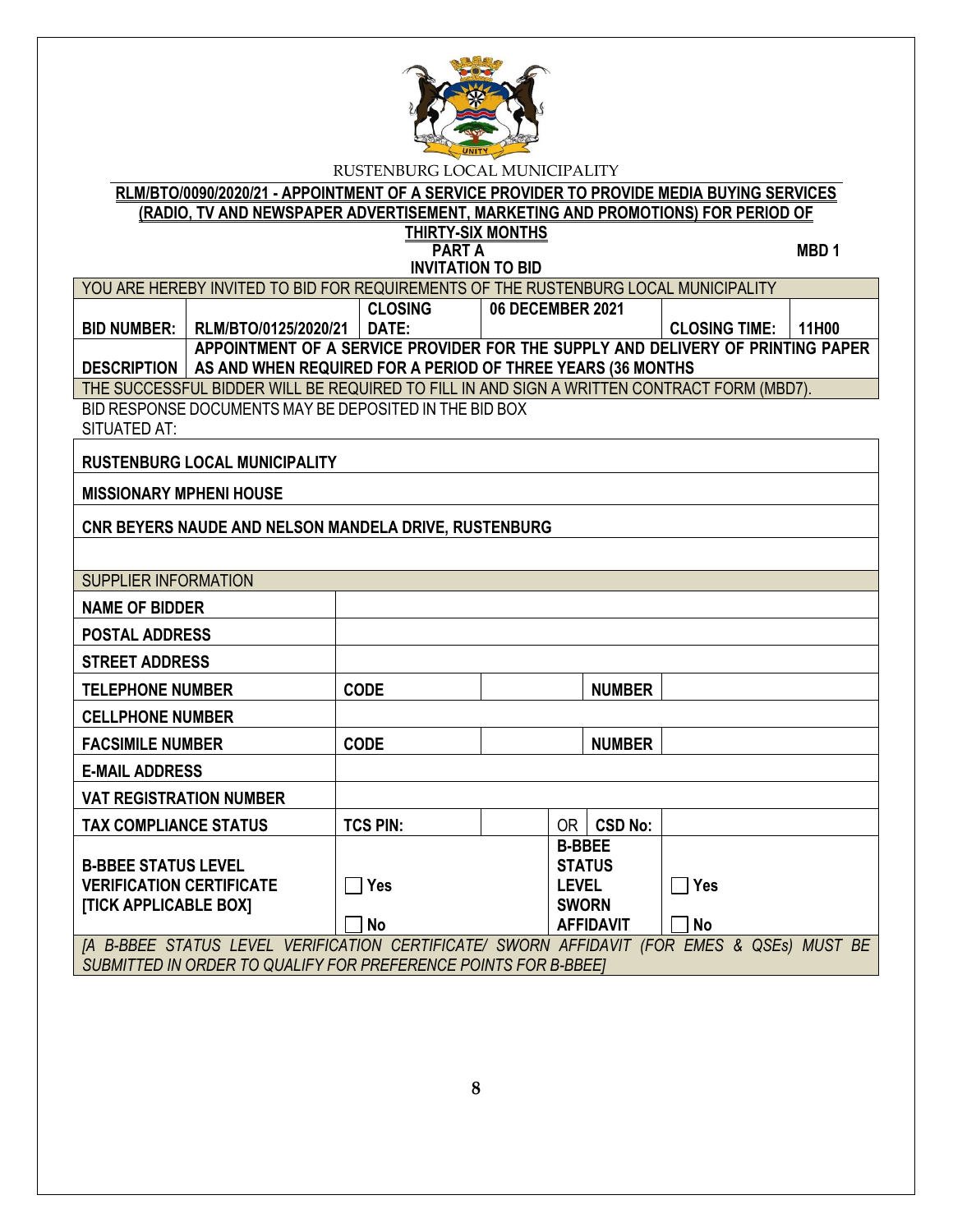

| RLM/BTO/0090/2020/21 - APPOINTMENT OF A SERVICE PROVIDER TO PROVIDE MEDIA BUYING SERVICES |
|-------------------------------------------------------------------------------------------|
| (RADIO, TV AND NEWSPAPER ADVERTISEMENT, MARKETING AND PROMOTIONS) FOR PERIOD OF           |
| THIRTY-SIX MONTHS                                                                         |

| <b>ARE YOU THE ACCREDITED</b><br><b>REPRESENTATIVE IN SOUTH</b><br>AFRICA FOR THE GOODS<br><b>/SERVICES /WORKS OFFERED?</b> | $\n  No\n$<br>$\Box$ Yes<br>[IF YES ENCLOSE PROOF]       | <b>ARE YOU A</b><br><b>FOREIGN BASED</b><br><b>SUPPLIER FOR</b><br><b>THE GOODS</b><br><b>/SERVICES</b><br><b>MORKS</b><br>OFFERED? | $\Box$ Yes<br>$\neg$ No<br><b>[IF YES, ANSWER PART</b><br>B:3 |
|-----------------------------------------------------------------------------------------------------------------------------|----------------------------------------------------------|-------------------------------------------------------------------------------------------------------------------------------------|---------------------------------------------------------------|
| <b>TOTAL NUMBER OF ITEMS</b><br><b>OFFERED</b>                                                                              |                                                          | <b>TOTAL BID PRICE</b>                                                                                                              | R                                                             |
| <b>SIGNATURE OF BIDDER</b>                                                                                                  |                                                          | <b>DATE</b>                                                                                                                         |                                                               |
| <b>CAPACITY UNDER WHICH THIS BID</b><br><b>IS SIGNED</b>                                                                    |                                                          |                                                                                                                                     |                                                               |
| BIDDING PROCEDURE ENQUIRIES MAY BE DIRECTED TO:                                                                             |                                                          | TO:                                                                                                                                 | TECHNICAL INFORMATION MAY BE DIRECTED                         |
| <b>DEPARTMENT</b>                                                                                                           | <b>SCM</b>                                               | <b>CONTACT</b><br><b>PERSON</b>                                                                                                     | Ms. N. Kekana                                                 |
| <b>CONTACT PERSON</b>                                                                                                       | Mr. J. Masinga                                           | <b>TELEPHONE</b><br><b>NUMBER</b>                                                                                                   | 014 590 3641                                                  |
| <b>TELEPHONE NUMBER</b>                                                                                                     | 014 590 3123                                             | E-MAIL<br><b>ADDRESS</b>                                                                                                            | nkekana@rustenburg.gov.za                                     |
| <b>E-MAIL ADDRESS</b>                                                                                                       | jmasinga@rustenburg.gov.za<br>&tenders@rustenburg.gov.za |                                                                                                                                     |                                                               |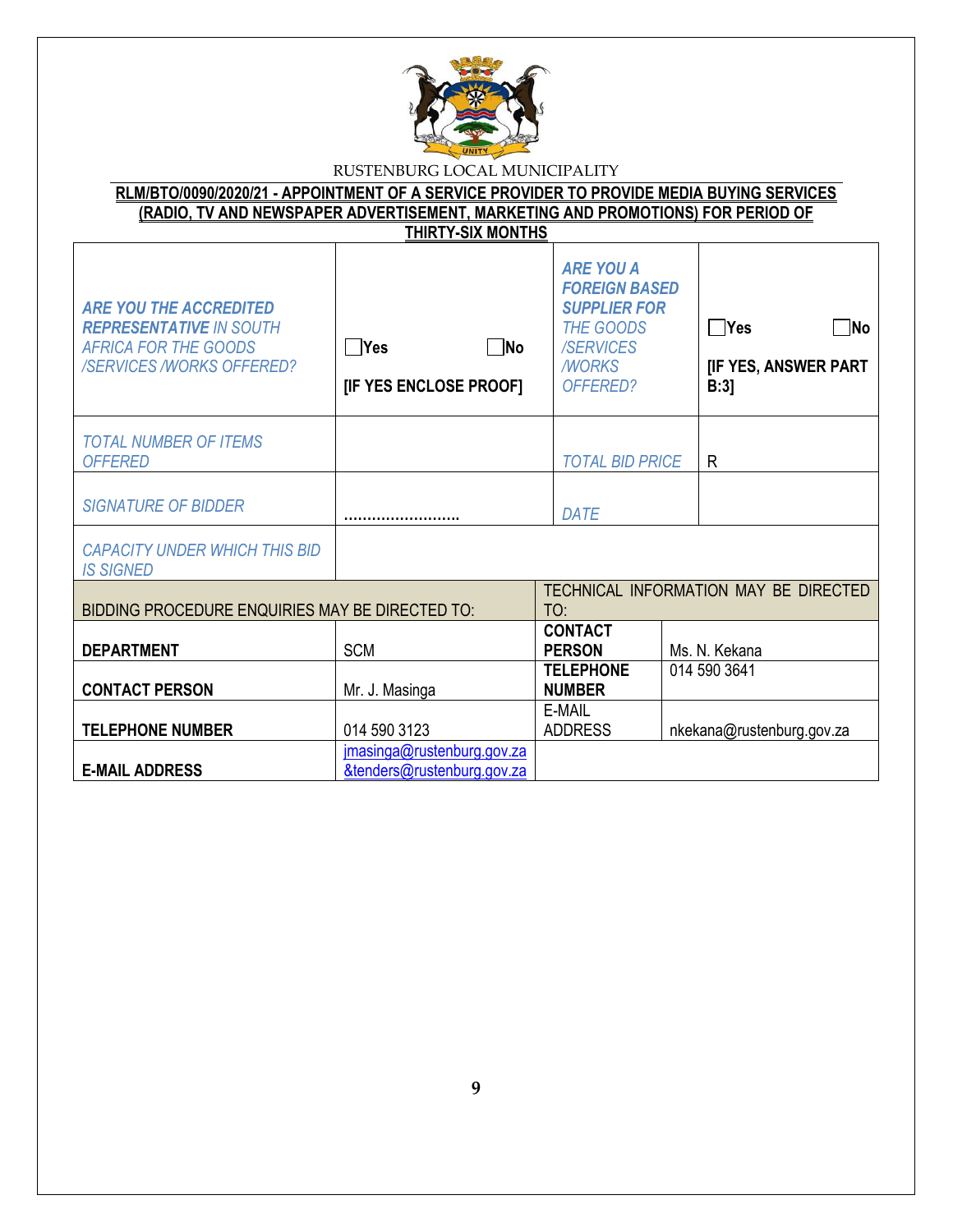

# **RLM/BTO/0090/2020/21 - APPOINTMENT OF A SERVICE PROVIDER TO PROVIDE MEDIA BUYING SERVICES (RADIO, TV AND NEWSPAPER ADVERTISEMENT, MARKETING AND PROMOTIONS) FOR PERIOD OF THIRTY-SIX MONTHS**

**PART B**

#### **TERMS AND CONDITIONS FOR BIDDING**

| 1.                                                                                                                                                       | <b>BID SUBMISSION:</b><br>1.1. BIDS MUST BE DELIVERED BY THE STIPULATED TIME TO THE CORRECT ADDRESS. LATE BIDS WILL NOT BE ACCEPTED<br>FOR CONSIDERATION.                                                                                                                                                        |  |  |
|----------------------------------------------------------------------------------------------------------------------------------------------------------|------------------------------------------------------------------------------------------------------------------------------------------------------------------------------------------------------------------------------------------------------------------------------------------------------------------|--|--|
|                                                                                                                                                          | 1.2. ALL BIDS MUST BE SUBMITTED ON THE OFFICIAL FORMS PROVIDED, COMPLETED WITH A BLACK PEN                                                                                                                                                                                                                       |  |  |
|                                                                                                                                                          | 1.3. THIS BID IS SUBJECT TO THE RLM SUPPLY CHAIN MANAGEMENT POLICY, PREFERENTIAL PROCUREMENT POLICY<br>FRAMEWORK ACT AND THE PREFERENTIAL PROCUREMENT REGULATIONS, 2017, THE GENERAL CONDITIONS OF<br>CONTRACT (GCC) AND, IF APPLICABLE, ANY OTHER SPECIAL CONDITIONS OF CONTRACT.                               |  |  |
| 2.                                                                                                                                                       | <b>TAX COMPLIANCE REQUIREMENTS</b>                                                                                                                                                                                                                                                                               |  |  |
| 2.1                                                                                                                                                      | BIDDERS MUST ENSURE COMPLIANCE WITH THEIR TAX OBLIGATIONS.                                                                                                                                                                                                                                                       |  |  |
| $2.2^{\circ}$                                                                                                                                            | BIDDERS ARE REQUIRED TO SUBMIT THEIR UNIQUE PERSONAL IDENTIFICATION NUMBER (PIN) ISSUED BY SARS TO<br><b>ENABLE THE ORGAN OF STATE TO VIEW THE TAXPAYER'S PROFILE AND TAX STATUS.</b>                                                                                                                            |  |  |
| 2.3                                                                                                                                                      | APPLICATION FOR THE TAX COMPLIANCE STATUS (TCS) CERTIFICATE OR PIN MAY ALSO BE MADE VIA E-FILING. IN<br>ORDER TO USE THIS PROVISION, TAXPAYERS WILL NEED TO REGISTER WITH SARS AS E-FILERS THROUGH THE<br>WEBSITE WWW.SARS.GOV.ZA.                                                                               |  |  |
| 2.4                                                                                                                                                      | FOREIGN SUPPLIERS MUST COMPLETE THE PRE-AWARD QUESTIONNAIRE IN PART B:3.                                                                                                                                                                                                                                         |  |  |
| 2.5                                                                                                                                                      | BIDDERS MAY ALSO SUBMIT A PRINTED TCS CERTIFICATE TOGETHER WITH THE BID.                                                                                                                                                                                                                                         |  |  |
| 2.6                                                                                                                                                      | IN BIDS WHERE CONSORTIA / JOINT VENTURES / SUB-CONTRACTORS ARE INVOLVED; EACH PARTY MUST SUBMIT A<br>SEPARATE TCS CERTIFICATE / PIN / CSD NUMBER.                                                                                                                                                                |  |  |
| 2.7                                                                                                                                                      | WHERE NO TCS IS AVAILABLE BUT THE BIDDER IS REGISTERED ON THE CENTRAL SUPPLIER DATABASE (CSD), A CSD<br><b>NUMBER MUST BE PROVIDED.</b>                                                                                                                                                                          |  |  |
| 3 <sub>1</sub>                                                                                                                                           | QUESTIONNAIRE TO BIDDING FOREIGN SUPPLIERS                                                                                                                                                                                                                                                                       |  |  |
|                                                                                                                                                          | 3.1. IS THE ENTITY A RESIDENT OF THE REPUBLIC OF SOUTH AFRICA (RSA)?<br>$\Box$ YES $\Box$ NO                                                                                                                                                                                                                     |  |  |
|                                                                                                                                                          | 3.2. DOES THE ENTITY HAVE A BRANCH IN THE RSA?<br>$\Box$ YES $\Box$ NO                                                                                                                                                                                                                                           |  |  |
|                                                                                                                                                          | 3.3. DOES THE ENTITY HAVE A PERMANENT ESTABLISHMENT IN THE RSA?<br>$\Box$ YES $\Box$ NO                                                                                                                                                                                                                          |  |  |
|                                                                                                                                                          | 3.4. DOES THE ENTITY HAVE ANY SOURCE OF INCOME IN THE RSA?<br>$\Box$ Yes $\Box$ No                                                                                                                                                                                                                               |  |  |
|                                                                                                                                                          | 3.5. IS THE ENTITY LIABLE IN THE RSA FOR ANY FORM OF TAXATION?<br>$\Box$ Yes $\Box$ No<br>IF THE ANSWER IS "NO" TO ALL OF THE ABOVE, THEN IT IS NOT A REQUIREMENT TO REGISTER FOR A TAX COMPLIANCE STATUS<br>SYSTEM PIN CODE FROM THE SOUTH AFRICAN REVENUE SERVICE (SARS) AND IF NOT REGISTER AS PER 2.3 ABOVE. |  |  |
| NB: FAILURE TO PROVIDE ANY OF THE ABOVE PARTICULARS WILL RENDER THE BID INVALID.<br>NO BIDS WILL BE CONSIDERED FROM PERSONS IN THE SERVICE OF THE STATE. |                                                                                                                                                                                                                                                                                                                  |  |  |
|                                                                                                                                                          | <b>SIGNATURE OF BIDDER:</b>                                                                                                                                                                                                                                                                                      |  |  |
|                                                                                                                                                          | <b>CAPACITY UNDER WHICH THIS BID IS SIGNED:</b>                                                                                                                                                                                                                                                                  |  |  |
|                                                                                                                                                          | DATE:                                                                                                                                                                                                                                                                                                            |  |  |
|                                                                                                                                                          | 10                                                                                                                                                                                                                                                                                                               |  |  |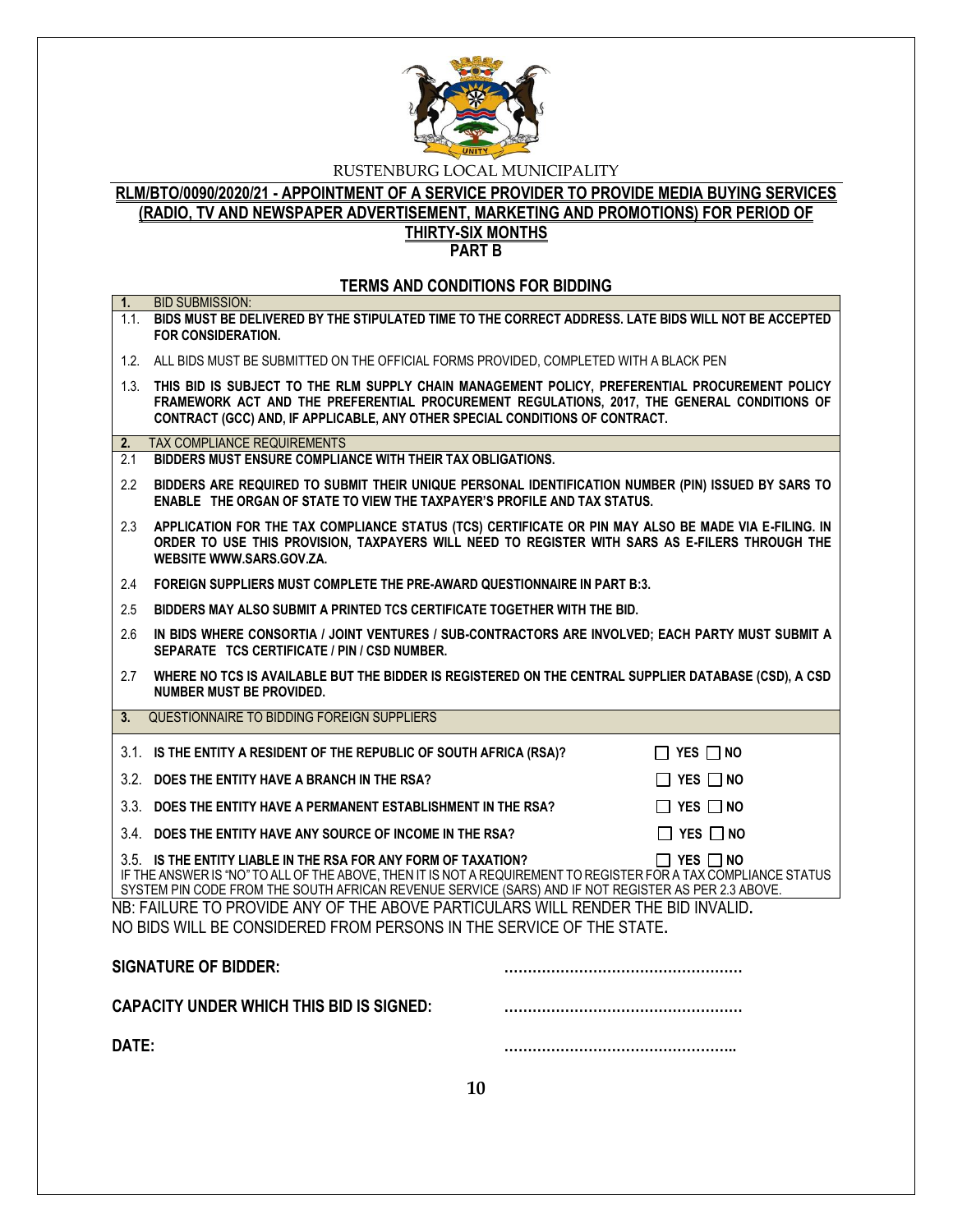

# **RLM/BTO/0090/2020/21 - APPOINTMENT OF A SERVICE PROVIDER TO PROVIDE MEDIA BUYING SERVICES (RADIO, TV AND NEWSPAPER ADVERTISEMENT, MARKETING AND PROMOTIONS) FOR PERIOD OF THIRTY-SIX MONTHS**

#### **MBD 4: DECLARATION OF INTEREST**

No bid will be accepted from persons in the service of the state [].

Any person, having a kinship with persons in the service of the state, including a blood relationship, may make an offer or offers in terms of this invitation to bid. In view of possible allegations of favouritism, should the resulting bid, or part thereof, be awarded to persons connected with or related to persons in service of the state, it is required that the bidder or their authorised representative declare their position in relation to the evaluating/adjudicating authority.

In order to give effect to the above, the following questionnaire must be completed and submitted with the bid.

3.7 The names of all directors / trustees / shareholders members, their individual identity numbers and state employee numbers must be indicated in paragraph 4 below.

3.8 Are you presently in the service of the state?

### *(Tick applicable box*)



3.8.1 If yes, furnish particulars. ….……………………………………………………………

……………………………………………………………………………………………..

 $1$ MSCM Regulations: "in the service of the state" means to be  $-$ 

(a) a member of  $-$ 

(i) any municipal council;

(ii) any provincial legislature; or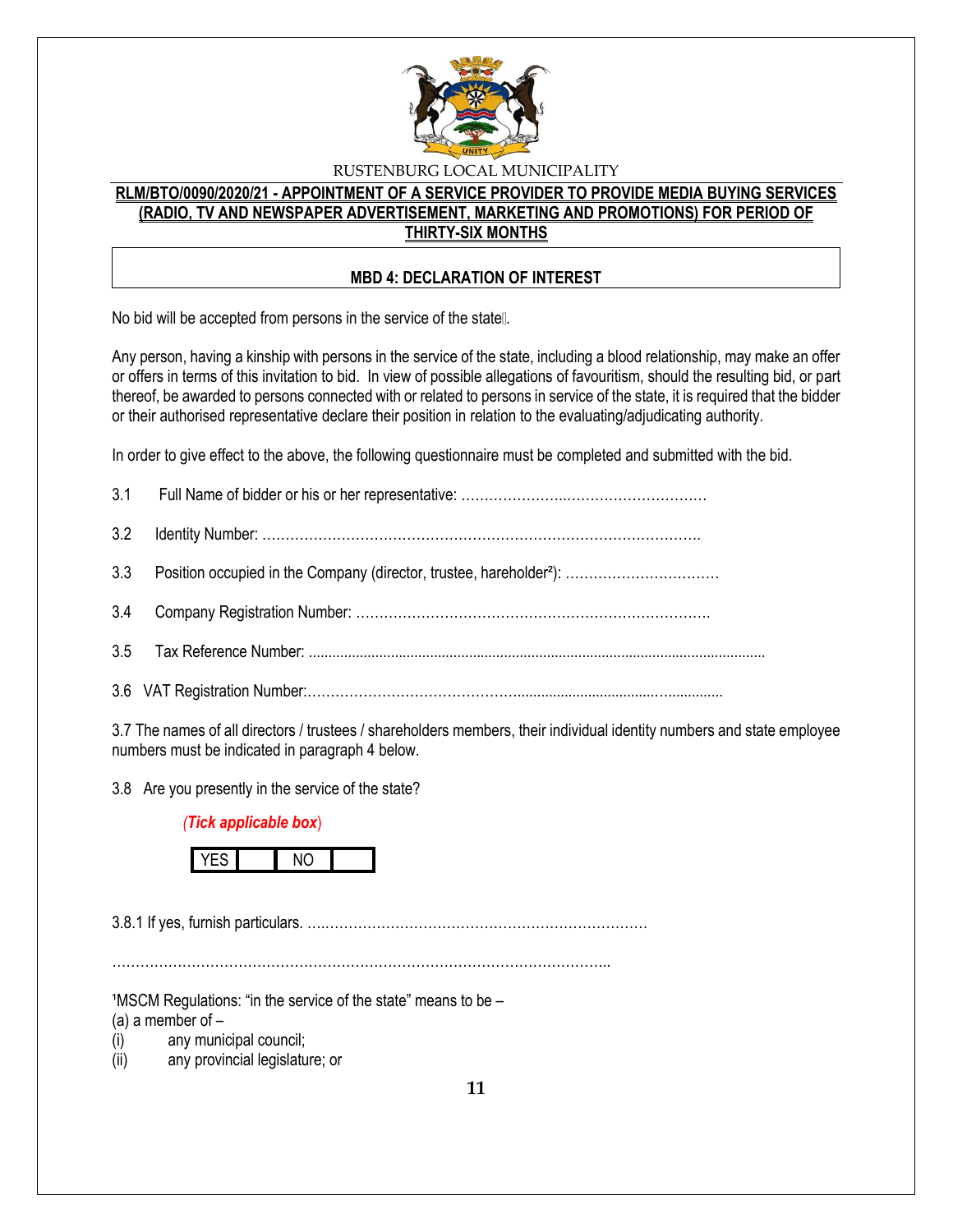

#### **RLM/BTO/0090/2020/21 - APPOINTMENT OF A SERVICE PROVIDER TO PROVIDE MEDIA BUYING SERVICES (RADIO, TV AND NEWSPAPER ADVERTISEMENT, MARKETING AND PROMOTIONS) FOR PERIOD OF THIRTY-SIX MONTHS**

(iii) the national Assembly or the national Council of provinces;

(b) a member of the board of directors of any municipal entity; (c) an official of any municipality or municipal entity;

(d) an employee of any national or provincial department, national or provincial public entity or constitutional institution within the meaning of the Public Finance Management Act, 1999 (Act No.1 of 1999);

(e) a member of the accounting authority of any national or provincial public entity; or

(f) an employee of Parliament or a provincial legislature.

² Shareholder" means a person who owns shares in the company and is actively involved in the management of the company or business and exercises control over the company.

3.9 Have you been in the service of the state for the past twelve months? *(Tick applicable box*)



3.9.1 If yes, furnish particulars.………………………...……………………………………..

…………………………………………………………………………………………….

3.10 Do you have any relationship (family, friend, other) with persons in the service of the state and who may be involved with the evaluation and or adjudication of this bid?





3.10.1 If yes, furnish particulars.………………………...……………………………………..

…………………………………………………………………………………………….

3.11 Are you, aware of any relationship (family, friend, other) between any other bidder and any persons in the service of the state who

may be involved with the evaluation and or adjudication of this bid?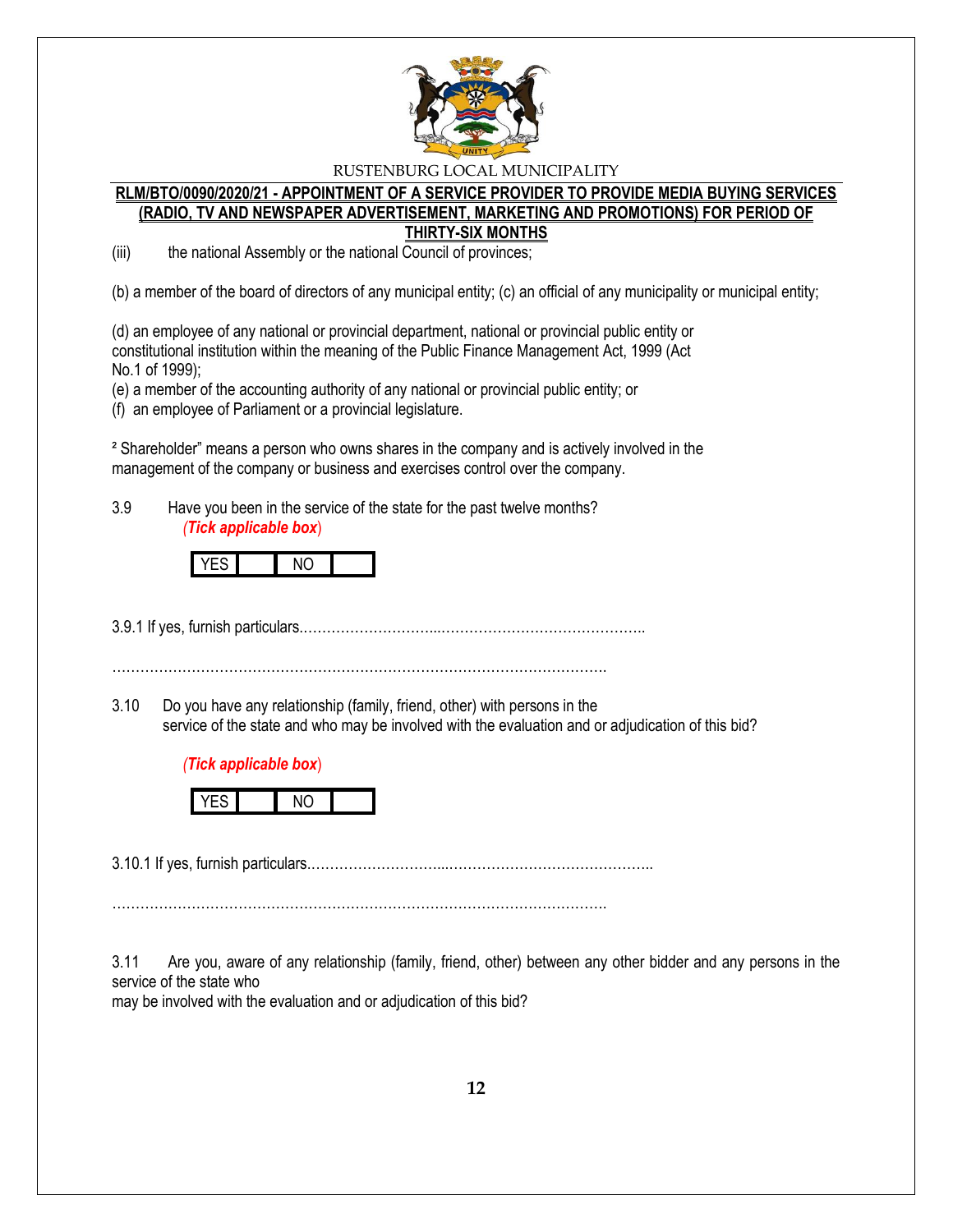

# **RLM/BTO/0090/2020/21 - APPOINTMENT OF A SERVICE PROVIDER TO PROVIDE MEDIA BUYING SERVICES (RADIO, TV AND NEWSPAPER ADVERTISEMENT, MARKETING AND PROMOTIONS) FOR PERIOD OF THIRTY-SIX MONTHS**

*(Tick applicable box*)

3.11.1 If yes, furnish particulars.………………………...……………………………………..

3.12 Are any of the company's directors, trustees, managers, principle shareholders or stakeholders in service of the state?

*(Tick applicable box*)



3.12.1 If yes, furnish particulars.………………………...……………………………………..

3.13 Are any spouse, child or parent of the company's directors trustees, managers, principle shareholders or stakeholders in service of the state?

*(Tick applicable box*)

|--|

3.13.1 If yes, furnish particulars.………………………...……………………………………..

……………………………………………………………………………………………………

3.14 Do you or any of the directors, trustees, managers, principle shareholders, or stakeholders of this company have any interest in any other related companies or business whether or not they are bidding for this contract.

*(Tick applicable box*)



3.14.1 If yes, furnish particulars.………………………...……………………………………..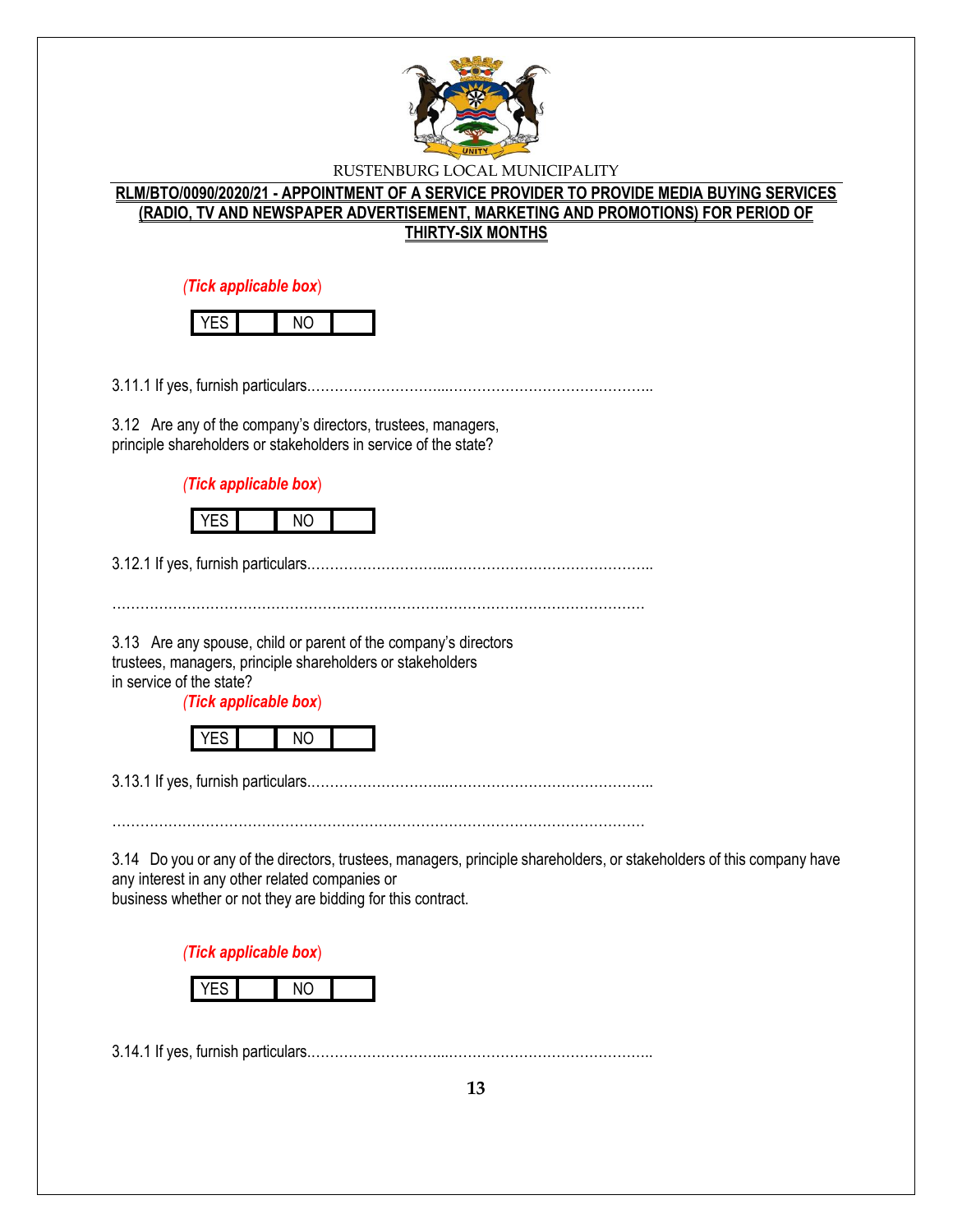

# **RLM/BTO/0090/2020/21 - APPOINTMENT OF A SERVICE PROVIDER TO PROVIDE MEDIA BUYING SERVICES (RADIO, TV AND NEWSPAPER ADVERTISEMENT, MARKETING AND PROMOTIONS) FOR PERIOD OF THIRTY-SIX MONTHS**

………………………………………………………………………………………………

# **4. Full details of directors / trustees / members / shareholders. Full Name Identity Number Personal Reference Tax Number State Employee Number**

 **……………………………… ……………………… Signature Date** 

 **Capacity Name of Bidder**

 **…………………………………. ……………………………………**

**14**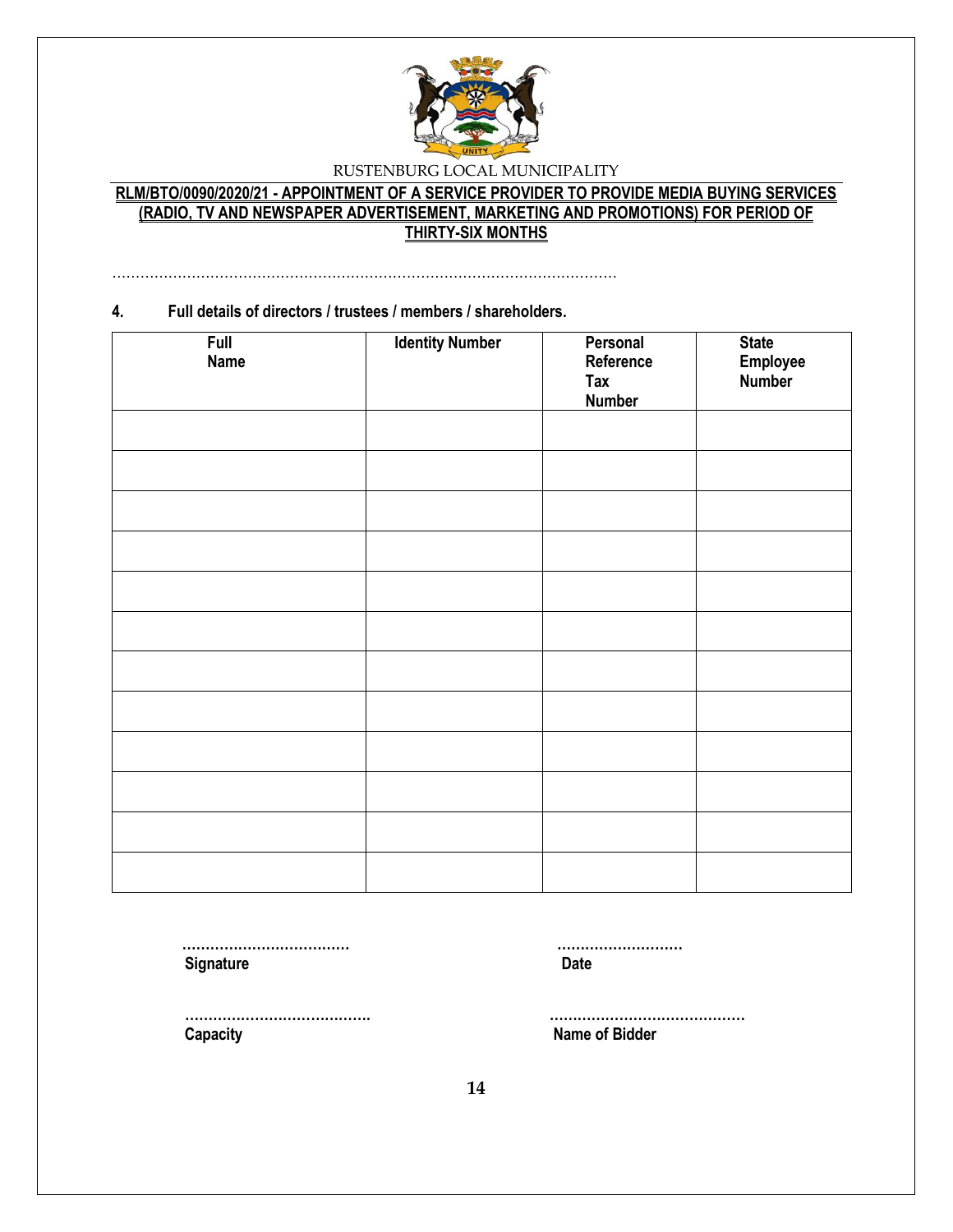

# **RLM/BTO/0090/2020/21 - APPOINTMENT OF A SERVICE PROVIDER TO PROVIDE MEDIA BUYING SERVICES (RADIO, TV AND NEWSPAPER ADVERTISEMENT, MARKETING AND PROMOTIONS) FOR PERIOD OF THIRTY-SIX MONTHS**

**MBD 5**

# **DECLARATION FOR PROCUREMENT ABOVE R10 MILLION (ALL APPLICABLE TAXES INCLUDED)**

For all procurement expected to exceed R10 million (all applicable taxes included), bidders must complete the following questionnaire:

- 1 Are you by law required to prepare annual financial statements for auditing?
- \*YES NO
- 1.1 If yes, submit audited annual financial statements for the past three years or since the date of establishment if established during the past three years.

……………………………………………………………….................................................................

………………………………………………………………………………………………………..

- 2 Do you have any outstanding undisputed commitments for municipal services towards any municipality for more than three months or any other service provider in respect of which payment is overdue for more than 30 days?  $*$ YES  $|$  NO
- 2.1 If no, this serves to certify that the bidder has no undisputed commitments for municipal services towards any municipality for more than three months or other service provider in respect of which payment is overdue for more than 30 days.
- **2.2** If yes, provide particulars.

………………………………………………...................................................................……………

…………………………….....................................................................……………………………….

…………………………………..................................................................………………………….

3 Has any contract been awarded to you by an organ of state during the past five years, including particulars of any material non-compliance or dispute concerning the execution of such contract?

\*YES I NO

3.1 If yes, furnish particulars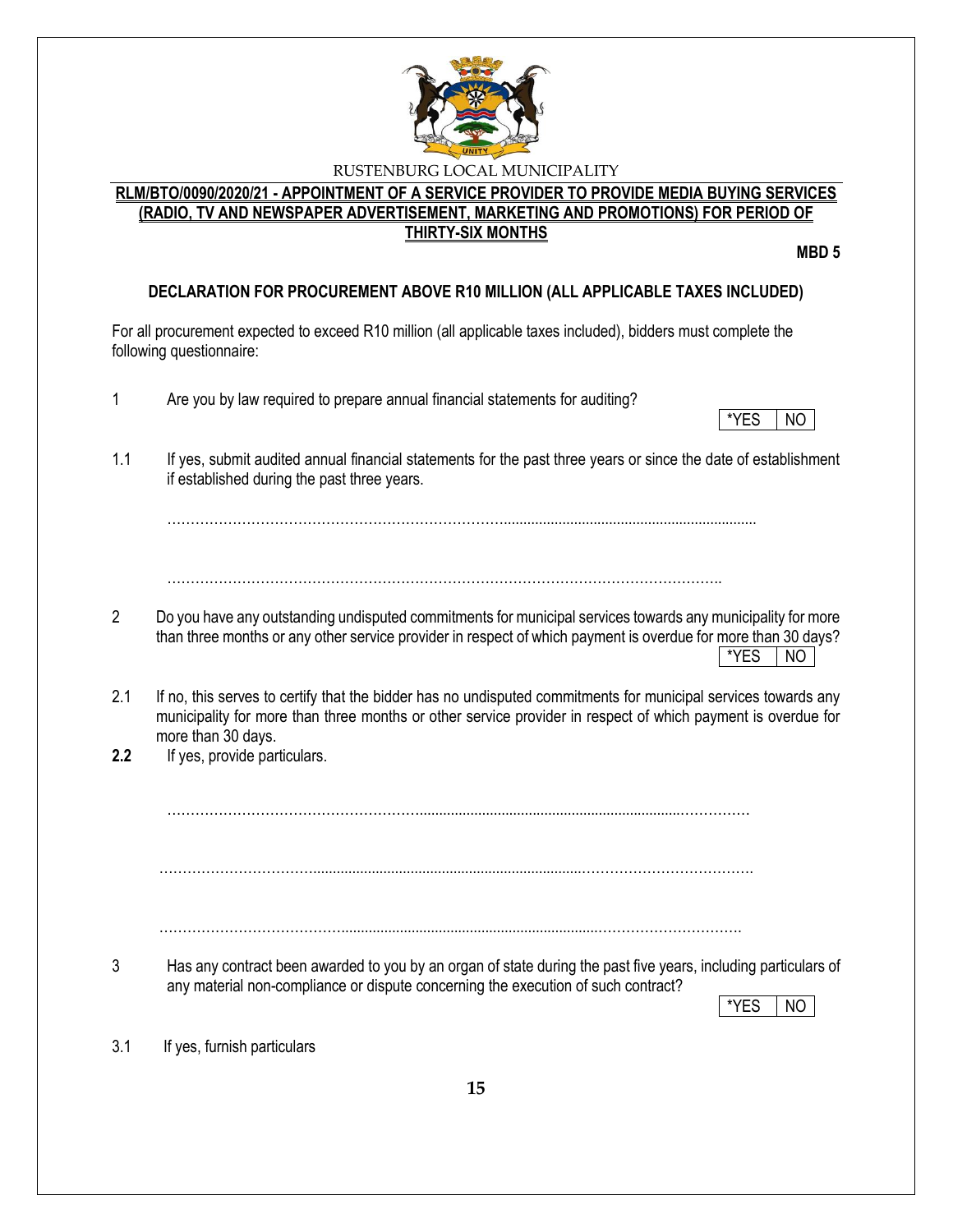

|                              | RLM/BTO/0090/2020/21 - APPOINTMENT OF A SERVICE PROVIDER TO PROVIDE MEDIA BUYING SERVICES<br>(RADIO, TV AND NEWSPAPER ADVERTISEMENT, MARKETING AND PROMOTIONS) FOR PERIOD OF                                                                                                                                                                                           |
|------------------------------|------------------------------------------------------------------------------------------------------------------------------------------------------------------------------------------------------------------------------------------------------------------------------------------------------------------------------------------------------------------------|
|                              |                                                                                                                                                                                                                                                                                                                                                                        |
|                              |                                                                                                                                                                                                                                                                                                                                                                        |
|                              | Will any portion of goods or services be sourced from outside the Republic, and, if so, what portion of payment                                                                                                                                                                                                                                                        |
|                              | *YES<br>NO.                                                                                                                                                                                                                                                                                                                                                            |
|                              |                                                                                                                                                                                                                                                                                                                                                                        |
|                              |                                                                                                                                                                                                                                                                                                                                                                        |
|                              | <b>CERTIFICATION</b>                                                                                                                                                                                                                                                                                                                                                   |
|                              |                                                                                                                                                                                                                                                                                                                                                                        |
| TRUE AND CORRECT.            |                                                                                                                                                                                                                                                                                                                                                                        |
|                              |                                                                                                                                                                                                                                                                                                                                                                        |
|                              |                                                                                                                                                                                                                                                                                                                                                                        |
| Name/s and Surname of Bidder | Signature                                                                                                                                                                                                                                                                                                                                                              |
|                              | <b>THIRTY-SIX MONTHS</b><br>from the municipality / municipal entity is expected to be transferred out of the Republic?<br>If yes, furnish particulars<br>CERTIFY THAT THE INFORMATION FURNISHED ON THIS DECLARATION FORM IS<br>I ACCEPT THAT, IN ADDITION TO CANCELLATION OF A CONTRACT, ACTION<br>MAY BE TAKEN AGAINST ME SHOULD THIS DECLARATION PROVE TO BE FALSE. |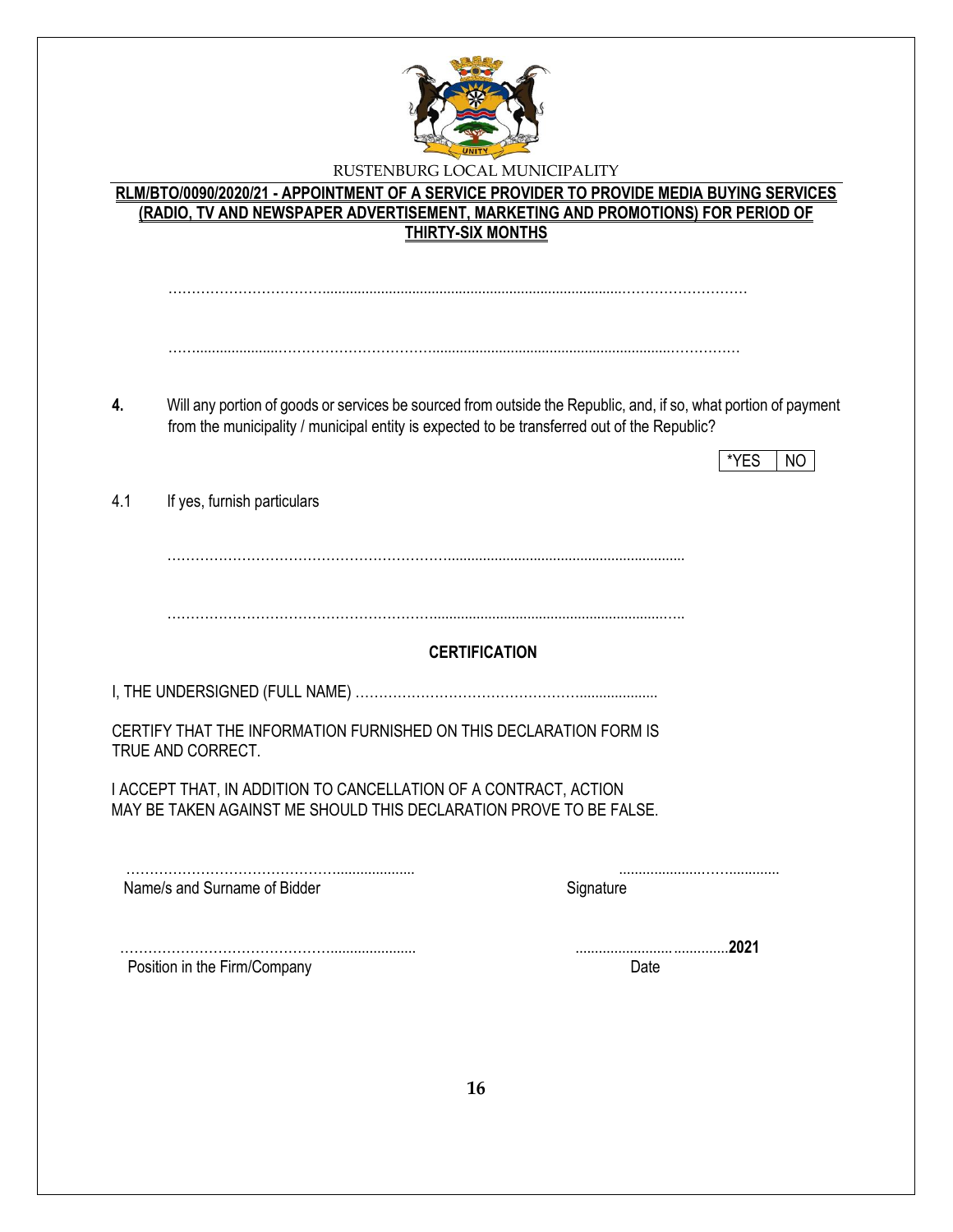

### **RLM/BTO/0090/2020/21 - APPOINTMENT OF A SERVICE PROVIDER TO PROVIDE MEDIA BUYING SERVICES (RADIO, TV AND NEWSPAPER ADVERTISEMENT, MARKETING AND PROMOTIONS) FOR PERIOD OF THIRTY-SIX MONTHS**

# **MBD 6.1 PREFERENCE CLAIMED IN TERMS OF THE PREFERENTIAL PROCUREMENT REGULATIONS, 2011**

This preference form must form part of all bids invited. It contains general information and serves as a claim form for preference points for Broad-Based Black Economic Empowerment (B-BBEE) Status Level of Contribution

# **NB: BEFORE COMPLETING THIS FORM, BIDDERS MUST STUDY THE GENERAL CONDITIONS, DEFINITIONS AND DIRECTIVES APPLICABLE IN RESPECT OF B-BBEE, AS PRESCRIBED IN THE PREFERENTIAL PROCUREMENT REGULATIONS, 2017.**

#### **1. GENERAL CONDITIONS**

- 1.1 The following preference point systems are applicable to all bids:
	- the 80/20 system for requirements with a Rand value of up to R50 000 000 (all applicable taxes included); and
	- the 90/10 system for requirements with a Rand value above R50 000 000 (all applicable taxes included).

1.2

- a) The value of this bid is estimated to not exceed R50 000 000 (all applicable taxes included) and therefore the 80/20 preference point system shall be applicable; or
- b) The 80/20 preference point system will be applicable to this tender Points for this bid shall be awarded for:
- (a) Price; and
- (b) B-BBEE Status Level of Contributor.

#### 1.3 The maximum points for this bid are allocated as follows:

|                                                   | <b>POINTS</b> |
|---------------------------------------------------|---------------|
| <b>PRICE</b>                                      | 80            |
| <b>B-BBEE STATUS LEVEL OF CONTRIBUTOR</b>         | 20            |
| Total points for Price and B-BBEE must not exceed | 100           |

- 1.4 Failure on the part of a bidder to submit proof of B-BBEE Status level of contributor together with the bid, will be interpreted to mean that preference points for B-BBEE status level of contribution are not claimed.
- 1.5 The purchaser reserves the right to require of a bidder, either before a bid is adjudicated or at any time subsequently, to substantiate any claim in regard to preferences, in any manner required by the purchaser.

# **2. DEFINITIONS**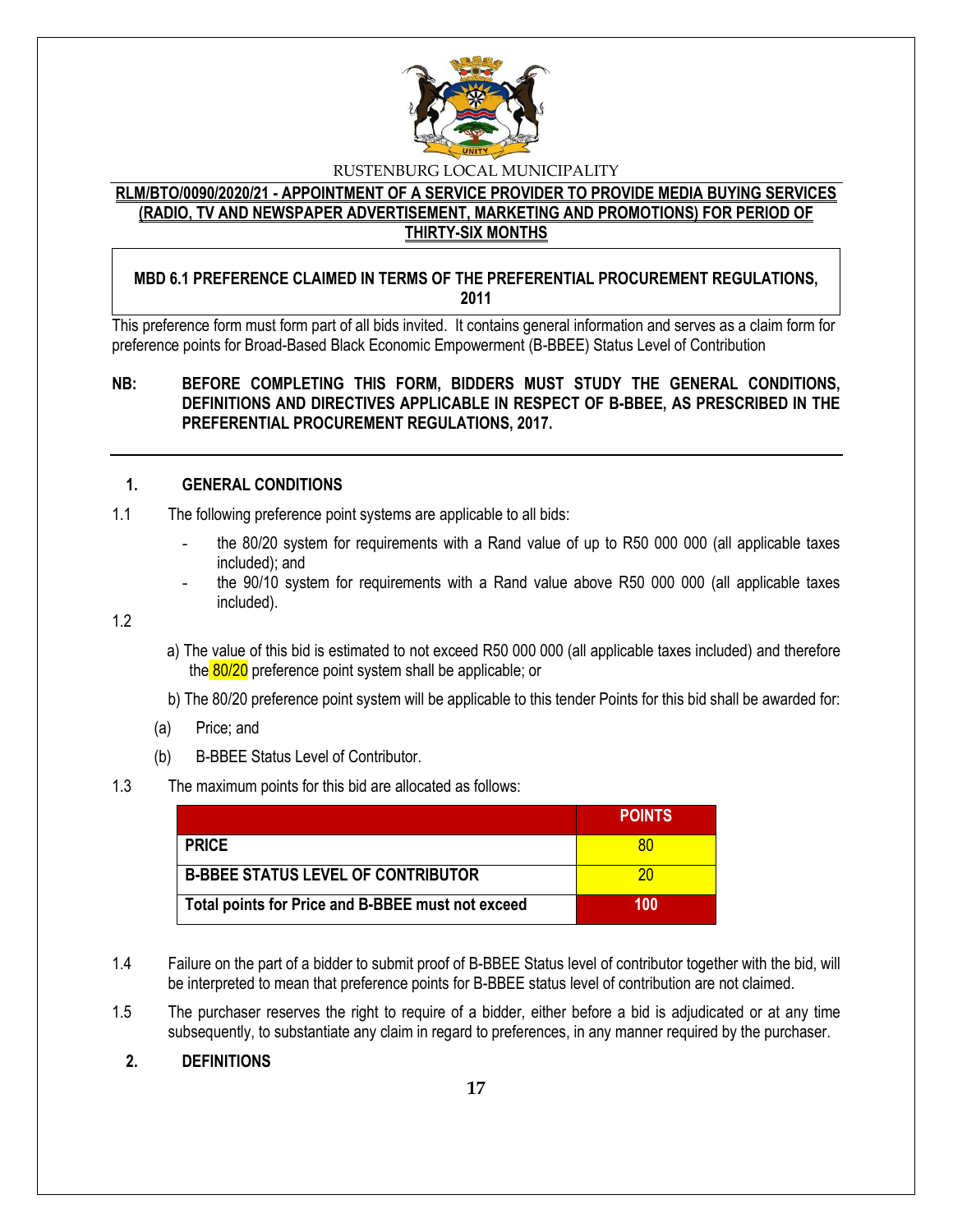

# **RLM/BTO/0090/2020/21 - APPOINTMENT OF A SERVICE PROVIDER TO PROVIDE MEDIA BUYING SERVICES (RADIO, TV AND NEWSPAPER ADVERTISEMENT, MARKETING AND PROMOTIONS) FOR PERIOD OF THIRTY-SIX MONTHS**

- (a) **"B-BBEE"** means broad-based black economic empowerment as defined in section 1 of the Broad-Based Black Economic Empowerment Act;
- (b) "**B-BBEE status level of contributor"** means the B-BBEE status of an entity in terms of a code of good practice on black economic empowerment, issued in terms of section 9(1) of the Broad-Based Black Economic Empowerment Act;
- (c) **"bid"** means a written offer in a prescribed or stipulated form in response to an invitation by an organ of state for the provision of goods or services, through price quotations, advertised competitive bidding processes or proposals;
- (d) **"Broad-Based Black Economic Empowerment Act"** means the Broad-Based Black Economic Empowerment Act, 2003 (Act No. 53 of 2003);
- **(e) "EME"** means an Exempted Micro Enterprise in terms of a code of good practice on black economic empowerment issued in terms of section 9 (1) of the Broad-Based Black Economic Empowerment Act;
- (f) **"functionality"** means the ability of a tenderer to provide goods or services in accordance with specifications as set out in the tender documents.
- (g) **"prices"** includes all applicable taxes less all unconditional discounts;
- (h) **"proof of B-BBEE status level of contributor"** means:
	- **1)** B-BBEE Status level certificate issued by an authorized body or person;
	- **2)** A sworn affidavit as prescribed by the B-BBEE Codes of Good Practice;
	- **3)** Any other requirement prescribed in terms of the B-BBEE Act;
	- (i) **"QSE"** means a qualifying small business enterprise in terms of a code of good practice on black economic empowerment issued in terms of section 9 (1) of the Broad-Based Black Economic Empowerment Act;
- *(j)* **"rand value"**means the total estimated value of a contract in Rand, calculated at the time of bid invitation, and includes all applicable taxes;

# **3. POINTS AWARDED FOR PRICE**

#### **3.1 THE 80/20 OR 90/10 PREFERENCE POINT SYSTEMS**

A maximum of 80 or 90 points is allocated for price on the following basis:

$$
f_{\rm{max}}
$$

**80/20 or 90/10**

$$
Ps = 80\left(1 - \frac{Pt - P\min P}{\min}\right) \qquad \text{or} \qquad \qquad Ps = 90\left(1 - \frac{Pt - P\min P}{\min}\right)
$$

Where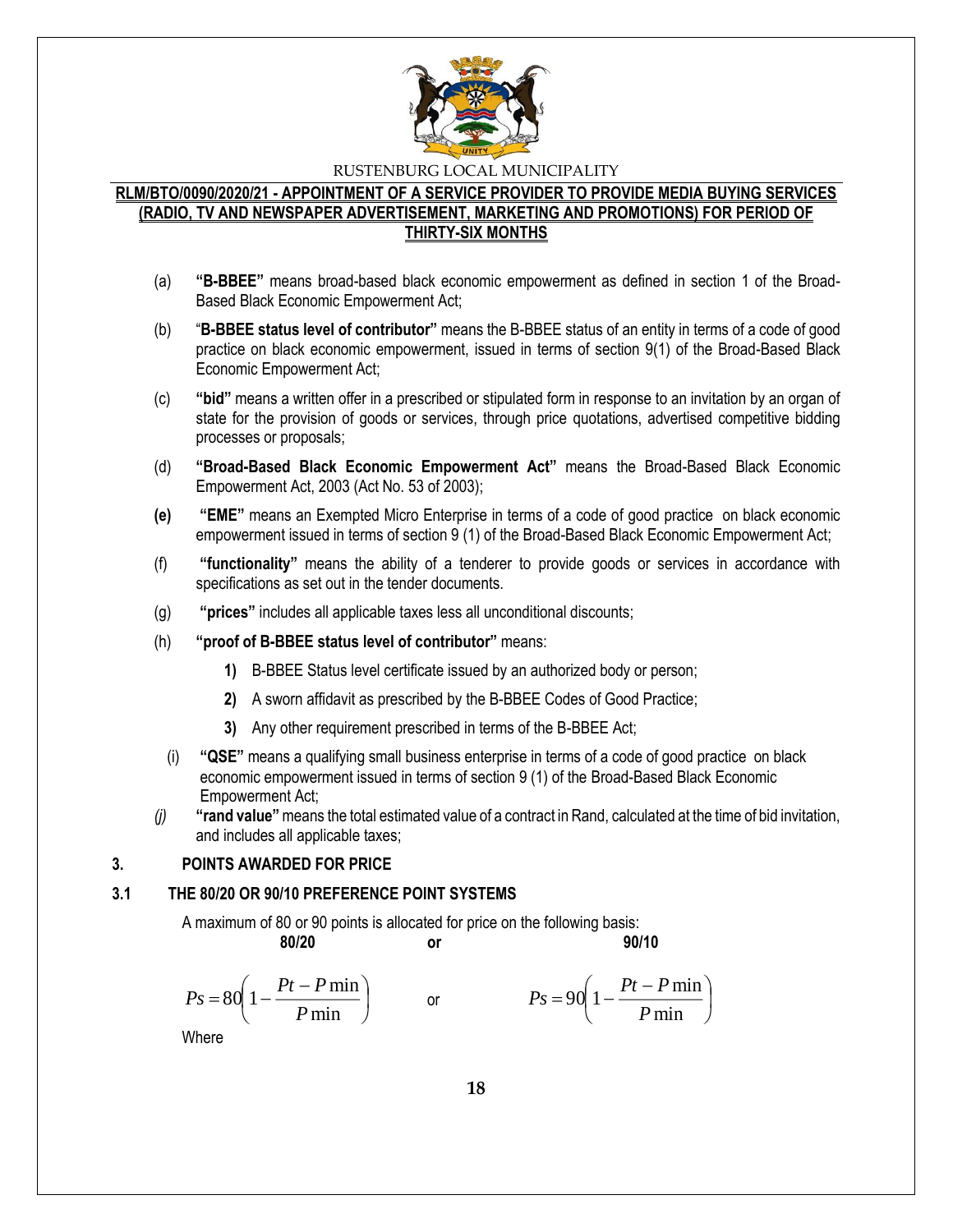

### **RLM/BTO/0090/2020/21 - APPOINTMENT OF A SERVICE PROVIDER TO PROVIDE MEDIA BUYING SERVICES (RADIO, TV AND NEWSPAPER ADVERTISEMENT, MARKETING AND PROMOTIONS) FOR PERIOD OF THIRTY-SIX MONTHS**

Ps = Points scored for price of bid under consideration

Pt = Price of bid under consideration

P min = Price of lowest acceptable bid

# **4. POINTS AWARDED FOR B-BBEE STATUS LEVEL OF CONTRIBUTOR**

4.1 In terms of Regulation 6 (2) and 7 (2) of the Preferential Procurement Regulations, preference points must be awarded to a bidder for attaining the B-BBEE status level of contribution in accordance with the table below:

| <b>B-BBEE Status Level of</b><br><b>Contributor</b> | <b>Number of points</b><br>(90/10 system) | <b>Number of points</b><br>$(80/20$ system) |
|-----------------------------------------------------|-------------------------------------------|---------------------------------------------|
|                                                     | 10                                        | 20                                          |
|                                                     | 9                                         | 18                                          |
|                                                     | 6                                         | 14                                          |
|                                                     | 5                                         | 12                                          |
| 5                                                   |                                           | 8                                           |
| 6                                                   | 3                                         | 6                                           |
|                                                     |                                           |                                             |
| 8                                                   |                                           | າ                                           |
| Non-compliant contributor                           |                                           |                                             |

# **5. BID DECLARATION**

5.1 Bidders who claim points in respect of B-BBEE Status Level of Contribution must complete the following:

# **6. B-BBEE STATUS LEVEL OF CONTRIBUTOR CLAIMED IN TERMS OF PARAGRAPHS 1.4 AND 4.1**

6.1 B-BBEE Status Level of Contributor:  $\qquad \qquad = \qquad \qquad \qquad$  .........(maximum of 10 or 20 points)

(Points claimed in respect of paragraph 7.1 must be in accordance with the table reflected in paragraph 4.1 and must be substantiated by relevant proof of B-BBEE status level of contributor.

# **7. SUB-CONTRACTING**

7.1 Will any portion of the contract be sub-contracted?

(*Tick applicable box*)

YES NO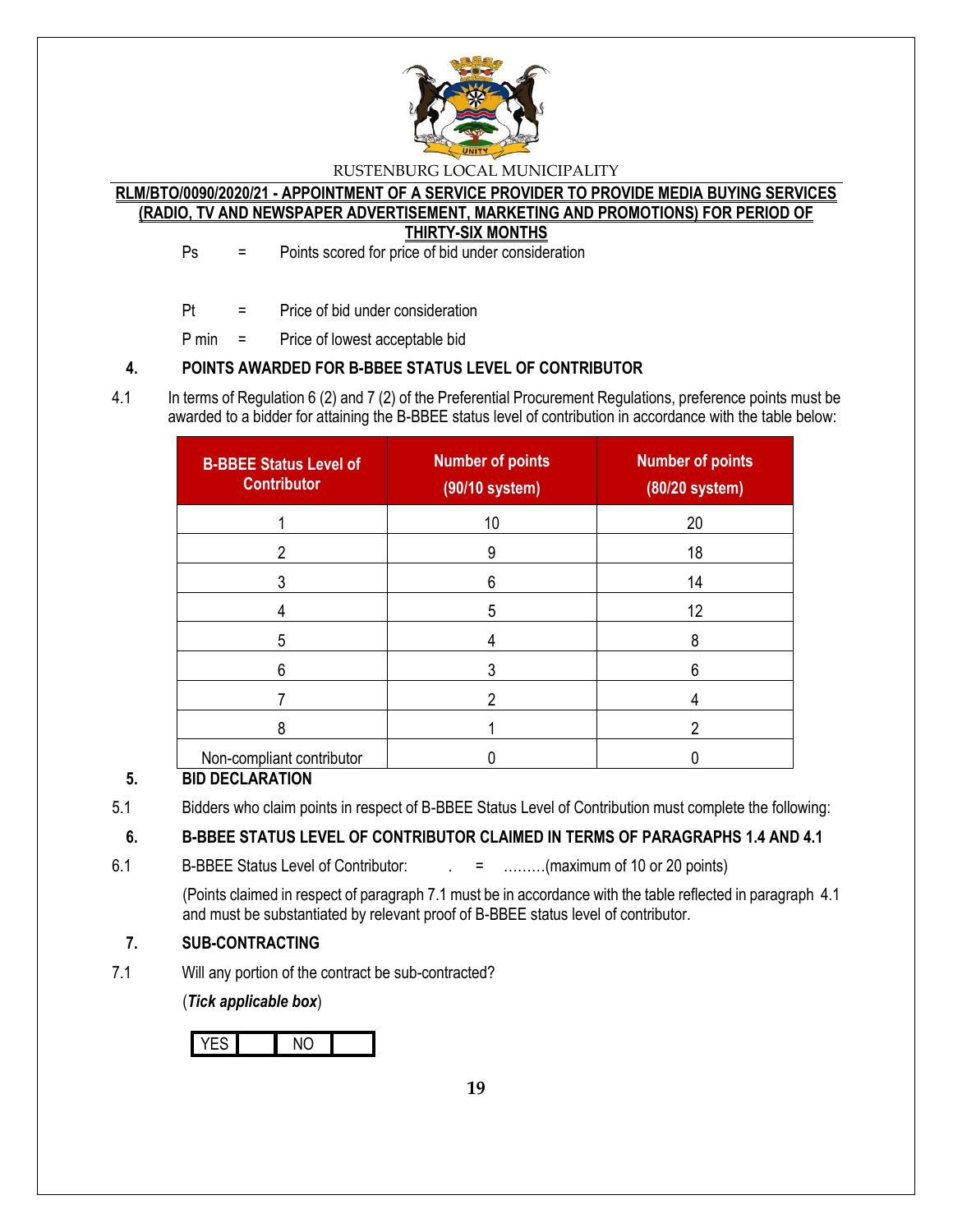

# **RLM/BTO/0090/2020/21 - APPOINTMENT OF A SERVICE PROVIDER TO PROVIDE MEDIA BUYING SERVICES (RADIO, TV AND NEWSPAPER ADVERTISEMENT, MARKETING AND PROMOTIONS) FOR PERIOD OF THIRTY-SIX MONTHS**

#### 7.1.1 If yes, indicate:

- i) What percentage of the contract will be subcontracted............…………….…………%
- ii) The name of the sub-contractor…………………………………………………………..
- iii) The B-BBEE status level of the sub-contractor......................................……………..
- iv) Whether the sub-contractor is an EME or QSE
	- *(Tick applicable box*)



v) Specify, by ticking the appropriate box, if subcontracting with an enterprise in terms of Preferential Procurement Regulations,2017:

| Designated Group: An EME or QSE which is at last 51% owned by:    | EME√ | QSE <sub>V</sub> |
|-------------------------------------------------------------------|------|------------------|
| <b>Black people</b>                                               |      |                  |
| Black people who are youth                                        |      |                  |
| Black people who are women                                        |      |                  |
| Black people with disabilities                                    |      |                  |
| Black people living in rural or underdeveloped areas or townships |      |                  |
| Cooperative owned by black people                                 |      |                  |
| Black people who are military veterans                            |      |                  |
| 0R                                                                |      |                  |
| Any EME                                                           |      |                  |
| Any QSE                                                           |      |                  |

#### 8. **DECLARATION WITH REGARD TO COMPANY/FIRM**

8.1 Name of company/firm:…………………………………………………………………………….

8.2 VAT registration number:……………………………………….………………………

8.3 Company registration number:………….……………………….……………………

# 8.4 TYPE OF COMPANY/ FIRM

- □ Partnership/Joint Venture / Consortium
- □ One-person business/sole propriety
- □ Close corporation
- **Company**
- (Pty) Limited

[TICK APPLICABLE BOX]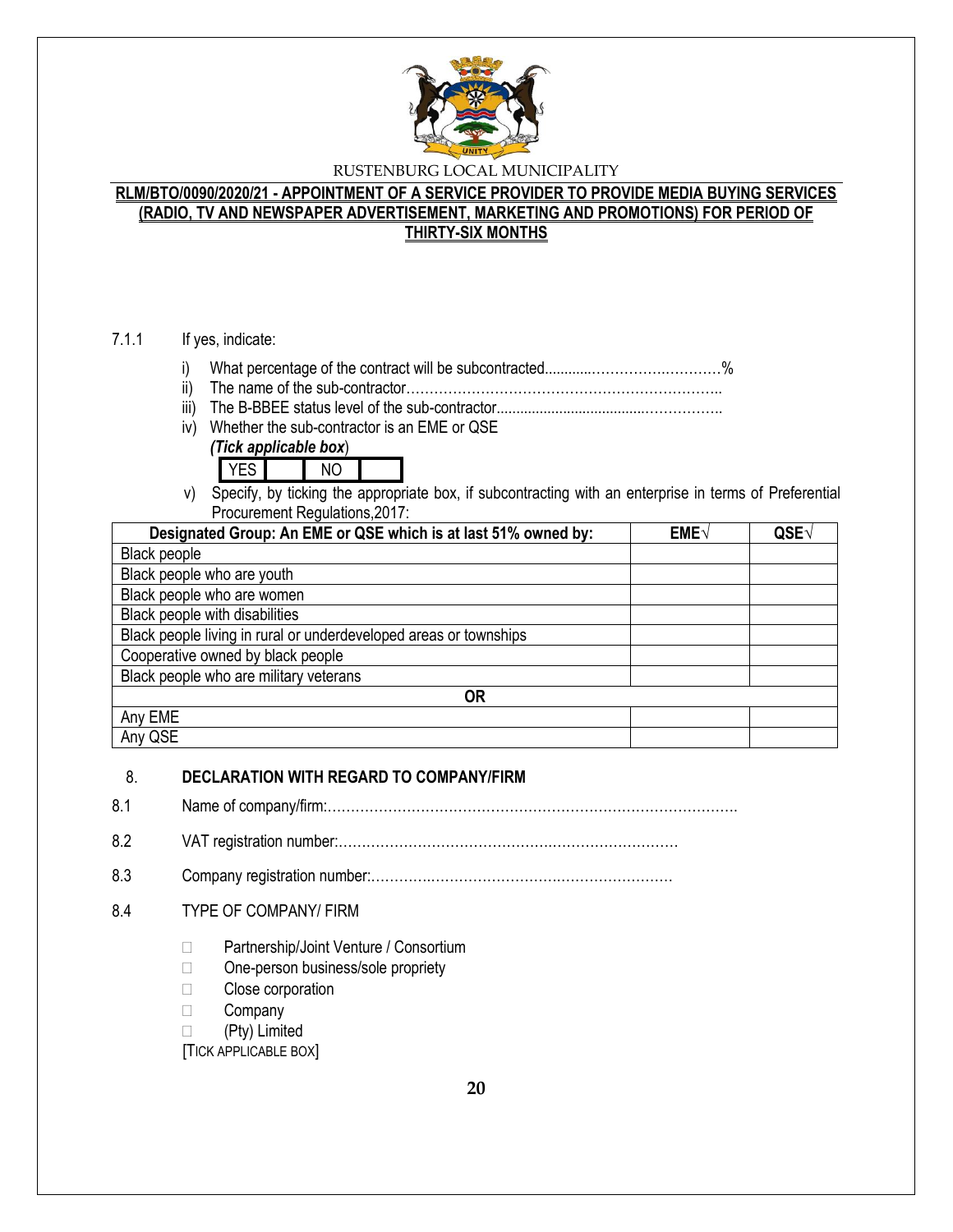

#### **RLM/BTO/0090/2020/21 - APPOINTMENT OF A SERVICE PROVIDER TO PROVIDE MEDIA BUYING SERVICES (RADIO, TV AND NEWSPAPER ADVERTISEMENT, MARKETING AND PROMOTIONS) FOR PERIOD OF THIRTY-SIX MONTHS**

8.5 DESCRIBE PRINCIPAL BUSINESS ACTIVITIES

…………………………………………………………………………………………………………………………

#### 8.6 COMPANY CLASSIFICATION

- Manufacturer
- □ Supplier
- □ Professional service provider
- $\Box$  Other service providers, e.g. transporter, etc.

[*TICK APPLICABLE BOX*]

#### **8.7 MUNICIPAL INFORMATION**

#### 8.8 Total number of years the company/firm has been in business:…………………………

8.9 I/we, the undersigned, who is / are duly authorised to do so on behalf of the company/firm, certify that the points claimed, based on the B-BBE status level of contributor indicated in paragraphs 1.4 and 6.1 of the foregoing certificate, qualifies the company/ firm for the preference(s) shown and I / we acknowledge that:

- i) The information furnished is true and correct;
- ii) The preference points claimed are in accordance with the General Conditions as indicated in paragraph 1 of this form;
- iii) In the event of a contract being awarded as a result of points claimed as shown in paragraphs 1.4 and 6.1, the contractor may be required to furnish documentary proof to the satisfaction of the purchaser that the claims are correct;
- iv) If the B-BBEE status level of contributor has been claimed or obtained on a fraudulent basis or any of the conditions of contract have not been fulfilled, the purchaser may, in addition to any other remedy it may have –
	- (a) disqualify the person from the bidding process;
	- (b) recover costs, losses or damages it has incurred or suffered as a result of that person's conduct;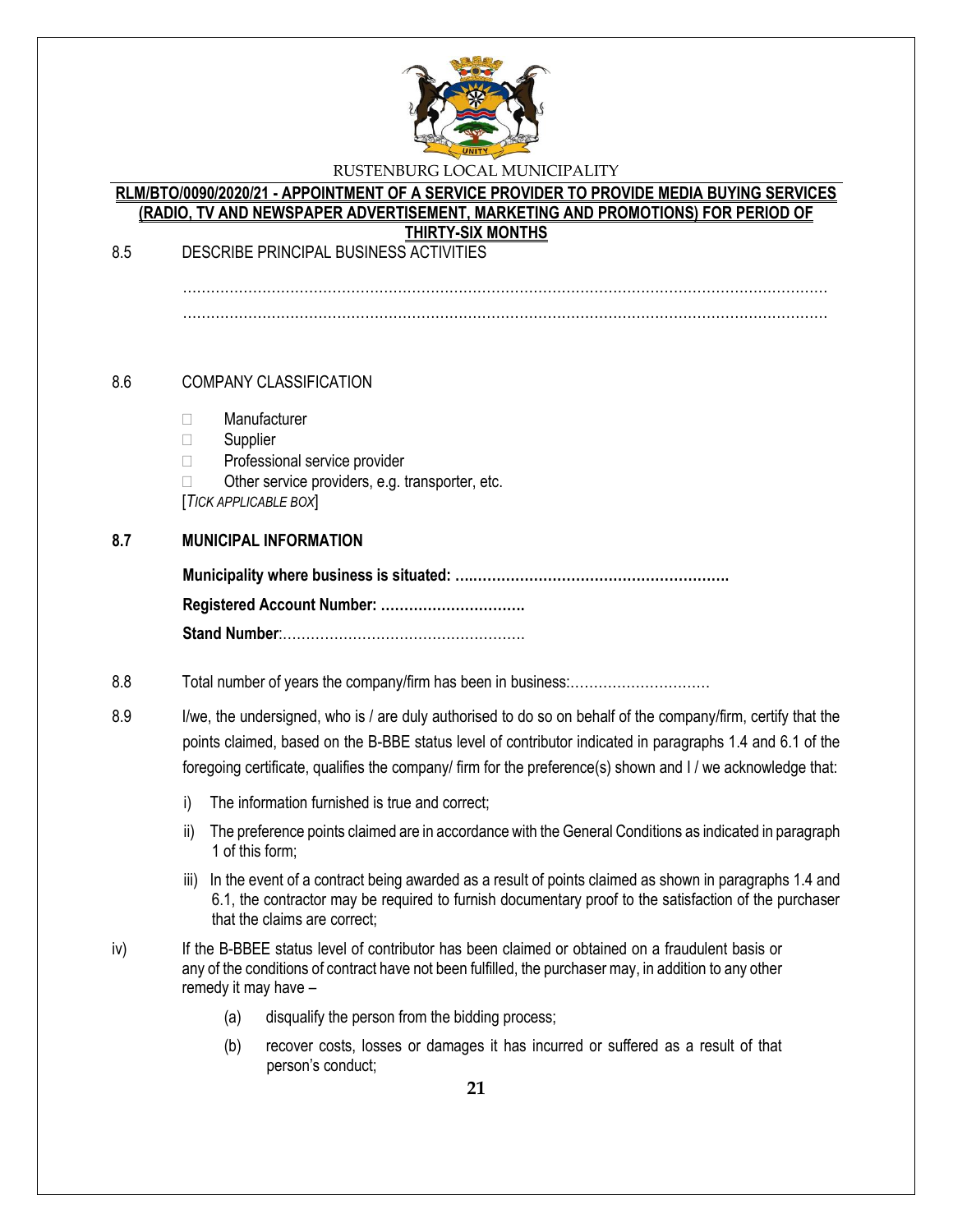

#### **RLM/BTO/0090/2020/21 - APPOINTMENT OF A SERVICE PROVIDER TO PROVIDE MEDIA BUYING SERVICES (RADIO, TV AND NEWSPAPER ADVERTISEMENT, MARKETING AND PROMOTIONS) FOR PERIOD OF THIRTY-SIX MONTHS**

- (c) cancel the contract and claim any damages which it has suffered as a result of having to make less favourable arrangements due to such cancellation;
- (d) recommend that the bidder or contractor, its shareholders and directors, or only the shareholders and directors who acted on a fraudulent basis, be restricted by the National Treasury from obtaining business from any organ of state for a period not exceeding 10 years, after the *audi alteram partem* (hear the other side) rule has been applied; and
- (e) forward the matter for criminal prosecution.

| <b>WITNESSES</b> |                                |
|------------------|--------------------------------|
| 4                | <br>SIGNATURE(S) OF BIDDERS(S) |
| 2.               | DATE:                          |
|                  | <b>ADDRESS</b>                 |
|                  |                                |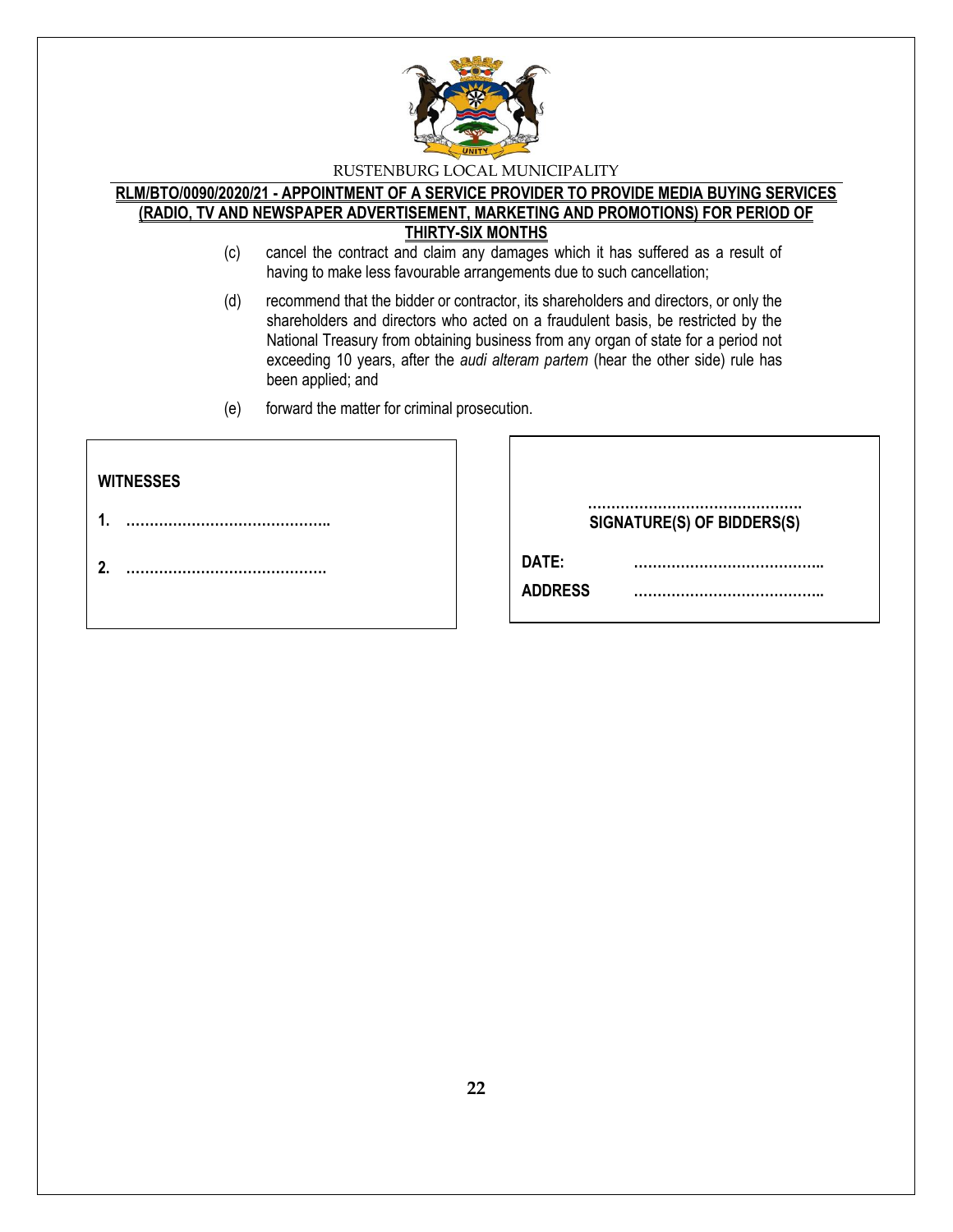

# **RLM/BTO/0090/2020/21 - APPOINTMENT OF A SERVICE PROVIDER TO PROVIDE MEDIA BUYING SERVICES (RADIO, TV AND NEWSPAPER ADVERTISEMENT, MARKETING AND PROMOTIONS) FOR PERIOD OF**

#### **THIRTY-SIX MONTHS CONTRACT FORM - RENDERING OF SERVICES MDB 7.2**

**THIS FORM MUST BE FILLED IN DUPLICATE BY BOTH THE SERVICE PROVIDER (PART 1) AND THE PURCHASER (PART 2). BOTH FORMS MUST BE SIGNED IN THE ORIGINAL SO THAT THE SERVICE PROVIDER AND THE PURCHASER WOULD BE IN POSSESSION OF ORIGINALLY SIGNED CONTRACTS FOR THEIR RESPECTIVE RECORDS.**

# **PART 1 (TO BE FILLED IN BY THE SERVICE PROVIDER)**

1. I hereby undertake to render services described in the attached bidding documents to (name of the institution) ……………………………………………………………………………………………………………………………... in accordance with the requirements and task directives / proposals specifications stipulated in Bid Number………….………………………………… at the price/s quoted. My offer/s remain binding upon me and open for acceptance by the Purchaser during the validity period indicated and calculated from the closing date of the bid.

#### 2. The following documents shall be deemed to form and be read and construed as part of this agreement: (i) Bidding documents,

- *-* Invitation to bid;
- Tax compliance status (CSD report);
- Pricing schedule(s);
- Filled in task directive/proposal;
- Preference claims for Broad Based Black Economic Empowerment Status Level of Contribution in terms of the Preferential Procurement Regulations 2011;
- *-* Declaration of interest;
- *-* Declaration of bidder's past SCM practices;
- *-* Certificate of Independent Bid Determination;
- **Special Conditions of Contract;**
- (ii) General Conditions of Contract; and
- (iii) Other (specify)
- 3. I confirm that I have satisfied myself as to the correctness and validity of my bid; that the price(s) and rate(s) quoted cover all the services specified in the bidding documents; that the price(s) and rate(s) cover all my obligations and I accept that any mistakes regarding price(s) and rate(s) and calculations will be at my own risk.
- 4. I accept full responsibility for the proper execution and fulfilment of all obligations and conditions devolving on me under this agreement as the principal liable for the due fulfillment of this contract.
- 5. I declare that I have no participation in any collusive practices with any bidder or any other person regarding this or any other bid.
- 6. I confirm that I am duly authorised to sign this contract.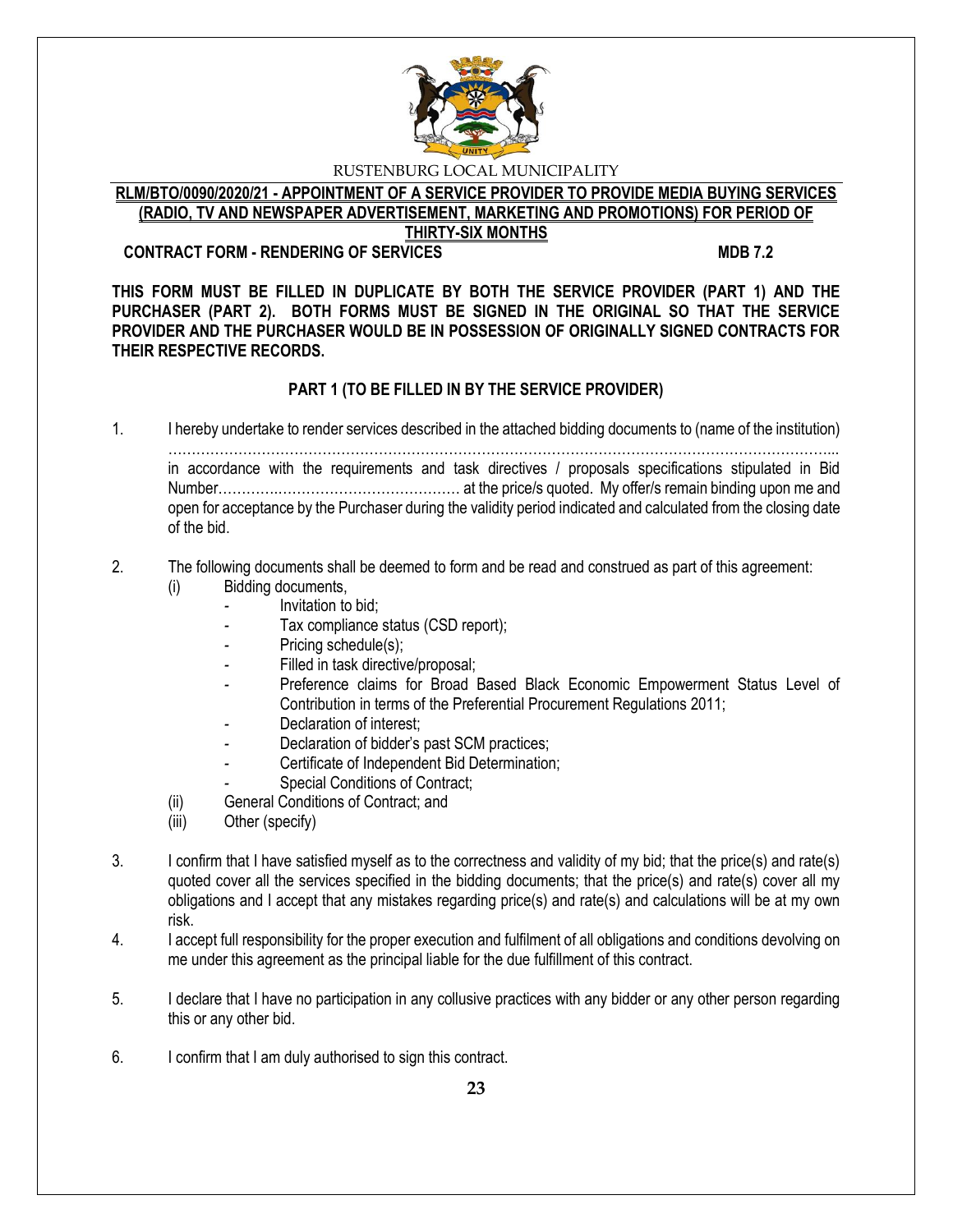

# **RLM/BTO/0090/2020/21 - APPOINTMENT OF A SERVICE PROVIDER TO PROVIDE MEDIA BUYING SERVICES (RADIO, TV AND NEWSPAPER ADVERTISEMENT, MARKETING AND PROMOTIONS) FOR PERIOD OF THIRTY-SIX MONTHS**

| NAME (PRINT)     | <br><b>WITNESSES</b> |
|------------------|----------------------|
| <b>CAPACITY</b>  |                      |
| <b>SIGNATURE</b> | <br>າ                |
| NAME OF FIRM     |                      |
| <b>DATE</b>      | <br>DATE:            |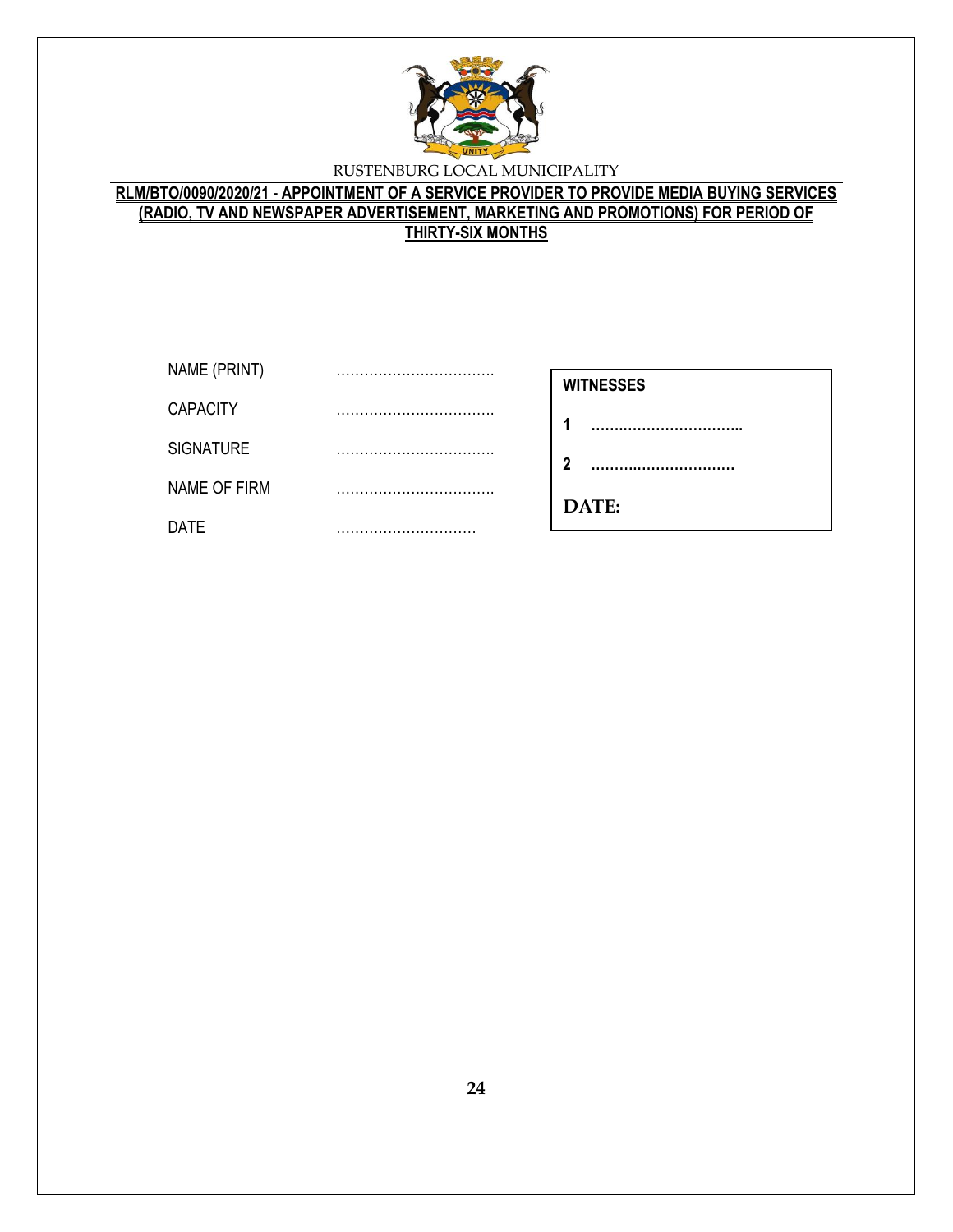

# **RLM/BTO/0090/2020/21 - APPOINTMENT OF A SERVICE PROVIDER TO PROVIDE MEDIA BUYING SERVICES (RADIO, TV AND NEWSPAPER ADVERTISEMENT, MARKETING AND PROMOTIONS) FOR PERIOD OF THIRTY-SIX MONTHS**

**MBD 7.2**

# **CONTRACT FORM - RENDERING OF SERVICES**

# **PART 2 (TO BE FILLED IN BY THE PURCHASER [RLM])**

- 1. I……………………………………………. in my capacity as……………………...…………………………….. accept your bid under reference number ………………………………………….dated………………………for the rendering of services indicated hereunder and/or further specified in the annexure(s).
- 2. An official order indicating service delivery instructions is forthcoming.
- 3. I undertake to make payment for the services rendered in accordance with the terms and conditions of the contract, within 30 (thirty) days after receipt of an invoice.

| <b>DESCRIPTION OF</b><br><b>SERVICE</b> | <b>PRICE (ALL</b><br><b>APPLICABLE</b><br><b>TAXES</b><br>INCLUDED) | <b>COMPLETION</b><br><b>DATE</b> | <b>B-BBEE</b><br><b>STATUS</b><br><b>LEVEL OF</b><br><b>CONTRIBUTIO</b><br>N | <b>MINIMUM</b><br><b>THRESHOLD</b><br><b>FOR LOCAL</b><br><b>PRODUCTION</b><br><b>AND</b><br><b>CONTENT (if</b><br>applicable) |
|-----------------------------------------|---------------------------------------------------------------------|----------------------------------|------------------------------------------------------------------------------|--------------------------------------------------------------------------------------------------------------------------------|
|                                         |                                                                     |                                  |                                                                              |                                                                                                                                |

4. I confirm that I am duly authorized to sign this contract.

SIGNED AT ………………………………………ON………………………………...

NAME (PRINT) ………………………………………….

SIGNATURE …………………………………………

OFFICIAL STAMP

| 1     |
|-------|
| 2     |
| DATE: |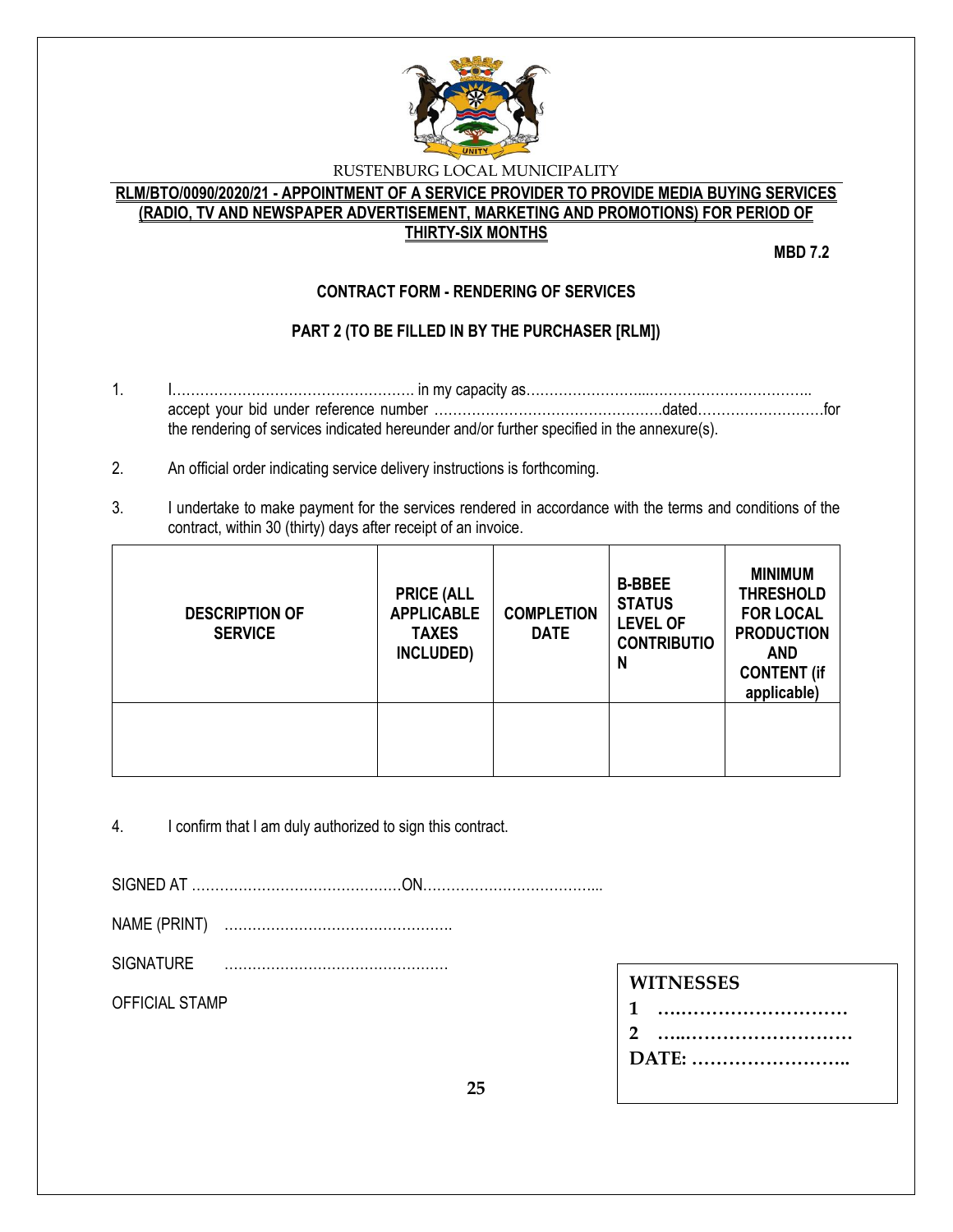

# **RLM/BTO/0090/2020/21 - APPOINTMENT OF A SERVICE PROVIDER TO PROVIDE MEDIA BUYING SERVICES (RADIO, TV AND NEWSPAPER ADVERTISEMENT, MARKETING AND PROMOTIONS) FOR PERIOD OF THIRTY-SIX MONTHS**

# **MBD 8: DECLARATION OF ABUSE OF SUPPLY CHAIN MANAGEMENT SYSTEM**

- 1 This Standard Bidding Document must form part of all bids invited.
- 2 It serves as a declaration to be used by institutions in ensuring that when goods and services are being procured, all reasonable steps are taken to combat the abuse of the supply chain management system.
- 3 The bid of any bidder may be disregarded if that bidder, or any of its directors have
	- a. abused the institution's supply chain management system;
	- b. committed fraud or any other improper conduct in relation to such system; or
	- c. failed to perform on any previous contract.
- 4 In order to give effect to the above, the following questionnaire must be completed and submitted with the bid.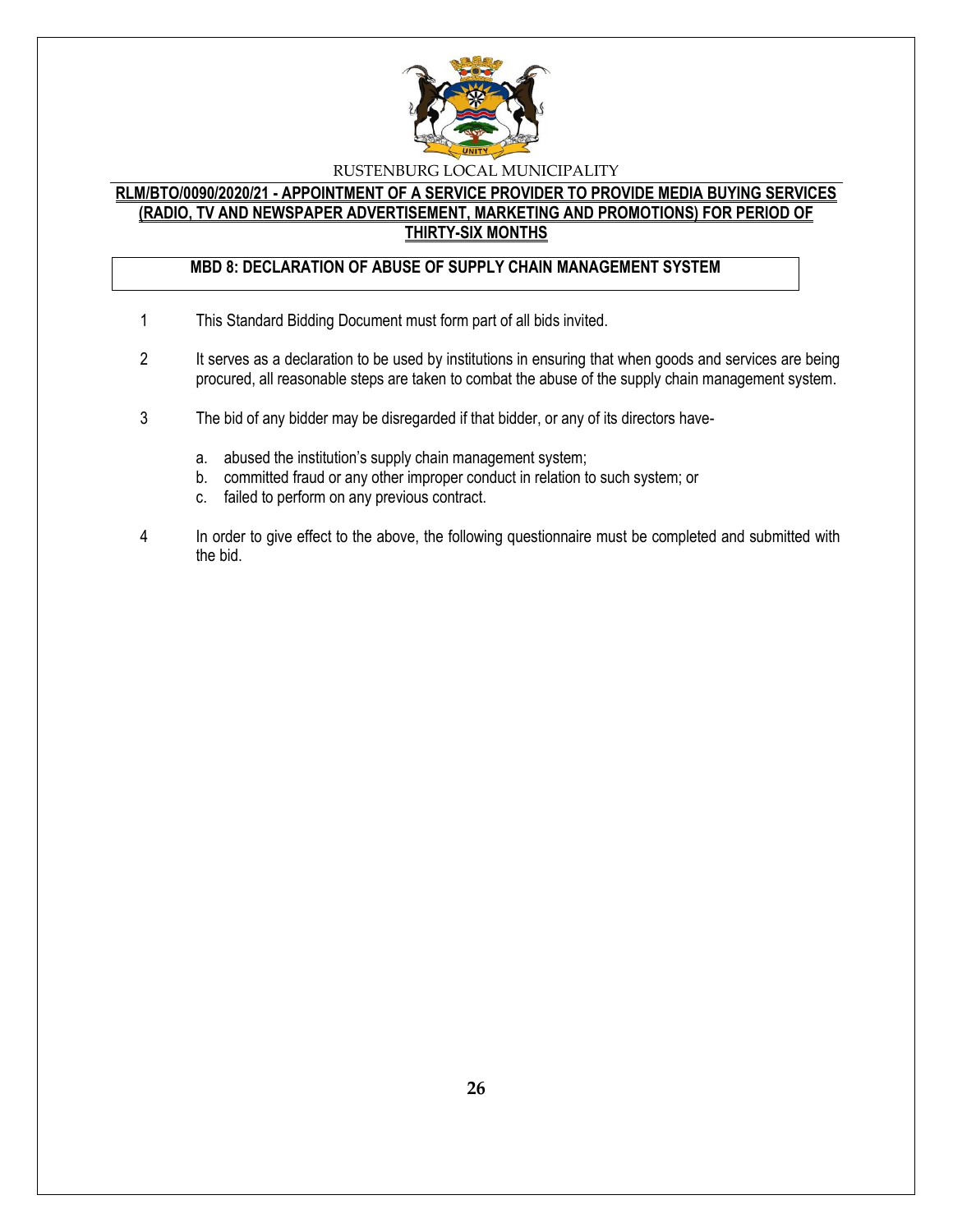

# **RLM/BTO/0090/2020/21 - APPOINTMENT OF A SERVICE PROVIDER TO PROVIDE MEDIA BUYING SERVICES (RADIO, TV AND NEWSPAPER ADVERTISEMENT, MARKETING AND PROMOTIONS) FOR PERIOD OF**

|       | <b>THIRTY-SIX MONTHS</b>                                                                                                                                             |                             |           |
|-------|----------------------------------------------------------------------------------------------------------------------------------------------------------------------|-----------------------------|-----------|
| Item  | Question                                                                                                                                                             | Yes                         | No        |
| 4.1   | Is the bidder or any of its directors listed on the National Treasury's Database of Restricted                                                                       | <b>Yes</b>                  | <b>No</b> |
|       | Suppliers as companies or persons prohibited from doing business with the public sector?                                                                             | $\sim$                      |           |
|       | Companies or persons who are listed on this Database were informed in writing of this                                                                                |                             |           |
|       | restriction by the Accounting Officer/Authority of the institution that imposed the restriction after                                                                |                             |           |
|       | the audi alteram partem rule was applied). The Database of Restricted Suppliers now resides                                                                          |                             |           |
|       | on the National Treasury's website (www.treasury.gov.za) and can be accessed by clicking                                                                             |                             |           |
|       | on its link at the bottom of the home page.                                                                                                                          |                             |           |
| 4.1.1 | If so, furnish particulars:                                                                                                                                          |                             |           |
| 4.2   | Is the bidder or any of its directors listed on the Register for Tender Defaulters in terms of                                                                       | Yes                         | No        |
|       | section 29 of the Prevention and Combating of Corrupt Activities Act (No 12 of 2004)?                                                                                | $\Box$                      |           |
|       | The Register for Tender Defaulters can be accessed on the National Treasury's website                                                                                |                             |           |
|       | (www.treasury.gov.za) by clicking on its link at the bottom of the home page.                                                                                        |                             |           |
| 4.2.1 | If so, furnish particulars:                                                                                                                                          |                             |           |
|       |                                                                                                                                                                      |                             |           |
| 4.3   | Was the bidder or any of its directors convicted by a court of law (including a court outside of                                                                     | Yes                         | No        |
|       | the Republic of South Africa) for fraud or corruption during the past five years?                                                                                    | $\mathcal{L}_{\mathcal{A}}$ |           |
| 4.3.1 | If so, furnish particulars:                                                                                                                                          |                             |           |
|       |                                                                                                                                                                      |                             |           |
|       |                                                                                                                                                                      |                             |           |
| 4.4   | Was any contract between the bidder and any organ of state terminated during the past five<br>years on account of failure to perform on or comply with the contract? | Yes                         | No        |
|       |                                                                                                                                                                      |                             |           |
| 4.4.1 | If so, furnish particulars:                                                                                                                                          |                             |           |
|       |                                                                                                                                                                      |                             |           |
|       |                                                                                                                                                                      |                             |           |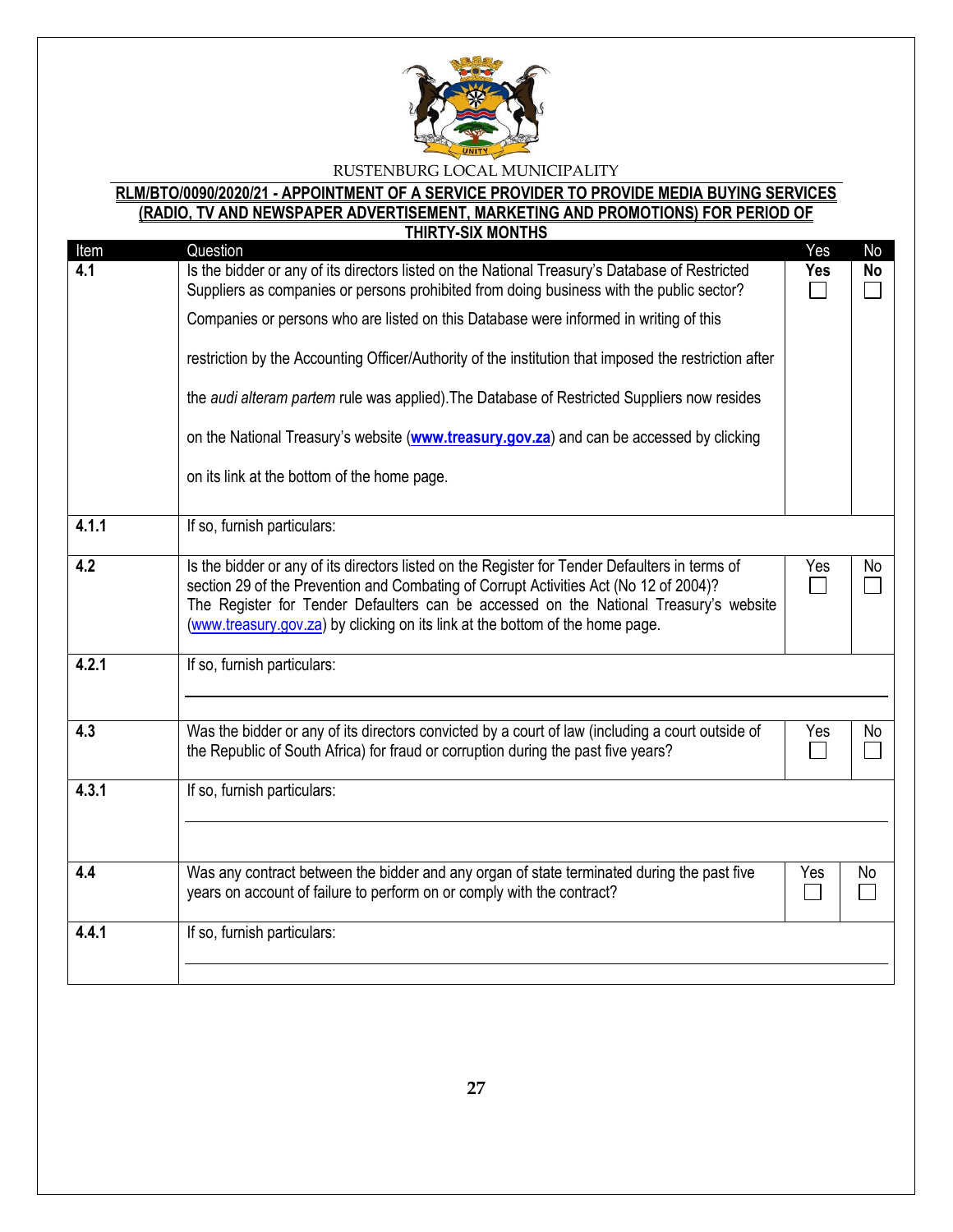

# **RLM/BTO/0090/2020/21 - APPOINTMENT OF A SERVICE PROVIDER TO PROVIDE MEDIA BUYING SERVICES (RADIO, TV AND NEWSPAPER ADVERTISEMENT, MARKETING AND PROMOTIONS) FOR PERIOD OF THIRTY-SIX MONTHS**

#### **CERTIFICATION**

I, THE UNDERSIGNED (FULL NAME)…………………………………………………....................CERTIFY THAT THE INFORMATION FURNISHED ON THIS DECLARATION FORM IS TRUE AND CORRECT. I ACCEPT THAT, IN ADDITION TO CANCELLATION OF A CONTRACT, ACTION MAY BE TAKEN AGAINST ME SHOULD THIS DECLARATION PROVE TO BE FALSE.

………………………………………........................... ...........................................

………………………………………......................... .....................……............. Name/s and surname of Bidder Signature Signature

Position in the Firm/Company Date Date Date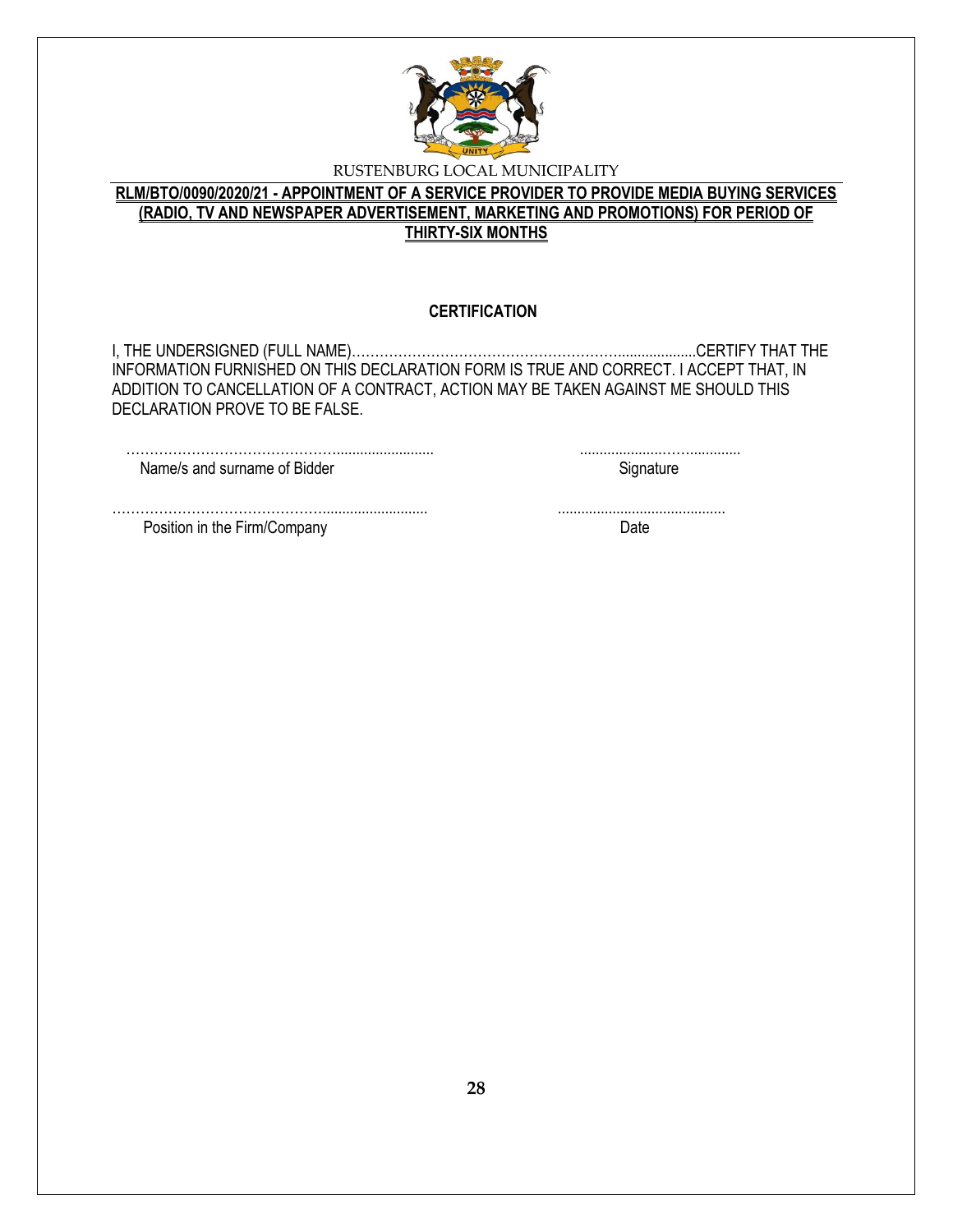

#### **RLM/BTO/0090/2020/21 - APPOINTMENT OF A SERVICE PROVIDER TO PROVIDE MEDIA BUYING SERVICES (RADIO, TV AND NEWSPAPER ADVERTISEMENT, MARKETING AND PROMOTIONS) FOR PERIOD OF THIRTY-SIX MONTHS**

# **MBD 9: CERTIFICATE OF INDEPENDENT BID DETERMINATION**

- **1** This Municipal Bidding Document (MBD) must form part of all bids<sup>1</sup> invited.
- 2 Section 4 (1) (b) (iii) of the Competition Act No. 89 of 1998, as amended, prohibits an agreement between, or concerted practice by, firms, or a decision by an association of firms, if it is between parties in a horizontal relationship and if it involves collusive bidding (or bid rigging).² Collusive bidding is a *pe se* prohibition meaning that it cannot be justified under any grounds.
- 3 Municipal Supply Regulation 38 (1) prescribes that a supply chain management policy must provide measures for the combating of abuse of the supply chain management system, and must enable the accounting officer, among others, to:
	- a. take all reasonable steps to prevent such abuse;
	- b. reject the bid of any bidder if that bidder or any of its directors has abused the supply chain management system of the municipality or municipal entity or has committed any improper conduct in relation to such system; and
	- c. cancel a contract awarded to a person if the person committed any corrupt or fraudulent act during the bidding process or the execution of the contract.
	- 4 This MBD serves as a certificate of declaration that would be used by institutions to ensure that, when bids are considered, reasonable steps are taken to prevent any form of bid-rigging.
	- 5 In order to give effect to the above, the attached Certificate of Bid Determination (MBD 9) must be completed and submitted with the bid:

<sup>1</sup> Includes price quotations, advertised competitive bids, limited bids and proposals.

² Bid rigging (or collusive bidding) occurs when businesses, that would otherwise be expected to compete, secretly conspire to raise prices or lower the quality of goods and / or services for purchasers who wish to acquire goods and / or services through a bidding process. Bid rigging is, therefore, an agreement between competitors not to compete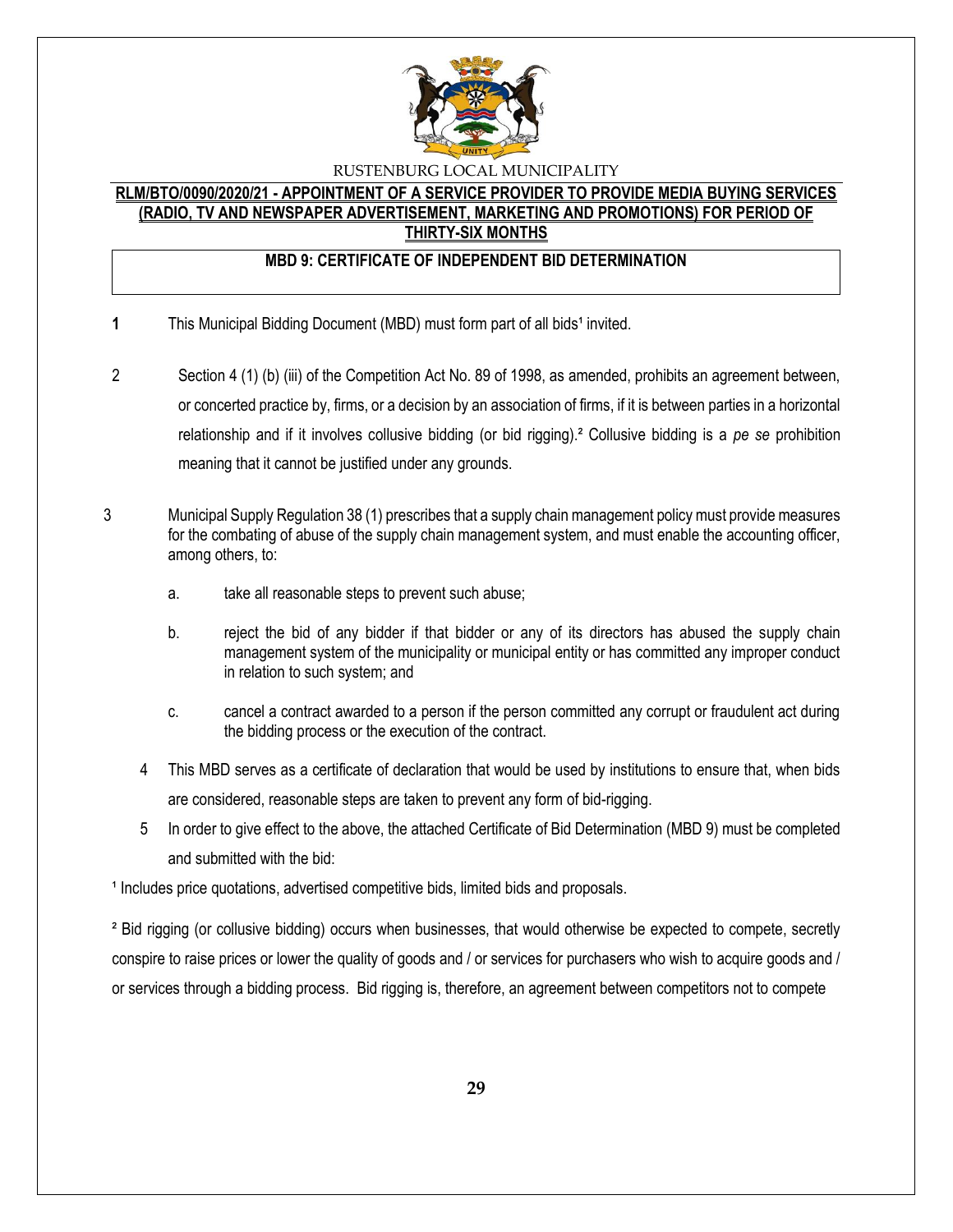

# **RLM/BTO/0090/2020/21 - APPOINTMENT OF A SERVICE PROVIDER TO PROVIDE MEDIA BUYING SERVICES (RADIO, TV AND NEWSPAPER ADVERTISEMENT, MARKETING AND PROMOTIONS) FOR PERIOD OF THIRTY-SIX MONTHS**

I, the undersigned, in submitting the accompanying bid:

(Bid Number and Description)

in response to the invitation for the bid made by:

(Name of Municipality / Municipal Entity)

do hereby make the following statements that I certify to be true and complete in every respect:

\_\_\_\_\_\_\_\_\_\_\_\_\_\_\_\_\_\_\_\_\_\_\_\_\_\_\_\_\_\_\_\_\_\_\_\_\_\_\_\_\_\_\_\_\_\_\_\_\_\_\_\_\_\_\_\_\_\_\_\_\_\_\_\_\_\_\_\_\_\_\_\_\_\_\_\_\_\_

\_\_\_\_\_\_\_\_\_\_\_\_\_\_\_\_\_\_\_\_\_\_\_\_\_\_\_\_\_\_\_\_\_\_\_\_\_\_\_\_\_\_\_\_\_\_\_\_\_\_\_\_\_\_\_\_\_\_\_\_\_\_\_\_\_\_\_\_\_\_\_\_

I certify, on behalf of: \_\_\_\_\_\_\_\_\_\_\_\_\_\_\_\_\_\_\_\_\_\_\_\_\_\_\_\_\_\_\_\_\_\_\_\_\_\_\_\_\_\_\_\_\_\_\_\_\_\_\_\_\_\_\_ that:

(Name of Bidder)

- 1. I have read and I understand the contents of this Certificate;
- 2. I understand that the accompanying bid will be disqualified if this Certificate is found not to be true and complete in every respect;
- 3. I am authorized by the bidder to sign this Certificate, and to submit the accompanying bid, on behalf of the bidder;
- 4. Each person whose signature appears on the accompanying bid has been authorized by the bidder to determine the terms of, and to sign, the bid, on behalf of the bidder;
- 5. For the purposes of this Certificate and the accompanying bid, I understand that the word "competitor" shall include any individual or organization, other than the bidder, whether or not affiliated with the bidder, who:
	- (a) has been requested to submit a bid in response to this bid invitation;
	- (b) could potentially submit a bid in response to this bid invitation, based on their qualifications, abilities or experience; and
	- (c) provides the same goods and services as the bidder and/or is in the same line of business as the bidder
- 6. The bidder has arrived at the accompanying bid independently from, and without consultation, communication, agreement or arrangement with any competitor. However communication between partners in a joint venture or consortium<sup>3</sup> will not be construed as collusive bidding.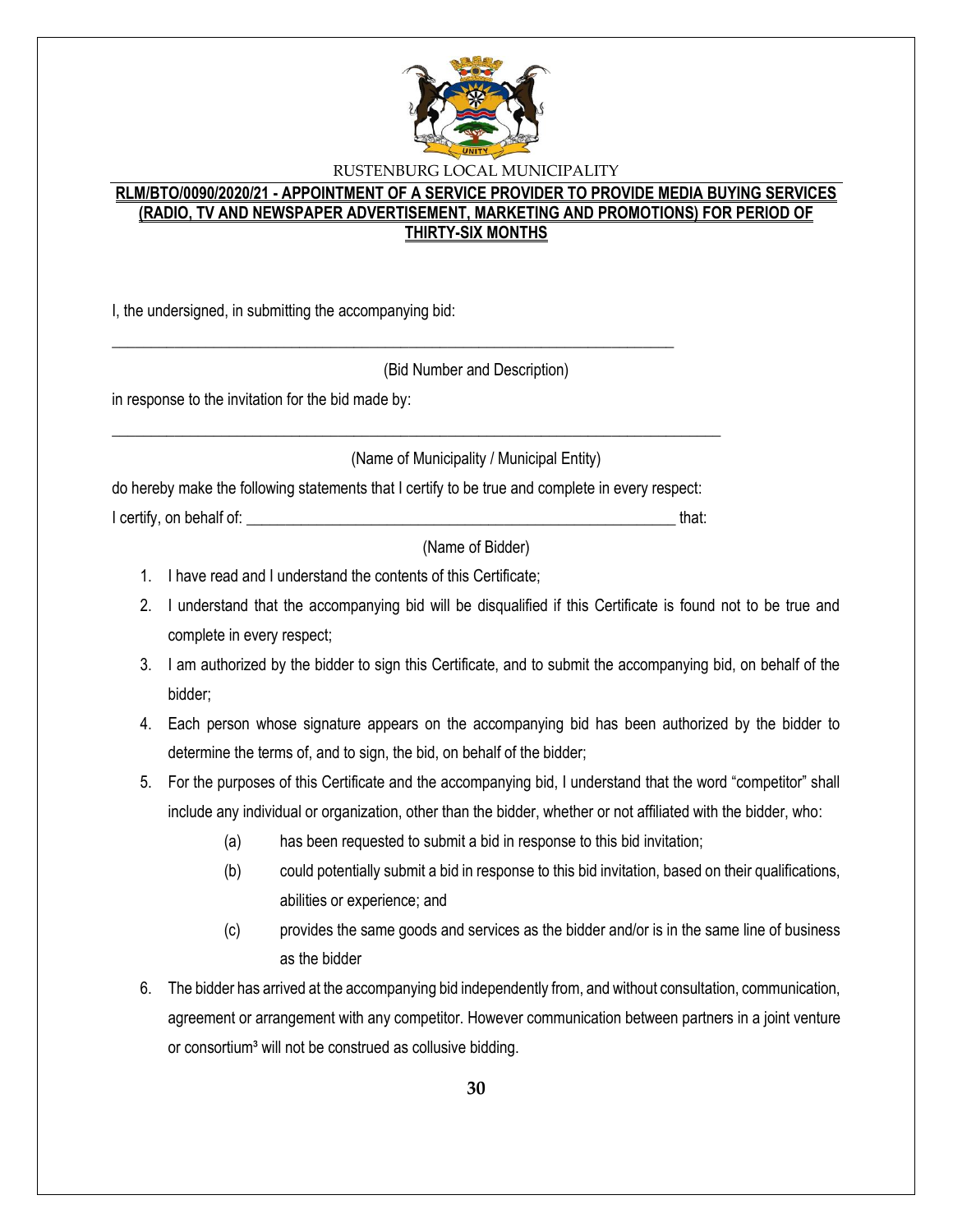

#### **RLM/BTO/0090/2020/21 - APPOINTMENT OF A SERVICE PROVIDER TO PROVIDE MEDIA BUYING SERVICES (RADIO, TV AND NEWSPAPER ADVERTISEMENT, MARKETING AND PROMOTIONS) FOR PERIOD OF THIRTY-SIX MONTHS**

- 7. In particular, without limiting the generality of paragraphs 6 above, there has been no consultation, communication, agreement or arrangement with any competitor regarding:
	- (a) prices;
	- (b) geographical area where product or service will be rendered (market allocation)
	- (c) methods, factors or formulas used to calculate prices;
	- (d) the intention or decision to submit or not to submit, a bid;
	- (e) the submission of a bid which does not meet the specifications and conditions of the bid;or
	- (f) bidding with the intention not to win the bid.
- 8. In addition, there have been no consultations, communications, agreements or arrangements with any competitor regarding the quality, quantity, specifications and conditions or delivery particulars of the products or services to which this bid invitation relates.
- 9. The terms of the accompanying bid have not been, and will not be, disclosed by the bidder, directly or indirectly, to any competitor, prior to the date and time of the official bid opening or of the awarding of the contract.
- 10. I am aware that, in addition and without prejudice to any other remedy provided to combat any restrictive practices related to bids and contracts, bids that are suspicious will be reported to the Competition Commission for investigation and possible imposition of administrative penalties in terms of section 59 of the Competition Act No 89 of 1998 and or may be reported to the National Prosecuting Authority (NPA) for criminal investigation and or may be restricted from conducting business with the public sector for a period not exceeding ten (10) years in terms of the Prevention and Combating of Corrupt Activities Act No 12 of 2004 or any other applicable legislation.

<sup>3</sup> Joint venture or Consortium means an association of persons for the purpose of combining their expertise, property, capital, efforts, skill and knowledge in an activity for the execution of a contract.

| Signature |    | Date           |
|-----------|----|----------------|
| Position  | 31 | Name of Bidder |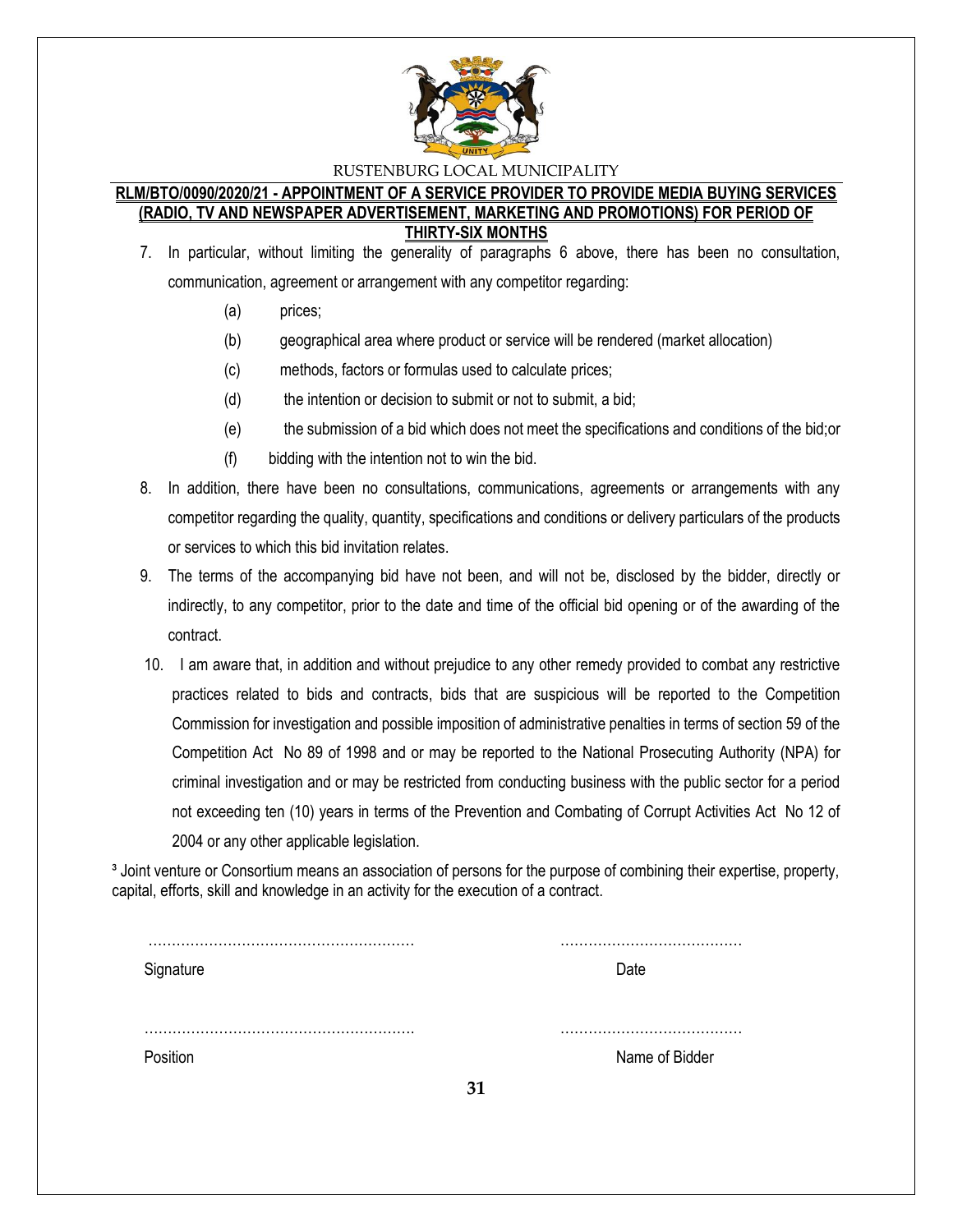

# **RLM/BTO/0090/2020/21 - APPOINTMENT OF A SERVICE PROVIDER TO PROVIDE MEDIA BUYING SERVICES (RADIO, TV AND NEWSPAPER ADVERTISEMENT, MARKETING AND PROMOTIONS) FOR PERIOD OF THIRTY-SIX MONTHS**

**SECTION 38: DECLARATION FORM** 

Having examined the BID and the general conditions thereto, I/we hereby certify that the bid price in the bid schedules and the preference points claimed are correct.

I/We furthermore certify that I/we/the Company comply/complies with the issues around Section 38 of the Supply Chain Management Policy inter alia:

# **IF ALL IS IN PLACE IN RESPECT OF THE CONTRACTUAL ISSUES LISTED IN THE TABLE BELOW; THE ANSWER SHOULD BE YES. ATTACH SUPPORTING INFORMATION IF ANY OF THE ANSWERS IS NO.**

Note that the Municipality's Procurement Section will verify the statements.

I/we certify the following:

| No.              | <b>CONTRACTUAL ISSUES</b>                                                                     | YES | ΝO |
|------------------|-----------------------------------------------------------------------------------------------|-----|----|
| $\mathbf{1}$ .   | In terms of Section 38 (1) (c) that the Bidder or any of the Directors is not listed as a     |     |    |
|                  | person prohibited from doing business with the Public Sector                                  |     |    |
| 2.               | In terms of Section 38 (1)(d) (i) that the Bidder or any of the Directors does not owe        |     |    |
|                  | rates and taxes or Municipal service charges to any Municipality that is in any arrears for   |     |    |
|                  | more than three (3) months. Copies of the latest Municipal service charges statement of       |     |    |
|                  | the Bidder and the Directors must be attached to the tender/bid document                      |     |    |
| 3.               | In terms of Section 38 (1) (d) (ii) that the Bidder or any of the Directors has not failed to |     |    |
|                  | perform satisfactorily on a previous/previous contract/s with the Municipality or any organ   |     |    |
|                  | of state                                                                                      |     |    |
| $\overline{4}$ . | In terms of Section 38 (i) (9) that the Bidder or any of the Directors has not been           |     |    |
|                  | convicted for fraud or corruption during the past five (5) years                              |     |    |
| 5.               | In terms of Section 38 (i) (9) (iv) that the Bidder or any of the Directors has not been      |     |    |
|                  | listed in the Register Of Tender Defaulters in terms of Section 29 of the Prevention and      |     |    |
|                  | Combating of Corrupt Activities Act, (Act No. 12 of 2004)                                     |     |    |

| SIGNATURE OF BIDDER                              | <b>DATF</b> |  |
|--------------------------------------------------|-------------|--|
| FULL NAME AND SURNAME OF BIDDER IN BLOCK LETTERS |             |  |
|                                                  |             |  |
|                                                  |             |  |
|                                                  |             |  |
|                                                  |             |  |
|                                                  |             |  |

**32**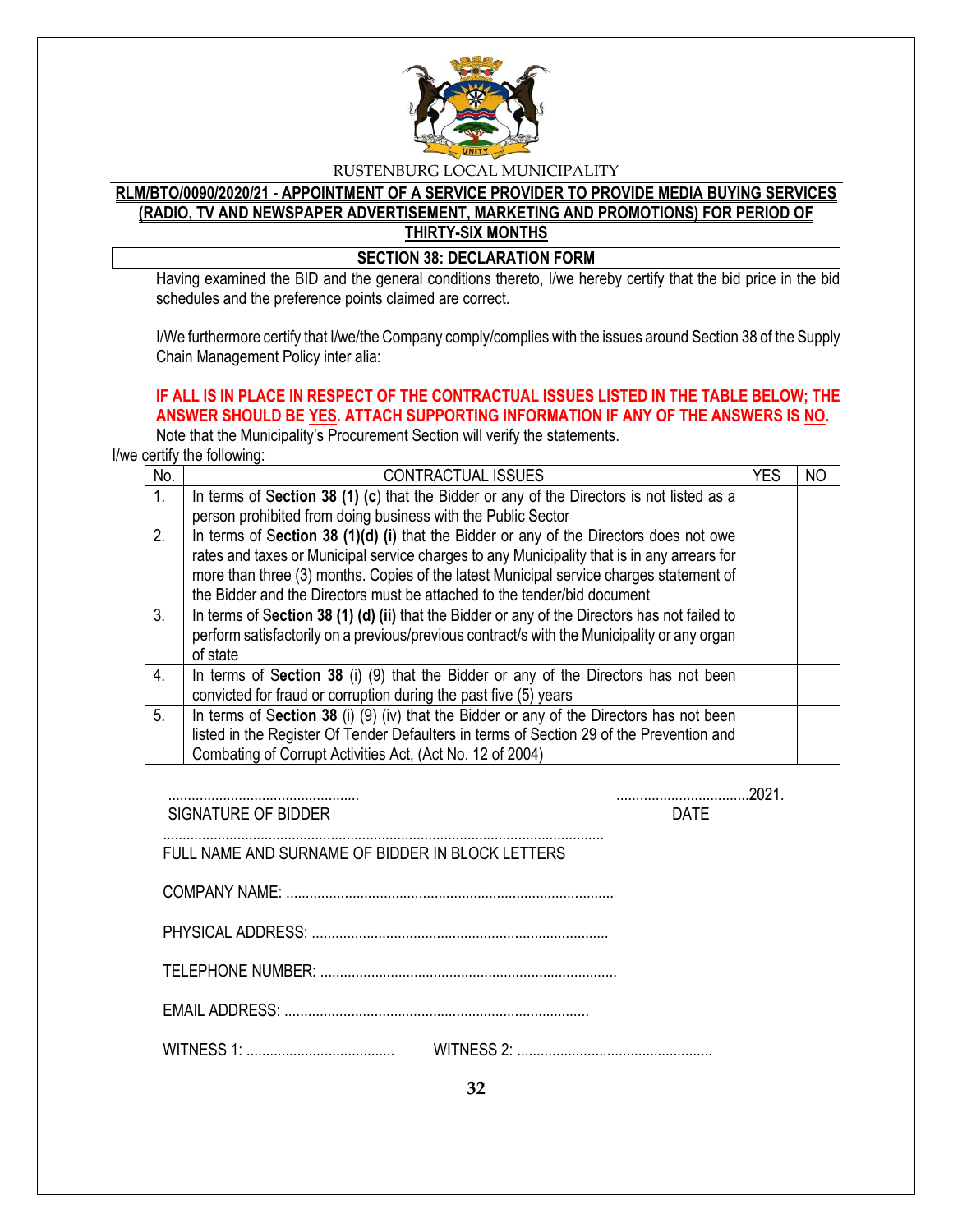

# **RLM/BTO/0090/2020/21 - APPOINTMENT OF A SERVICE PROVIDER TO PROVIDE MEDIA BUYING SERVICES (RADIO, TV AND NEWSPAPER ADVERTISEMENT, MARKETING AND PROMOTIONS) FOR PERIOD OF THIRTY-SIX MONTHS**

# **SIGNATORY AUTHORISATION**

# **(TO BE COMPLETED BY THE BIDDER)**

I/We the undersigned, am/are authorized to enter into this contract on behalf of

------------------------------------------------------------------------------------------------------------------------------- (Name of Firm)

| By resolution taken at a meeting held on the  day of (month)2021 resolved to  |  |
|-------------------------------------------------------------------------------|--|
| authorise ………………………………………………… holder of ID number ………………………………………………… to sign |  |
| all the documents on behalf of the company.                                   |  |

Print name of authorised representative: ……………………………………

Signature: ………………………………………………………….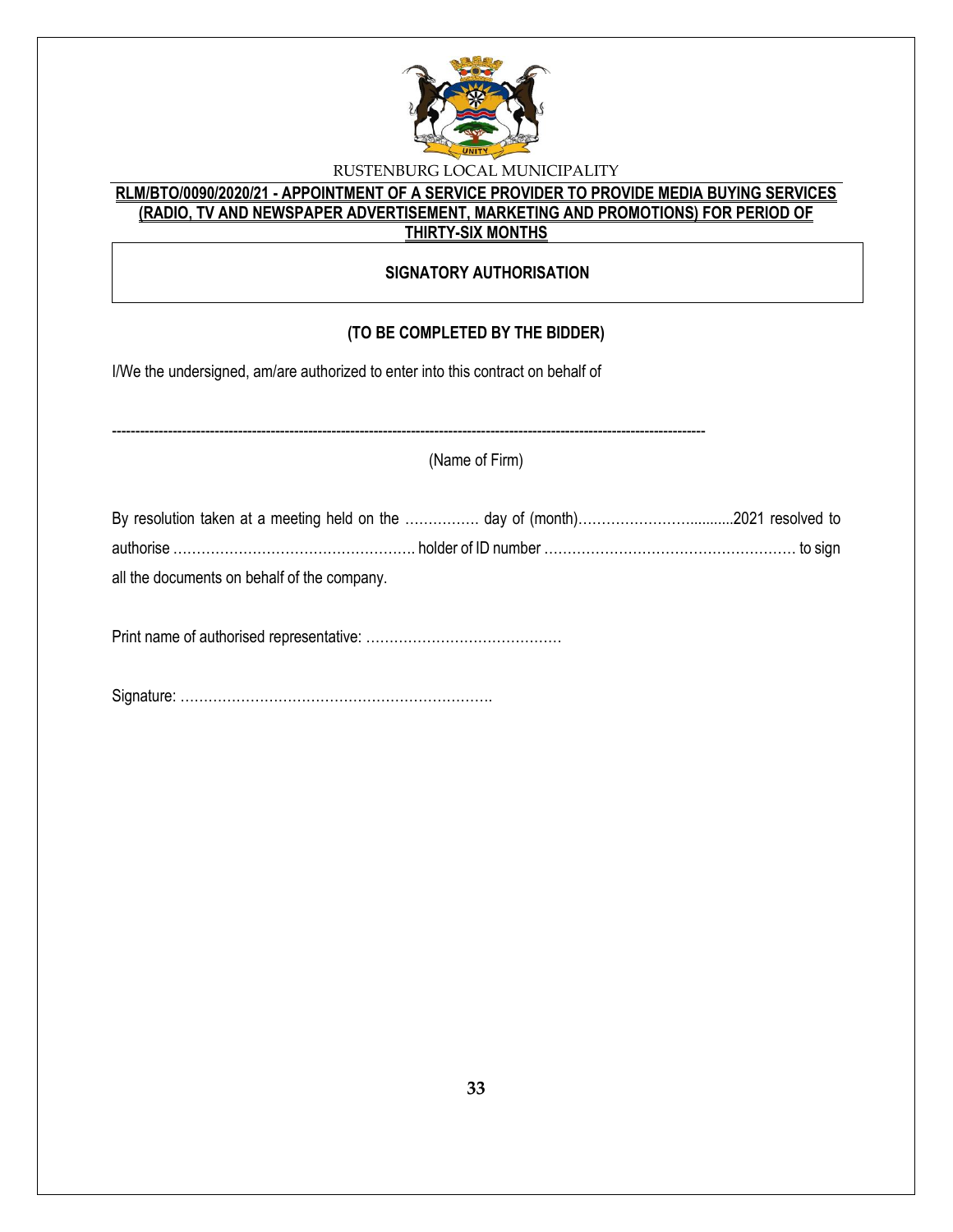

#### **RLM/BTO/0090/2020/21 - APPOINTMENT OF A SERVICE PROVIDER TO PROVIDE MEDIA BUYING SERVICES (RADIO, TV AND NEWSPAPER ADVERTISEMENT, MARKETING AND PROMOTIONS) FOR PERIOD OF THIRTY-SIX MONTHS**

| <u> טווואטווו אוט-ו ואווווו</u><br>NAME AND SURNAME OF THE DIRECTORS | <b>SIGNATURE</b> |
|----------------------------------------------------------------------|------------------|
|                                                                      |                  |
|                                                                      |                  |
|                                                                      |                  |
|                                                                      |                  |
|                                                                      |                  |
|                                                                      |                  |
|                                                                      |                  |
|                                                                      |                  |
|                                                                      |                  |
|                                                                      |                  |
|                                                                      |                  |
|                                                                      |                  |
|                                                                      |                  |
|                                                                      |                  |
|                                                                      |                  |
|                                                                      |                  |
|                                                                      |                  |
|                                                                      |                  |

**PLEASE NOTE: Failure to complete all blank spaces on this form or attend to other details mentioned therein will render the bid/tender liable to rejection.** 

.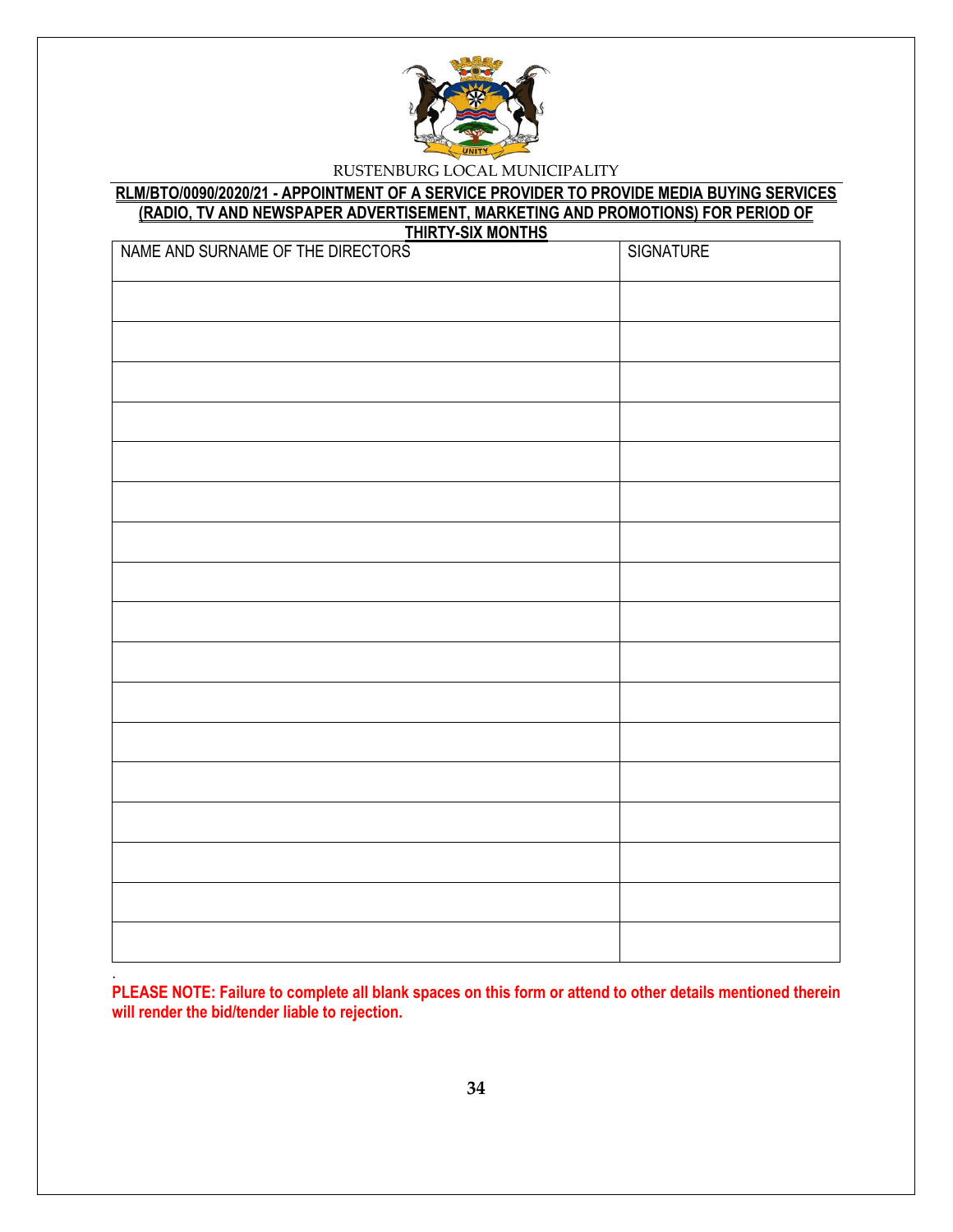

# **RLM/BTO/0090/2020/21 - APPOINTMENT OF A SERVICE PROVIDER TO PROVIDE MEDIA BUYING SERVICES (RADIO, TV AND NEWSPAPER ADVERTISEMENT, MARKETING AND PROMOTIONS) FOR PERIOD OF THIRTY-SIX MONTHS**

#### GENERAL CONDITIONS OF CONTRACT (NOT TO BE ALTERED)

#### **PROCUREMENT: GENERAL CONDITIONS OF CONTRACT Dated July 2010 as set out by the National Treasury: Republic of South Africa TABLE OF CLAUSES**

- 1. Definitions
- 2. Application
- 3. General
- 4. Standards
- 5. Use of contract documents and information inspection
- 6. Patent Rights
- 7. Performance security
- 8. Inspections, tests and analyses
- 9. Packing
- 10. Delivery and documents
- 11. Insurance
- 12. Transportation
- 13. Incidental Services
- 14. Spare parts
- 15. Warranty
- 16. Payment
- 17. Prices
- 18. Variation orders
- 19. Assignment
- 20. Subcontracts
- 21. Delays in the supplier's performance
- 22. Penalties
- 23. Termination for default
- 24. Anti-dumping and countervailing duties and rights
- 25. Force Majeure
- 26. Termination for insolvency
- 27. Settlement of Disputes
- 28. Limitation of Liability
- 29. Governing language
- 30. Applicable law
- 31. Notices
- 32. Taxes and duties
- 33. Transfer of contracts
- 34. Amendments of contracts
- 35. Prohibition of restrictive practices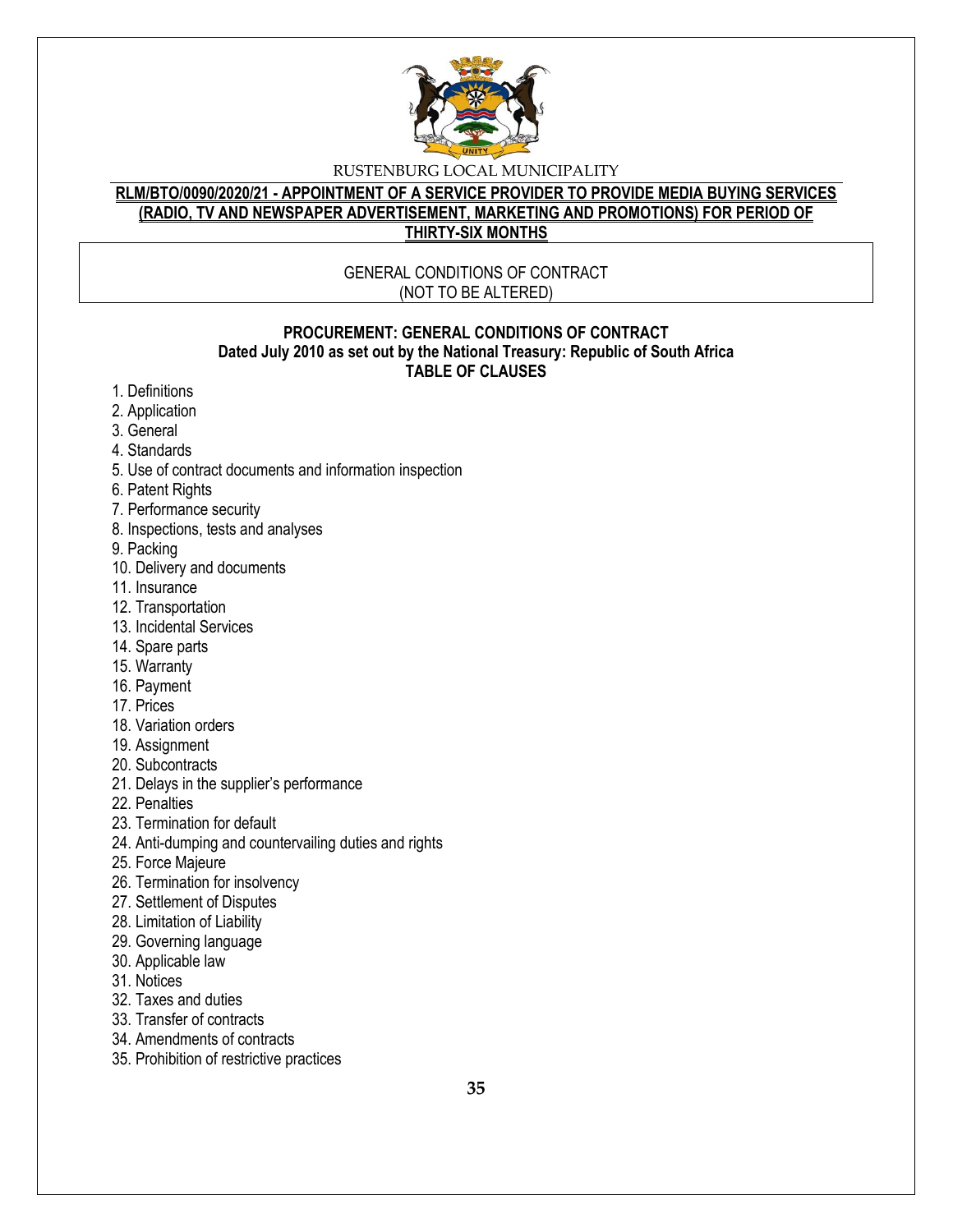

### **RLM/BTO/0090/2020/21 - APPOINTMENT OF A SERVICE PROVIDER TO PROVIDE MEDIA BUYING SERVICES (RADIO, TV AND NEWSPAPER ADVERTISEMENT, MARKETING AND PROMOTIONS) FOR PERIOD OF THIRTY-SIX MONTHS**

#### **General Conditions of Contract**

#### **1. Definitions**

1. The following terms shall be interpreted as indicated:

1.1 "Closing time" means the date and hour specified in the bidding documents for the receipt of bids.

1.2 "Contract" means the written agreement entered into between the purchaser and the supplier, as recorded in the contract form signed by the parties, including all attachments and appendices thereto and all documents incorporated by reference therein.

1.3 "Contract price" means the price payable to the supplier under the contract for the full and proper performance of his contractual obligations.

1.4 "Corrupt practice" means the offering, giving, receiving, or soliciting of anything of value to influence the action of a public official in the procurement process or in contract execution.

- 1.5 "Countervailing duties" are imposed in cases where an enterprise abroad is subsidized by its government and encouraged to market its products internationally.
- 1.6 "Country of origin" means the place where the goods were mined, grown or produced or from which the services are supplied. Goods are produced when, through manufacturing, processing or substantial and major assembly of components, a commercially recognized new product results that is substantially different in basic characteristics or in purpose or utility from its components.

1.7 "Day" means calendar day.

1.8 "Delivery" means delivery in compliance of the conditions of the contract or order.

1.9 "Delivery ex stock" means immediate delivery directly from stock actually on hand.

1.10 "Delivery into consignees store or to his site" means delivered and unloaded in the specified store or depot or on the specified site in compliance with the conditions of the contract or order, the supplier bearing all risks and charges involved until the goods are so delivered and a valid receipt is obtained.

 1.11 "Dumping" occurs when a private enterprise abroad market its goods on own initiative in the RSA at lower prices than that of the country of origin and which have the potential to harm the local industries in the RSA.

1.12"Force majeure" means an event beyond the control of the supplier and not involving the supplier's fault or negligence and not foreseeable. Such events may include, but is not restricted to, acts of the purchaser in its sovereign capacity, wars or revolutions, fires, floods, epidemics, quarantine restrictions and freight embargoes.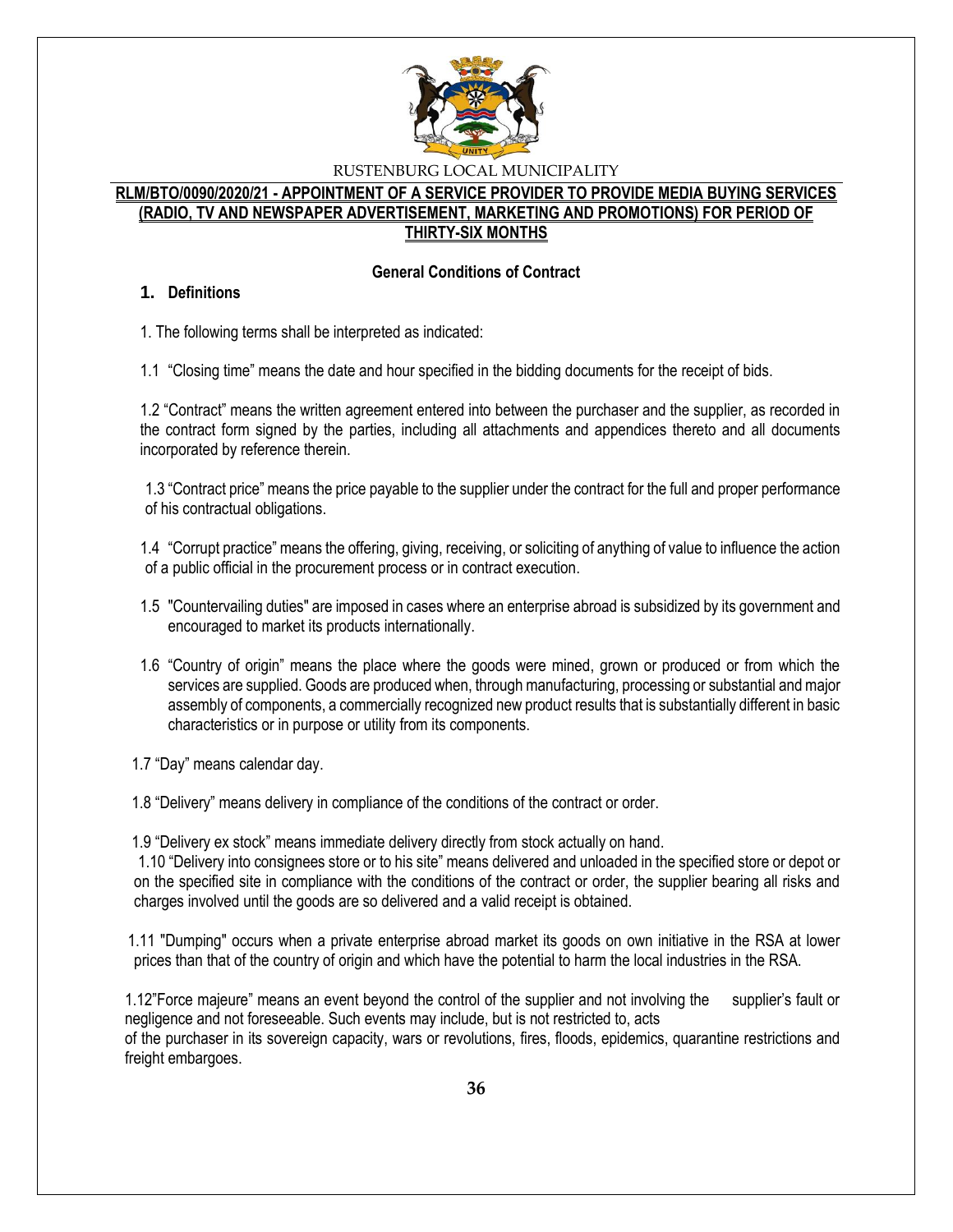

#### **RLM/BTO/0090/2020/21 - APPOINTMENT OF A SERVICE PROVIDER TO PROVIDE MEDIA BUYING SERVICES (RADIO, TV AND NEWSPAPER ADVERTISEMENT, MARKETING AND PROMOTIONS) FOR PERIOD OF THIRTY-SIX MONTHS**

1.13 "Fraudulent practice" means a misrepresentation of facts in order to influence a procurement process or the execution of a contract to the detriment of any bidder, and includes collusive practice among bidders (prior to or after bid submission) designed to establish bid prices at artificial non-competitive levels and to deprive the bidder of the benefits of free and open competition.

1.14 "GCC" means the General Conditions of Contract.

1.15 "Goods" means all of the equipment, machinery, and/or other materials that the supplier is required to supply to the purchaser under the contract.

1.16 "Imported content" means that portion of the bidding price represented by the cost of components, parts or materials which have been or are still to be imported (whether by the supplier or his subcontractors) and which costs are inclusive of the costs abroad, plus freight and other direct importation costs such as landing costs, dock dues, import duty, sales duty or other similar tax or duty at the South African place of entry as well as transportation and handling charges to the factory in the Republic where the goods covered by the bid will be manufactured.

1.17 "Local content" means that portion of the bidding price, which is not included in the imported content provided that local manufacture does take place.

1.18 "Manufacture" means the production of products in a factory using labour, materials, components and machinery and includes other related value-adding activities.

1.19 "Order" means an official written order issued for the supply of goods or works or the rendering of a service.

1.20 "Project site," where applicable, means the place indicated in bidding documents.

1.21 "Purchaser" means the organization purchasing the goods.

1.22 "Republic" means the Republic of South Africa.

1.23 "SCC" means the Special Conditions of Contract.

1.24 "Services" means those functional services ancillary to the supply of the goods, such as transportation and any other incidental services, such as installation, commissioning, provision of technical assistance, training, catering, gardening, security, maintenance and other such obligations of the supplier covered under the contract. 1.25 "Supplier" means the successful bidder who is awarded the contract to maintain and administer the required and specified service(s) to the State.

1.26 "Tort" means in breach of contract.

1.27 "Turnkey" means a procurement process where one service provider assumes total responsibility for all aspects of the project and delivers the full end product / service required by the contract.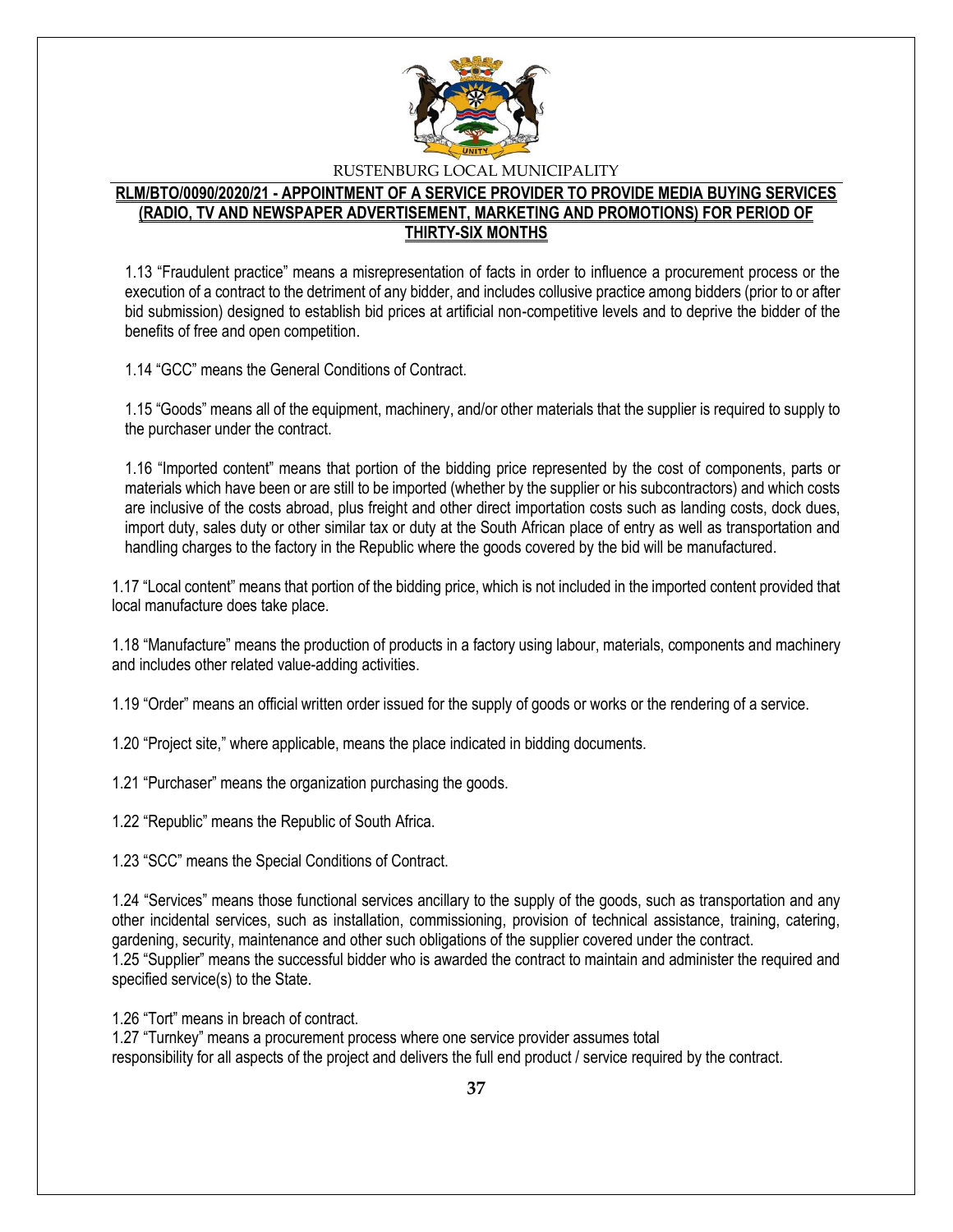

### **RLM/BTO/0090/2020/21 - APPOINTMENT OF A SERVICE PROVIDER TO PROVIDE MEDIA BUYING SERVICES (RADIO, TV AND NEWSPAPER ADVERTISEMENT, MARKETING AND PROMOTIONS) FOR PERIOD OF THIRTY-SIX MONTHS**

1.28 "Written" or "in writing" means hand-written in ink or any form of electronic or mechanical writing.

# **2. Application**

2.1 These general conditions are applicable to all bids, contracts and orders including bids for functional and professional services (excluding professional services related to the building and construction industry), sales, hiring, letting and the granting or acquiring of rights, but excluding immovable property, unless otherwise indicated in the bidding documents.

2.2 Where applicable, special conditions of contract are also laid down to cover specific goods, services or works.

2.3 Where such special conditions of contract are in conflict with these general conditions, the special conditions shall apply.

# **3. General**

3.1 Unless otherwise indicated in the bidding documents, the purchaser shall not be liable for any expense incurred in the preparation and submission of a bid. Where applicable a nonrefundable fee for documents may be charged.

3.2 Invitations to bid are usually published in locally distributed news media and on the municipality/municipal entity website.

#### **4. Standards**

4.1 The goods supplied shall conform to the standards mentioned in the bidding documents and specifications.

#### **5. Use of contract documents and information inspection**

5.1 The supplier shall not, without the purchaser's prior written consent, disclose the contract, or any provision thereof, or any specification, plan, drawing, pattern, sample, or information furnished by or on behalf of the purchaser in connection therewith, to any person other than a person employed by the supplier in the performance of the contract. Disclosure to any such employed person shall be made in confidence and shall extend only as far as may be necessary for purposes of such performance.

5.2 The supplier shall not, without the purchaser's prior written consent, make use of any document or information mentioned in GCC clause 5.1 except for purposes of performing the contract.

5.3 Any document, other than the contract itself mentioned in GCC clause 5.1 shall remain the property of the purchaser and shall be returned (all copies) to the purchaser on completion of the supplier's performance under the contract if so required by the purchaser.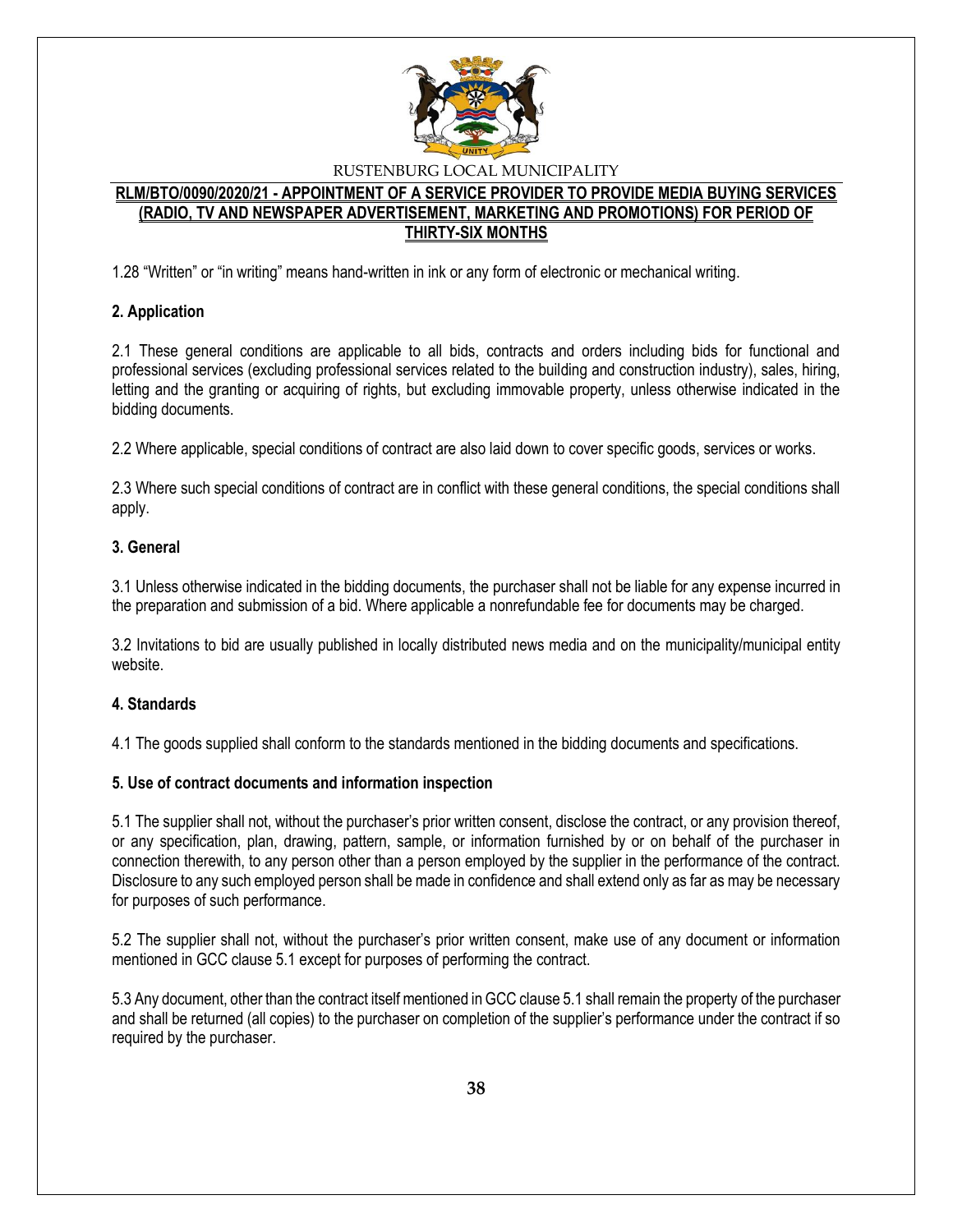

#### **RLM/BTO/0090/2020/21 - APPOINTMENT OF A SERVICE PROVIDER TO PROVIDE MEDIA BUYING SERVICES (RADIO, TV AND NEWSPAPER ADVERTISEMENT, MARKETING AND PROMOTIONS) FOR PERIOD OF THIRTY-SIX MONTHS**

5.4 The supplier shall permit the purchaser to inspect the supplier's records relating to the performance of the supplier and to have them audited by auditors appointed by the purchaser, if so required by the purchaser.

# **6. Patent Rights**

6.1 The supplier shall indemnify the purchaser against all third-party claims of infringement of patent, trademark, or industrial design rights arising from use of the goods or any part thereof by the purchaser.

6.2 When a supplier developed documentation / projects for the municipality / municipal entity, the intellectual, copy and patent rights or ownership of such documents or projects will vest in the municipality / municipal entity.

#### **7. Performance security**

7.1 Within thirty (30) days of receipt of the notification of contract award, the successful bidder shall furnish to the purchaser the performance security of the amount specified in SCC.

7.2 The proceeds of the performance security shall be payable to the purchaser as compensation for any loss resulting from the supplier's failure to complete his obligations under the contract.

7.3 The performance security shall be denominated in the currency of the contract or in a freely convertible currency acceptable to the purchaser and shall be in one of the following forms:

(a) a bank guarantee or an irrevocable letter of credit issued by a reputable bank located in the purchaser's country or abroad, acceptable to the purchaser, in the form provided in the bidding documents or another form acceptable to the purchaser; or

(b) a cashier's or certified cheque.

7.4 The performance security will be discharged by the purchaser and returned to the supplier not later than thirty (30) days following the date of completion of the supplier's performance obligations under the contract, including any warranty obligations, unless otherwise specified.

#### **8. Inspections, tests and analyses**

8.1 All pre-bidding testing will be for the account of the bidder.

8.2 If it is a bid condition that goods to be produced or services to be rendered should at any stage be subject to inspections, tests and analyses, the bidder or contractor's premises shall be open, at all reasonable hours, for inspection by a representative of the purchaser or organization acting on behalf of the purchaser.

8.3 If there are no inspection requirements indicated in the bidding documents and no mention is made in the contract, but during the contract period it is decided that inspections shall be carried out, the purchaser shall itself make the necessary arrangements, including payment arrangements with the testing authority concerned.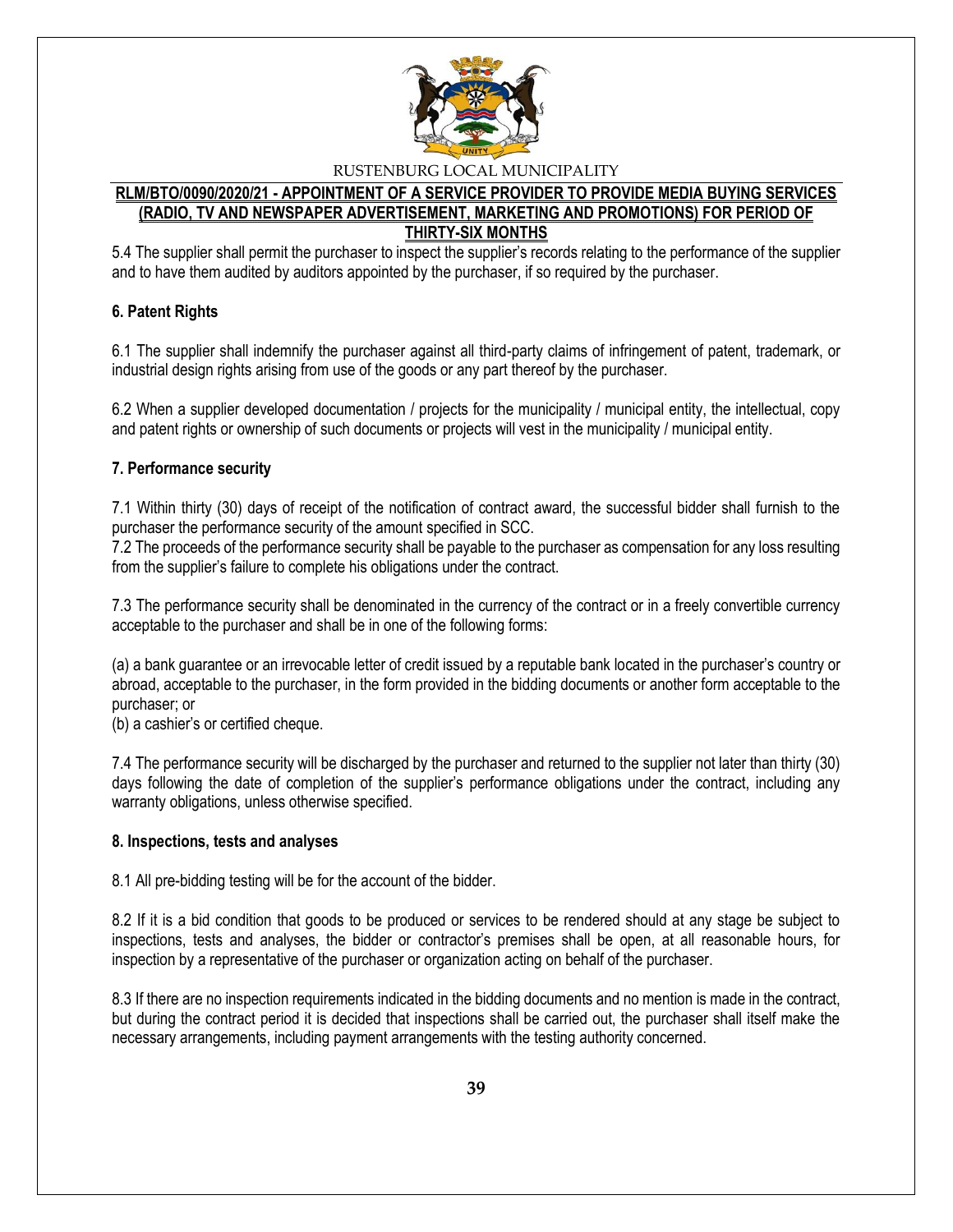

#### **RLM/BTO/0090/2020/21 - APPOINTMENT OF A SERVICE PROVIDER TO PROVIDE MEDIA BUYING SERVICES (RADIO, TV AND NEWSPAPER ADVERTISEMENT, MARKETING AND PROMOTIONS) FOR PERIOD OF THIRTY-SIX MONTHS**

8.4 If the inspections, tests and analyses referred to in clauses 8.2 and 8.3 show the goods to be in accordance with the contract requirements, the cost of the inspections, tests and analyses shall be defrayed by the purchaser.

8.5 Where the goods or services referred to in clauses 8.2 and 8.3 do not comply with the contract requirements, irrespective of whether such goods or services are accepted or not, the cost in connection with these inspections, tests or analyses shall be defrayed by the supplier.

8.6 Goods and services which are referred to in clauses 8.2 and 8.3 and which do not comply with the contract requirements may be rejected.

8.7 Any contract goods may on or after delivery be inspected, tested or analysed and may be rejected if found not to comply with the requirements of the contract. Such rejected goods shall be held at the cost and risk of the supplier who shall, when called upon, remove them immediately at his own cost and forthwith substitute them with goods, which do comply with the requirements of the contract. Failing such removal the rejected goods shall be returned at the suppliers cost and risk. Should the supplier fail to provide the substitute goods forthwith, the purchaser may, without giving the supplier further opportunity to substitute the rejected goods, purchase such goods as may be necessary at the expense of the supplier.

8.8 The provisions of clauses 8.4 to 8.7 shall not prejudice the right of the purchaser to cancel the contract on account of a breach of the conditions thereof, or to act in terms of Clause 22 of GCC.

#### **9. Packing**

9.1 The supplier shall provide such packing of the goods as is required to prevent their damage or deterioration during transit to their final destination, as indicated in the contract. The packing shall be sufficient to withstand, without limitation, rough handling during transit and exposure to extreme temperatures, salt and precipitation during transit, and open storage. Packing, case size weights shall take into consideration, where appropriate, the remoteness of the goods' final destination and the absence of heavy handling facilities at all points in transit.

9.2 The packing, marking, and documentation within and outside the packages shall comply strictly with such special requirements as shall be expressly provided for in the contract, including additional requirements, if any, and in any subsequent instructions ordered by the purchaser.

#### **10. Delivery and documents**

10.1 Delivery of the goods and arrangements for shipping and clearance obligations shall be made by the supplier in accordance with the terms specified in the contract.

#### **11. Insurance**

11.1 The goods supplied under the contract shall be fully insured in a freely convertible currency against loss or damage incidental to manufacture or acquisition, transportation, storage and delivery in the manner specified.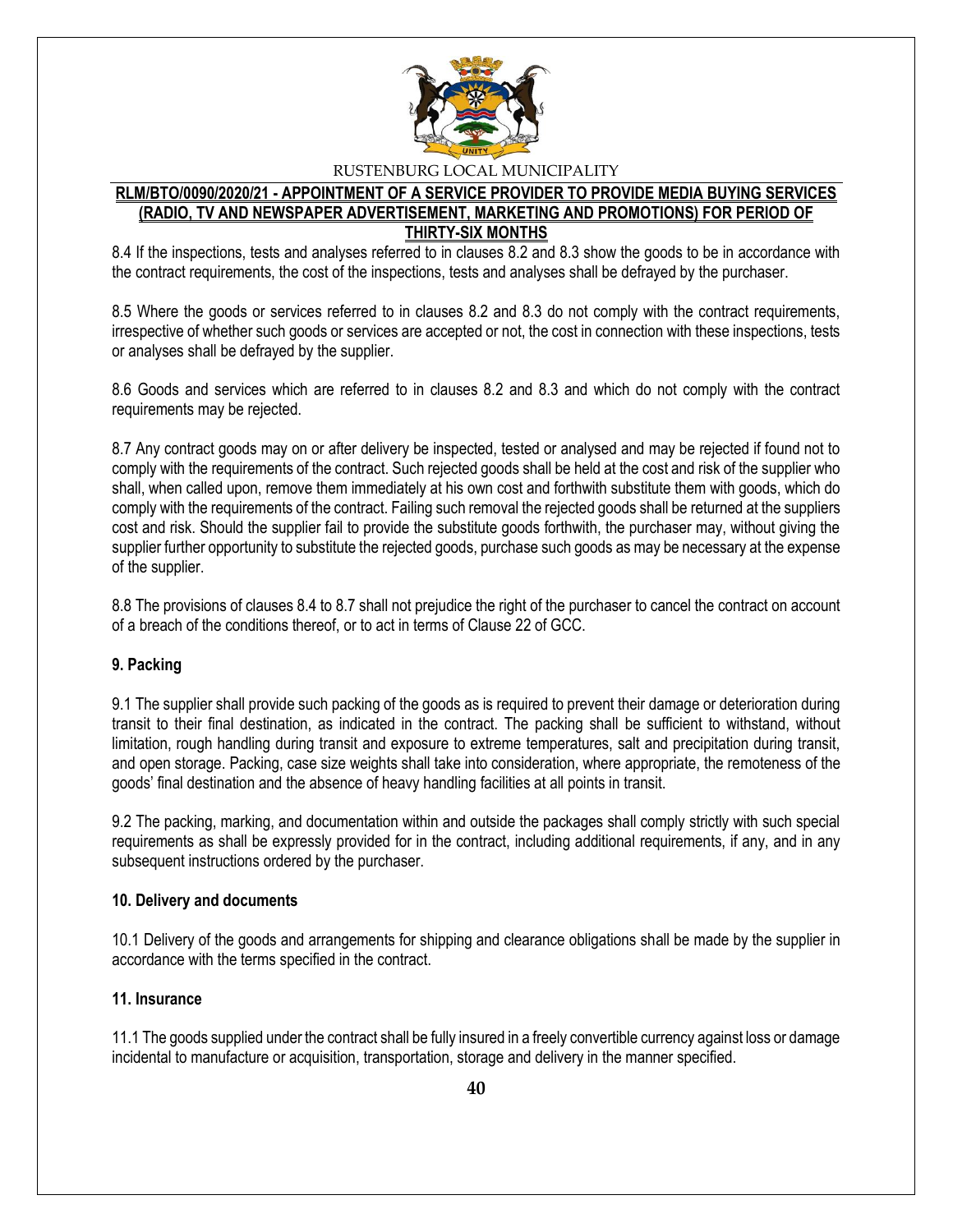

### **RLM/BTO/0090/2020/21 - APPOINTMENT OF A SERVICE PROVIDER TO PROVIDE MEDIA BUYING SERVICES (RADIO, TV AND NEWSPAPER ADVERTISEMENT, MARKETING AND PROMOTIONS) FOR PERIOD OF THIRTY-SIX MONTHS**

# **12. Transportation**

12.1 Should a price other than an all-inclusive delivered price be required, this shall be specified.

#### **13. Incidental Services**

13.1 The supplier may be required to provide any or all of the following services, including additional services, if any:

(a) performance or supervision of on-site assembly and/or commissioning of the supplied goods;

(b) furnishing of tools required for assembly and/or maintenance of the supplied goods;

(c) furnishing of a detailed operations and maintenance manual for each appropriate unit of the supplied goods;

(d) performance or supervision or maintenance and/or repair of the supplied goods, for a period of time agreed by the parties, provided that this service shall not relieve the supplier of any warranty obligations under this contract; and (e) training of the purchaser's personnel, at the supplier's plant and/or on-site, in assembly, start-up, operation, maintenance, and/or repair of the supplied goods.

13.2 Prices charged by the supplier for incidental services, if not included in the contract price for the goods, shall be agreed upon in advance by the parties and shall not exceed the prevailing rates charged to other parties by the supplier for similar services.

# **14. Spare parts**

14.1 As specified, the supplier may be required to provide any or all of the following materials, notifications, and information pertaining to spare parts manufactured or distributed by the supplier:

(a) such spare parts as the purchaser may elect to purchase from the supplier, provided that this election shall not relieve the supplier of any warranty obligations under the contract; and; (b) in the event of termination of production of the spare parts:

(i) advance notification to the purchaser of the pending termination, in sufficient time to permit the purchaser to procure needed requirements; and (ii) following such termination, furnishing at no cost to the purchaser, the blueprints, drawings, and specifications of the spare parts, if requested.

# **15. Warranty**

15.1 The supplier warrants that the goods supplied under the contract are new, unused, of the most recent or current models and that they incorporate all recent improvements in design and materials unless provided otherwise in the contract. The supplier further warrants that all goods supplied under this contract shall have no defect, arising from design, materials, or workmanship (except when the design and/or material is required by the purchaser's specifications) or from any act or omission of the supplier, that may develop under normal use of the supplied goods in the conditions prevailing in the country of final destination.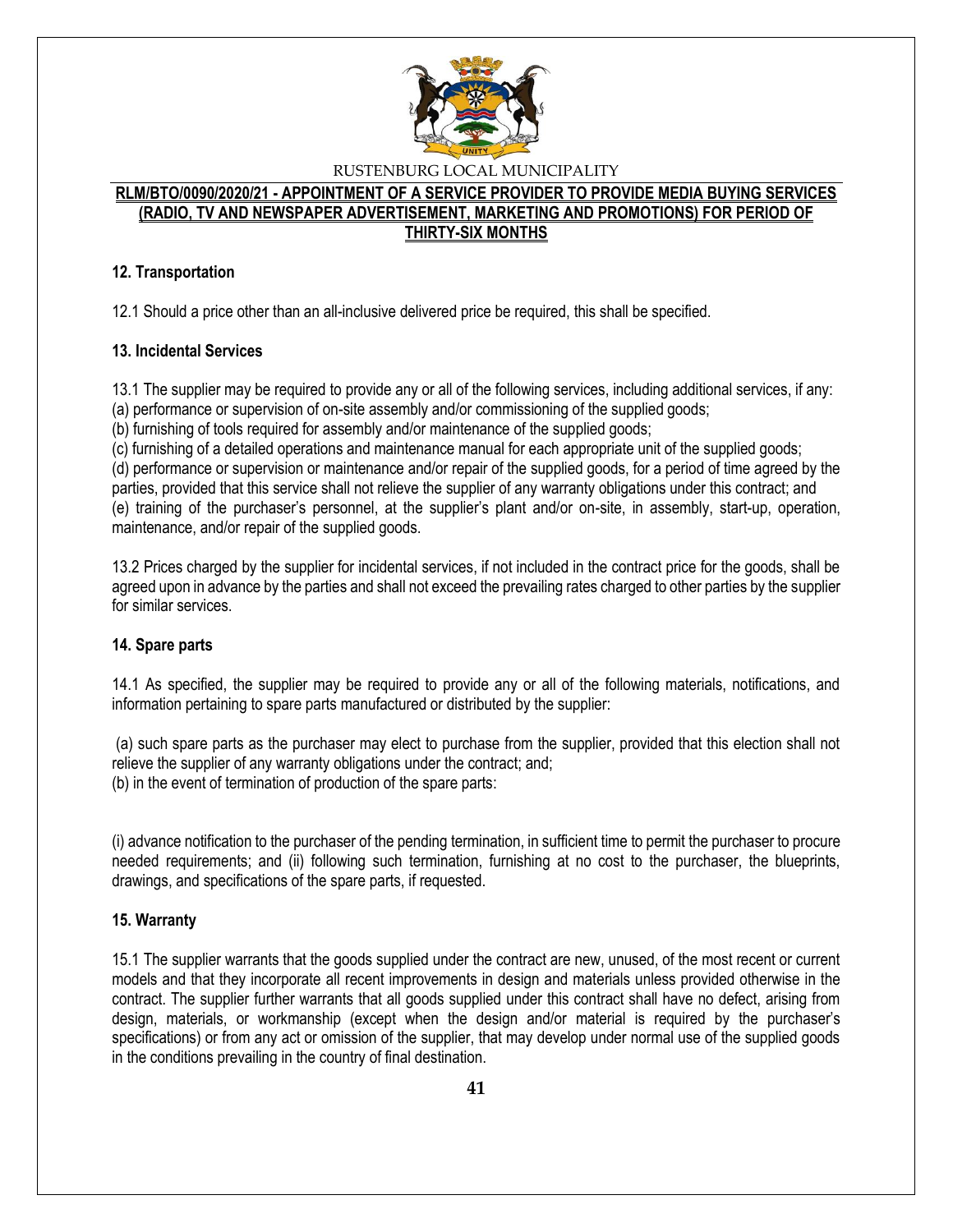

#### **RLM/BTO/0090/2020/21 - APPOINTMENT OF A SERVICE PROVIDER TO PROVIDE MEDIA BUYING SERVICES (RADIO, TV AND NEWSPAPER ADVERTISEMENT, MARKETING AND PROMOTIONS) FOR PERIOD OF THIRTY-SIX MONTHS**

15.2 This warranty shall remain valid for twelve (12) months after the goods, or any portion thereof as the case may be, have been delivered to and accepted at the final destination indicated in the contract, or for eighteen (18) months after the date of shipment from the port or place of loading in the source country, whichever period concludes earlier, unless specified otherwise.

15.3 The purchaser shall promptly notify the supplier in writing of any claims arising under this warranty.

15.4 Upon receipt of such notice, the supplier shall, within the period specified and with all reasonable speed, repair or replace the defective goods or parts thereof, without costs to the purchaser.

15.5 If the supplier, having been notified, fails to remedy the defect(s) within the period specified, the purchaser may proceed to take such remedial action as may be necessary, at the supplier's risk and expense and without prejudice to any other rights which the purchaser may have against the supplier under the contract.

#### **16. Payment**

16.1 The method and conditions of payment to be made to the supplier under this contract shall be specified.

16.2 The supplier shall furnish the purchaser with an invoice accompanied by a copy of the delivery note and upon fulfillment of other obligations stipulated in the contract.

16.3 Payments shall be made promptly by the purchaser, but in no case later than thirty (30) days after submission of an invoice or claim by the supplier.

16.4 Payment will be made in Rand unless otherwise stipulated.

#### **17. Prices**

17.1 Prices charged by the supplier for goods delivered and services performed under the contract shall not vary from the prices quoted by the supplier in his bid, with the exception of any price adjustments authorized or in the purchaser's request for bid validity extension, as the case may be.

#### **18. Variation orders**

18.1 In cases where the estimated value of the envisaged changes in purchase does not vary more than 15% of the total value of the original contract, the contractor may be instructed to deliver the goods or render the services as such. In cases of measurable quantities, the contractor may be approached to reduce the unit price, and such offers may be accepted provided that there is no escalation in price.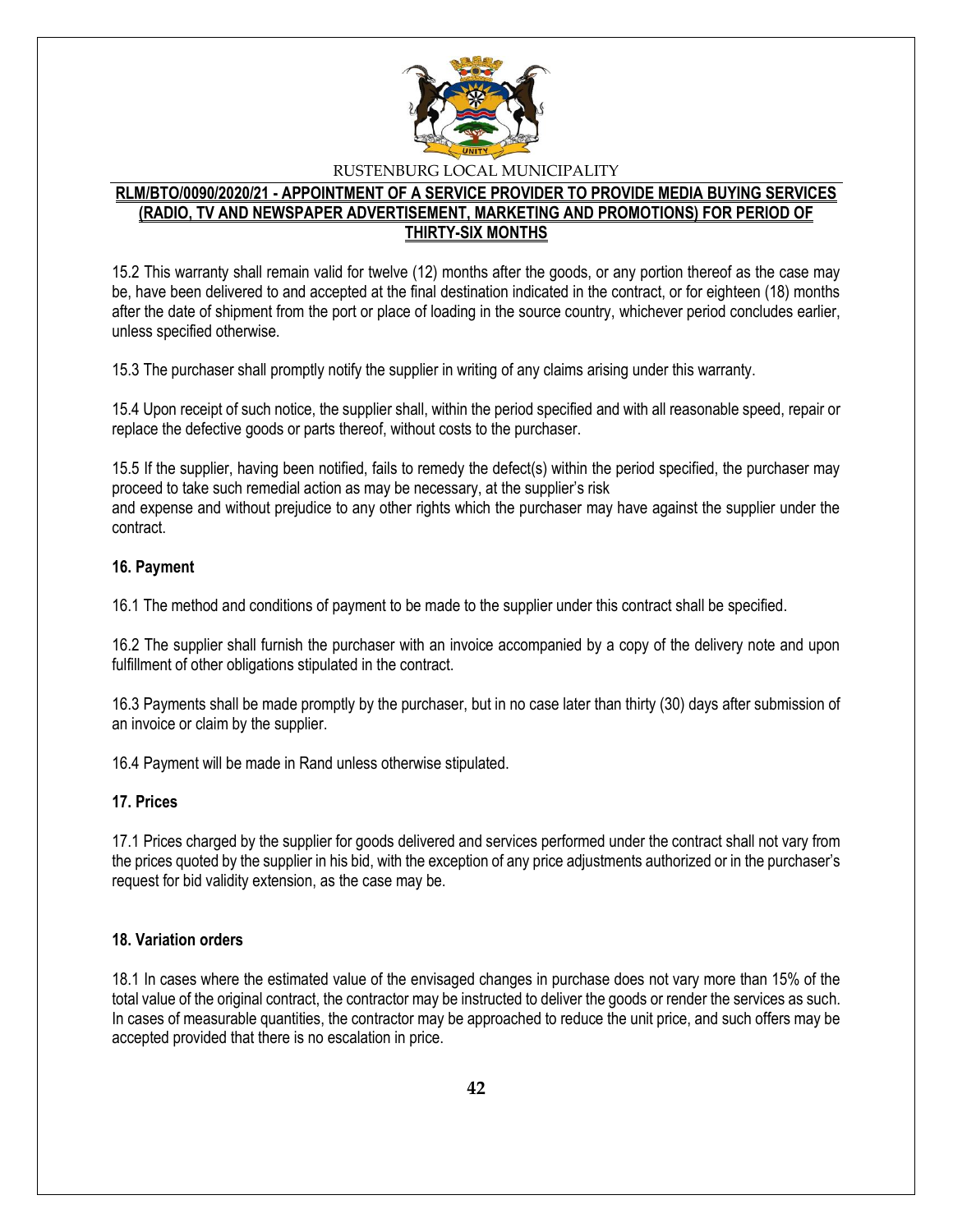

#### **RLM/BTO/0090/2020/21 - APPOINTMENT OF A SERVICE PROVIDER TO PROVIDE MEDIA BUYING SERVICES (RADIO, TV AND NEWSPAPER ADVERTISEMENT, MARKETING AND PROMOTIONS) FOR PERIOD OF THIRTY-SIX MONTHS**

#### **19. Assignment**

19.1 The supplier shall not assign, in whole or in part, its obligations to perform under the contract, except with the purchaser's prior written consent.

#### **20. Subcontracts**

20.1 The supplier shall notify the purchaser in writing of all subcontracts awarded under these contracts if not already specified in the bid. Such notification, in the original bid or later, shall not relieve the supplier from any liability or obligation under the contract.

#### **21. Delays in the supplier's delivery and/or performance**

21.1 Delivery of the goods and performance of services shall be made by the supplier in accordance with the time schedule prescribed by the purchaser in the contract.

21.2 If at any time during performance of the contract, the supplier or its subcontractor(s) should encounter conditions impeding timely delivery of the goods and performance of services, the supplier shall promptly notify the purchaser in writing of the fact of the delay, it's likely duration and its cause(s). As soon as practicable after receipt of the supplier's notice, the purchaser shall evaluate the situation and may at his discretion extend the supplier's time for performance, with or without the imposition of penalties, in which case the extension shall be ratified by the parties by amendment of contract.

21.3 The right is reserved to procure outside of the contract small quantities or to have minor essential services executed if an emergency arises, the supplier's point of supply is not situated at or near the place where the goods are required, or the supplier's services are not readily available.

21.4 Except as provided under GCC Clause 25, a delay by the supplier in the performance of its delivery obligations shall render the supplier liable to the imposition of penalties, pursuant to GCC Clause 22, unless an extension of time is agreed upon pursuant to GCC Clause 22.2 without the application of penalties.

21.5 Upon any delay beyond the delivery period in the case of a goods contract, the purchaser shall, without cancelling the contract, be entitled to purchase goods of a similar quality and up to the same quantity in substitution of the goods not supplied in conformity with the contract and to return any goods delivered later at the supplier's expense and risk, or to cancel the contract and buy such goods as may be required to complete the contract and without prejudice to his other rights, be entitled to claim damages from the supplier.

#### **22. Penalties**

22.1 Subject to GCC Clause 25, if the supplier fails to deliver any or all of the goods or to perform the services within the period(s) specified in the contract, the purchaser shall, without prejudice to its other remedies under the contract, deduct from the contract price, as a penalty, a sum calculated on the delivered price of the delayed goods or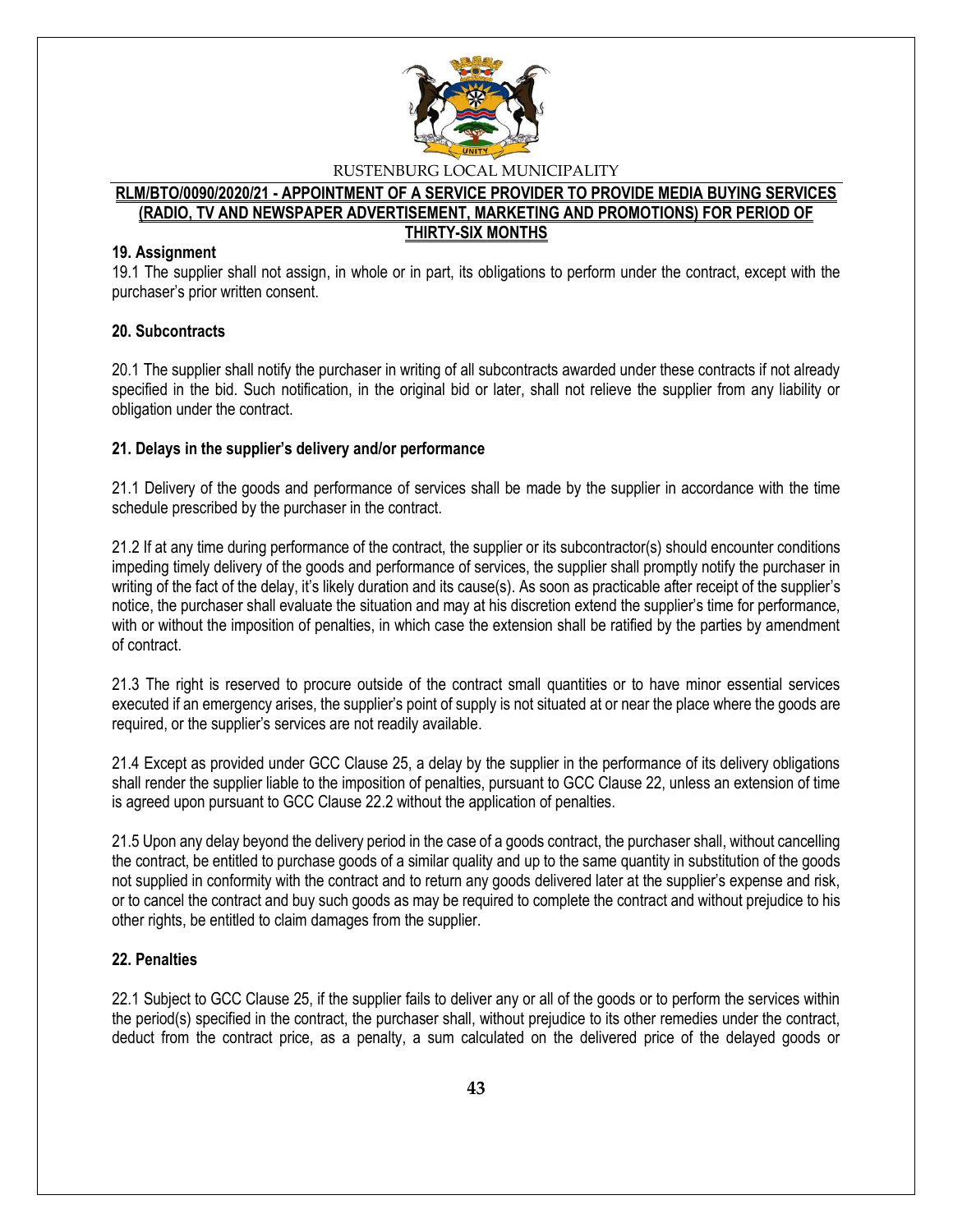

#### **RLM/BTO/0090/2020/21 - APPOINTMENT OF A SERVICE PROVIDER TO PROVIDE MEDIA BUYING SERVICES (RADIO, TV AND NEWSPAPER ADVERTISEMENT, MARKETING AND PROMOTIONS) FOR PERIOD OF THIRTY-SIX MONTHS**

unperformed services using the current prime interest rate calculated for each day of the delay until actual delivery or performance. The purchaser may also consider termination of the contract pursuant to GCC Clause 23.

#### **23. Termination for default**

23.1 The purchaser, without prejudice to any other remedy for breach of contract, by written notice of default sent to the supplier, may terminate this contract in whole or in part:

(a) if the supplier fails to deliver any or all of the goods within the period(s) specified in the contract, or within any extension thereof granted by the purchaser pursuant to GCC Clause 21.2;

(b) if the supplier fails to perform any other obligation(s) under the contract; or

(c) if the supplier, in the judgment of the purchaser, has engaged in corrupt or fraudulent practices in competing for or in executing the contract.

23.2 In the event the purchaser terminates the contract in whole or in part, the purchaser may procure, upon such terms and in such manner, as it deems appropriate, goods, works or services similar to those undelivered, and the supplier shall be liable to the purchaser for any excess costs for such similar goods, works or services. However, the supplier shall continue performance of the contract to the extent not terminated.

23.3 Where the purchaser terminates the contract in whole or in part, the purchaser may decide to impose a restriction penalty on the supplier by prohibiting such supplier from doing business with the public sector for a period not exceeding 10 years.

23.4 If a purchaser intends imposing a restriction on a supplier or any person associated with the supplier, the supplier will be allowed a time period of not more than fourteen (14) days to provide reasons why the envisaged restriction should not be imposed. Should the supplier fail to respond within the stipulated fourteen (14) days the purchaser may regard the supplier as having no objection and proceed with the restriction.

23.5 Any restriction imposed on any person by the purchaser will, at the discretion of the purchaser, also be applicable to any other enterprise or any partner, manager, director or other person who wholly or partly exercises or exercised or may exercise control over the enterprise of the first-mentioned person, and with

which enterprise or person the first-mentioned person, is or was in the opinion of the purchaser actively associated.

23.6 If a restriction is imposed, the purchaser must, within five (5) working days of such imposition, furnish the National Treasury, with the following information:

(i) the name and address of the supplier and / or person restricted by the purchaser;

(ii) the date of commencement of the restriction

(iii) the period of restriction; and

(iv) the reasons for the restriction.

These details will be loaded in the National Treasury's central database of suppliers or persons prohibited from doing business with the public sector.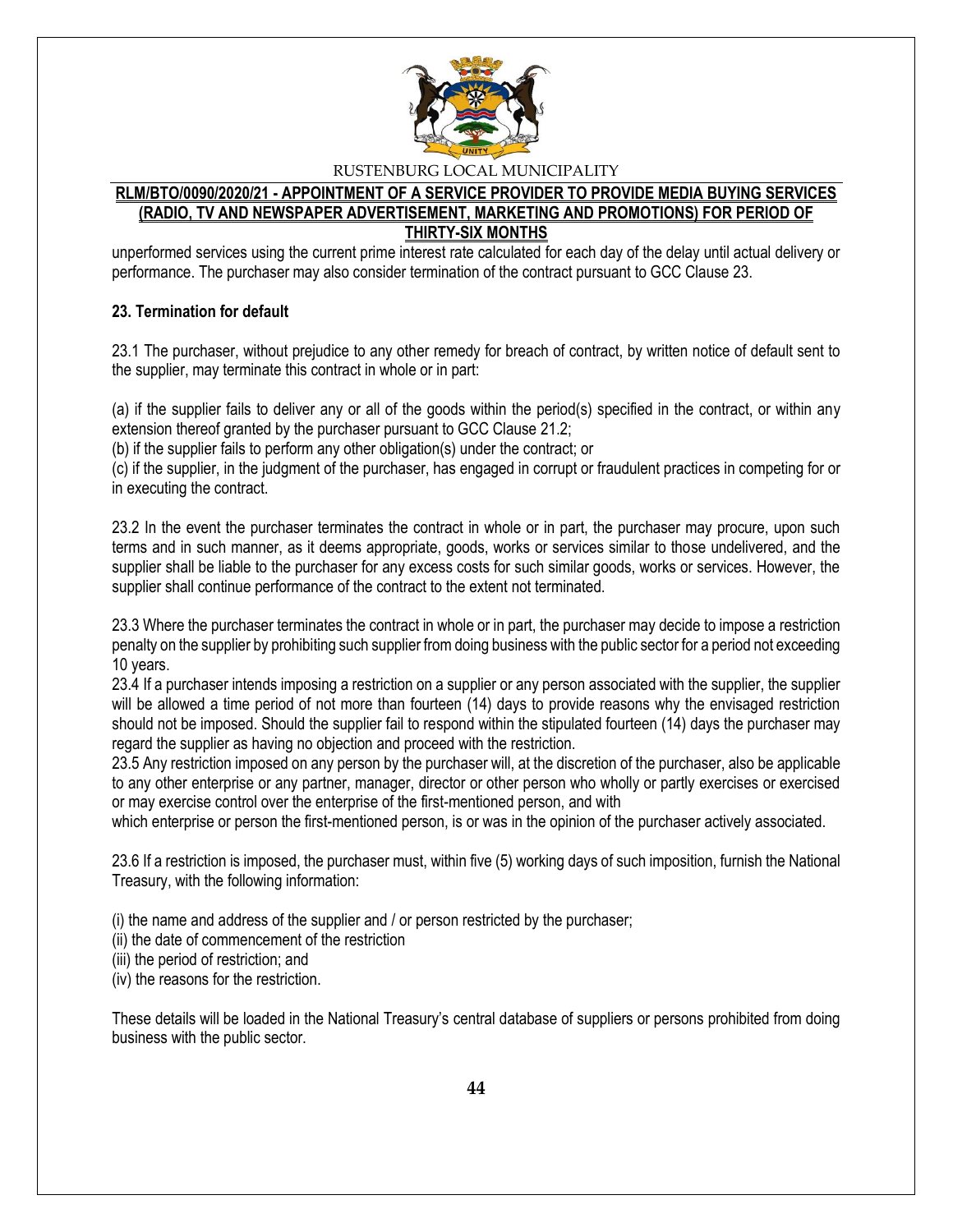

#### **RLM/BTO/0090/2020/21 - APPOINTMENT OF A SERVICE PROVIDER TO PROVIDE MEDIA BUYING SERVICES (RADIO, TV AND NEWSPAPER ADVERTISEMENT, MARKETING AND PROMOTIONS) FOR PERIOD OF THIRTY-SIX MONTHS**

23.7 If a court of law convicts a person of an offence as contemplated in sections 12 or 13 of the Prevention and Combating of Corrupt Activities Act, No. 12 of 2004, the court may also rule that such person's name be endorsed on the Register for Tender Defaulters. When a person's name has been endorsed on the Register, the person will be prohibited from doing business with the public sector for a period not less than five years and not more than 10 years. The National Treasury is empowered to determine the period of restriction and each case will be dealt with on its own merits. According to section 32 of the Act the Register must be open to the public. The Register can be perused on the National Treasury website

#### **24. Antidumping and countervailing duties and rights**

24.1 When, after the date of bid, provisional payments are required, or anti-dumping or countervailing duties are imposed, or the amount of a provisional payment or anti-dumping or countervailing right is increased in respect of any dumped or subsidized import, the State is not liable for any amount so required or imposed, or for the amount of any such increase. When, after the said date, such a provisional payment is no longer required or any such anti-dumping or countervailing right is abolished, or where the amount of such provisional payment or any such right is reduced, any such favourable difference shall on demand be paid forthwith by the supplier to the purchaser or the purchaser may deduct such amounts from moneys (if any) which may otherwise be due to the supplier in regard to goods or services which he delivered or rendered, or is to deliver or render in terms of the contract or any other contract or any other amount which may be due to him.

#### **25. Force Majeure**

25.1 Notwithstanding the provisions of GCC Clauses 22 and 23, the supplier shall not be liable for forfeiture of its performance security, damages, or termination for default if and to the extent that his delay in

Performance or other failure to perform his obligations under the contract is the result of an event of force majeure. 25.2 If a force majeure situation arises, the supplier shall promptly notify the purchaser in writing of such condition and the cause thereof. Unless otherwise directed by the purchaser in writing, the supplier shall

continue to perform its obligations under the contract as far as is reasonably practical, and shall seek all reasonable alternative means for performance not prevented by the force majeure event.

#### **26. Termination for insolvency**

26.1 The purchaser may at any time terminate the contract by giving written notice to the supplier if the supplier becomes bankrupt or otherwise insolvent. In this event, termination will be without compensation to the supplier, provided that such termination will not prejudice or affect any right of action or remedy, which has accrued or will accrue thereafter to the purchaser.

# **27. Settlement of Disputes**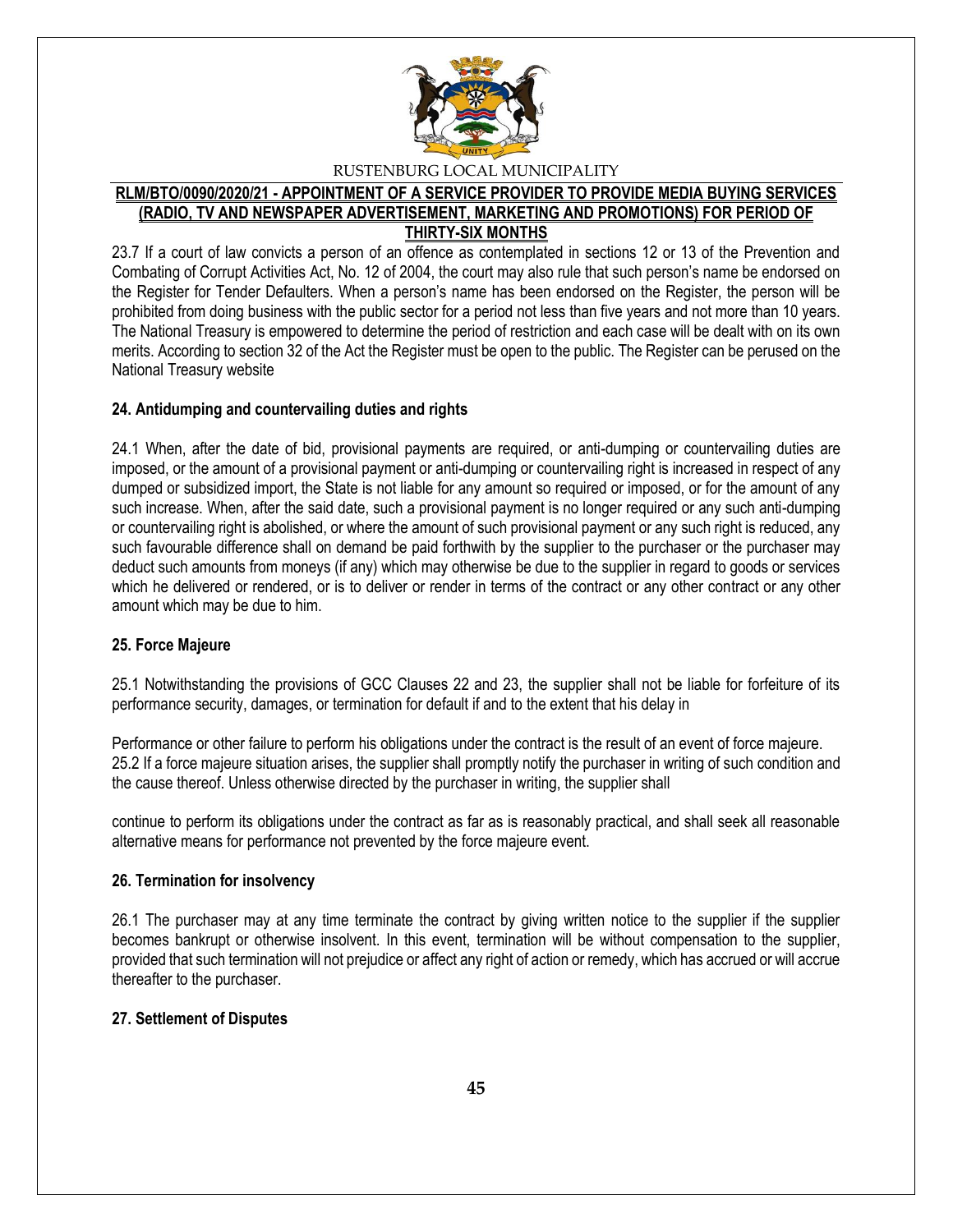

#### **RLM/BTO/0090/2020/21 - APPOINTMENT OF A SERVICE PROVIDER TO PROVIDE MEDIA BUYING SERVICES (RADIO, TV AND NEWSPAPER ADVERTISEMENT, MARKETING AND PROMOTIONS) FOR PERIOD OF THIRTY-SIX MONTHS**

27.1 If any dispute or difference of any kind whatsoever arises between the purchaser and the supplier in connection with or arising out of the contract, the parties shall make every effort to resolve amicably such dispute or difference by mutual consultation.

27.2 If, after thirty (30) days, the parties have failed to resolve their dispute or difference by such mutual consultation, then either the purchaser or the supplier may give notice to the other party of his intention to commence with mediation. No mediation in respect of this matter may be commenced unless such notice is given to the other party. 27.3 Should it not be possible to settle a dispute by means of mediation, it may be settled in a South African court of law.

27.4 Notwithstanding any reference to mediation and/or court proceedings herein,

(a) the parties shall continue to perform their respective obligations under the contract unless they otherwise agree; and

(b) the purchaser shall pay the supplier any monies due the supplier for goods delivered and / or services rendered according to the prescripts of the contract.

#### **28. Limitation of Liability**

28.1 Except in cases of criminal negligence or willful misconduct, and in the case of infringement pursuant to Clause 6;

(a) the supplier shall not be liable to the purchaser, whether in contract, tort, or otherwise, for any indirect or consequential loss or damage not apply to any obligation of the supplier to pay penalties and/or damages to the purchaser; and

(b) the aggregate liability of the supplier to the purchaser, whether under the contract, in tort or otherwise, shall not exceed the total contract price, provided that this limitation shall not apply to the cost of repairing or replacing defective equipment.

# **29. Governing language**

29.1 The contract shall be written in English. All correspondence and other documents pertaining to the contract that is exchanged by the parties shall also be written in English.

#### **30. Applicable law**

30.1 The contract shall be interpreted in accordance with South African laws, unless otherwise specified.

### **31. Notices**

31.1 Every written acceptance of a bid shall be posted to the supplier concerned by registered or certified mail and any other notice to him shall be posted by ordinary mail to the address furnished in his bid or to the address notified later by him in writing and such posting shall be deemed to be proper service of such notice.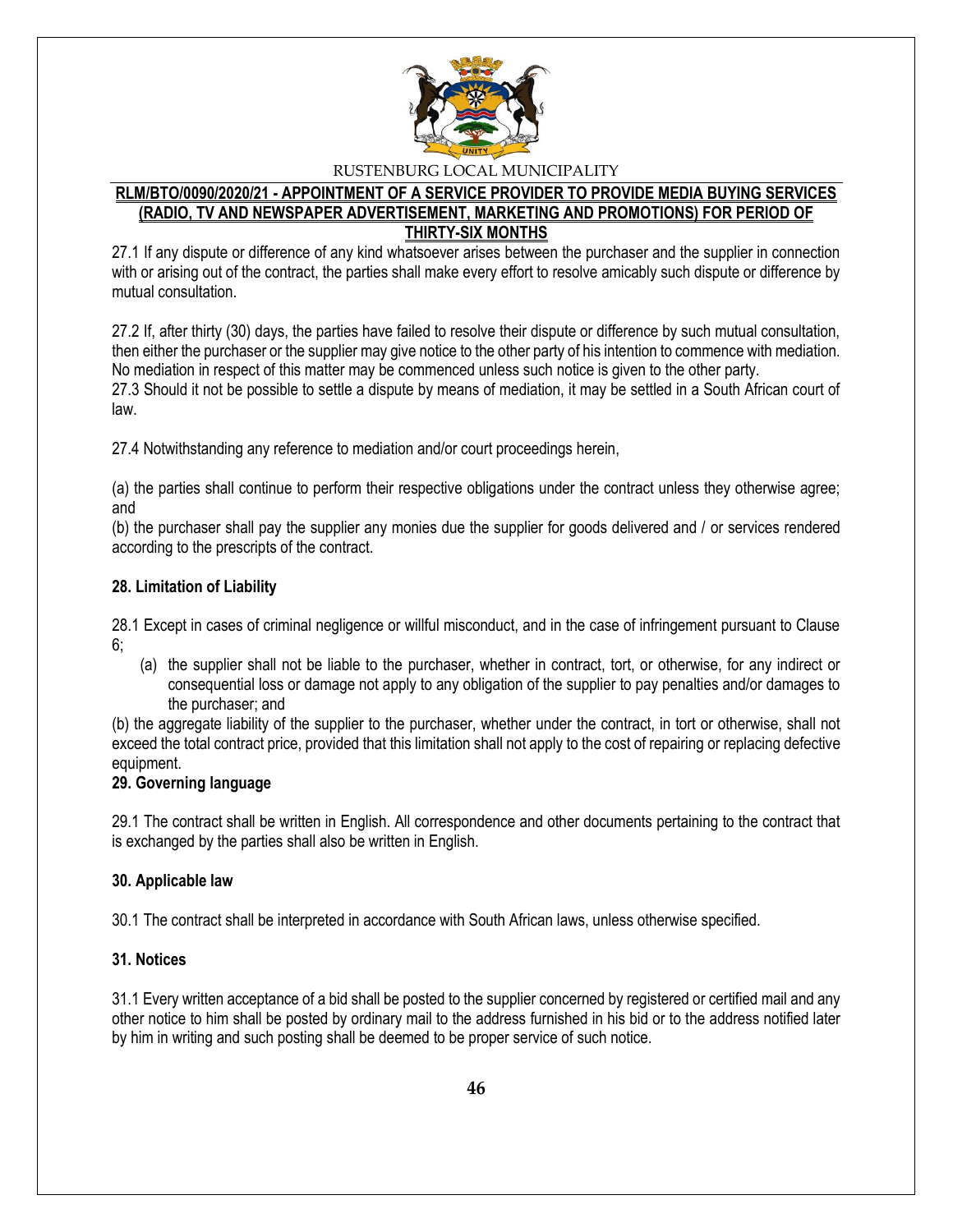

#### **RLM/BTO/0090/2020/21 - APPOINTMENT OF A SERVICE PROVIDER TO PROVIDE MEDIA BUYING SERVICES (RADIO, TV AND NEWSPAPER ADVERTISEMENT, MARKETING AND PROMOTIONS) FOR PERIOD OF THIRTY-SIX MONTHS**

31.2 The time mentioned in the contract documents for performing any act after such aforesaid notice has been given, shall be reckoned from the date of posting of such notice.

#### **32. Taxes and duties**

32.1 A foreign supplier shall be entirely responsible for all taxes, stamp duties, license fees, and other such levies imposed outside the purchaser's country.

32.2 A local supplier shall be entirely responsible for all taxes, duties, license fees, etc., incurred until delivery of the contracted goods to the purchaser.

32.3 No contract shall be concluded with any bidder whose tax matters are not in order. Prior to the award of a bid SARS must have certified that the tax matters of the preferred bidder are in order.

32.4 No contract shall be concluded with any bidder whose municipal rates and taxes and municipal services charges are in arrears.

#### **33. Transfer of contracts**

33.1 The contractor shall not abandon, transfer, cede assign or sublet a contract or part thereof without the written permission of the purchaser

#### **34. Amendment of contracts**

34.1 No agreement to amend or vary a contract or order or the conditions, stipulations or provisions thereof shall be valid and of any force unless such agreement to amend or vary is entered into in writing and signed by the contracting parties. Any waiver of the requirement that the agreement to amend or vary shall be in writing, shall also be in writing.

#### **35. Prohibition of restrictive practices**

35.1 In terms of section 4 (1) (b) (iii) of the Competition Act No. 89 of **restrictive practices** 1998, as amended, an agreement between, or concerted practice by, firms, or a decision by an association of firms, is prohibited if it is between parties in a horizontal relationship and if a bidder(s) is / are or a contractor(s) was / were involved in collusive bidding.

35.2 If a bidder(s) or contractor(s) based on reasonable grounds or evidence obtained by the purchaser has / have engaged in the restrictive practice referred to above, the purchaser may refer the matter to the Competition Commission for investigation and possible imposition of administrative penalties as contemplated in section 59 of the Competition Act No 89 0f 1998.

35.3 If a bidder(s) or contractor(s) has / have been found guilty by the Competition Commission of the restrictive practice referred to above, the purchaser may, in addition and without prejudice to any other remedy provided for, invalidate the bid(s) for such item(s) offered, and / or terminate the contract in whole or part, and / or restrict the bidder(s) or contractor(s) from conducting business with the public sector for a period not exceeding ten (10) years and / or claim damages from the bidder(s) or contractor(s) concerned.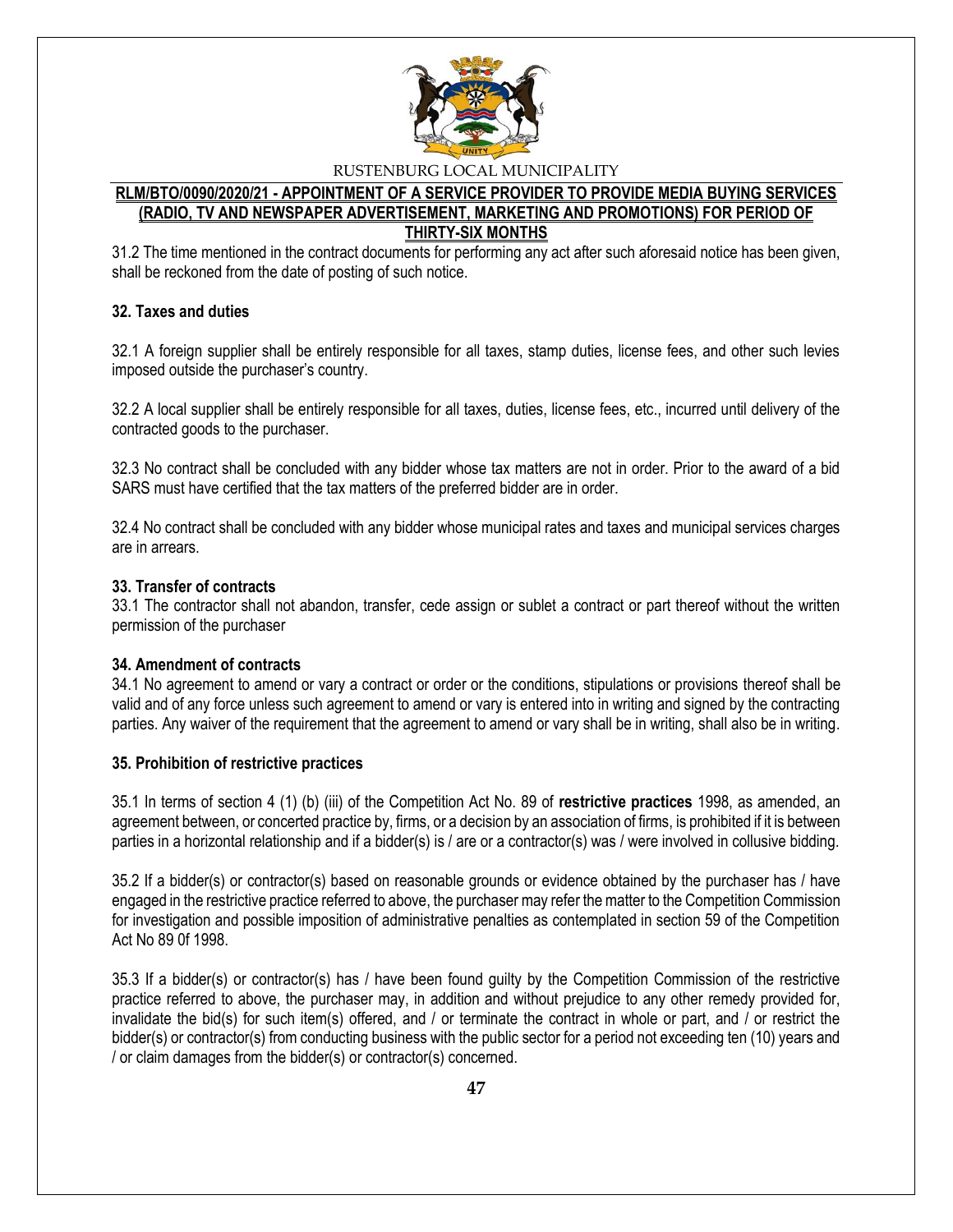

# **RLM/BTO/0090/2020/21 - APPOINTMENT OF A SERVICE PROVIDER TO PROVIDE MEDIA BUYING SERVICES (RADIO, TV AND NEWSPAPER ADVERTISEMENT, MARKETING AND PROMOTIONS) FOR PERIOD OF THIRTY-SIX MONTHS**

# **TERMS OF REFERENCE/ SPECIFICATIONS**

# **1.PURPOSE**

Rustenburg Local Municipality invites suitably qualified service providers to provide of media buying services (radio, tv and newspaper advertisement, marketing, and promotions) for period of thirty-six months. The purpose is to call for qualified bidders to provide media buying services for RLM's advertisements and media relations in both print and electronic media for the Rustenburg Local Municipality, on an as and when required basis.

#### **BACKGROUND**

Service delivery is an ever-increasing mandate upon RLM. The need to communicate with the public as a matter of legislation should be done more often to close the gap between RLM and the public. In most cases, the RLM finds itself under serious pressure of organizing and coordinating media interviews or electronic media promos and placing adverts on both the local and national newspaper.

Communication plays an essential role in effective public relations. Two-way communication between both the parties is essential and information must flow in its desired form between the RLM and the public. As this area has a very limited local media space, and as per supply chain management regulations, three quotations are sourced every time RLM wants to use local media services, thus the tender will provide for efficiency and effectiveness. For effective use of mainstream and local media (print and electronic) it is important that such platforms be utilized as and when there is a need without any form of deviation for services to be rendered.

# **DELIBERATIONS**

To buy and place municipal adverts at mainstream media and local media (on both print and electronic) as and when required.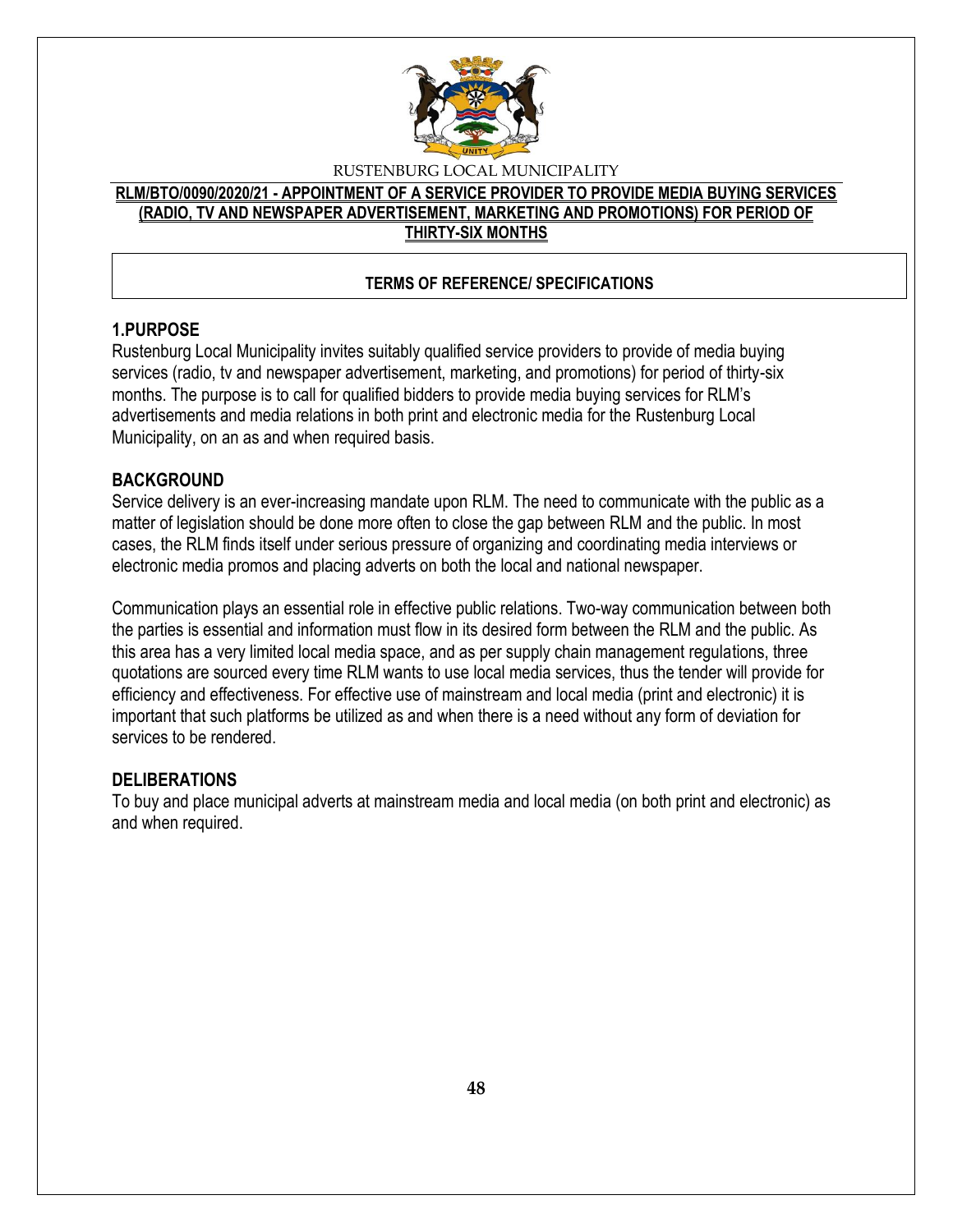

# **RLM/BTO/0090/2020/21 - APPOINTMENT OF A SERVICE PROVIDER TO PROVIDE MEDIA BUYING SERVICES (RADIO, TV AND NEWSPAPER ADVERTISEMENT, MARKETING AND PROMOTIONS) FOR PERIOD OF THIRTY-SIX MONTHS**

# **1. Scope of work**

The company will be required to render print and electronic media activities for the municipality in the form of newspaper advertisement, radio and TV interviews, promos and live outside broadcasts as well as running social media marketing as and when required.

The following activities will be part of the scope of the project as and when required:

- Community radio station Outside broadcasting (simulcast)
- Commercial radio station Outside broadcasts
- National radio station Outside broadcasts
- TV Airtime
- Radio and TV interviews
- Static Billboard advertising and mobile LED screens
- Social media marketing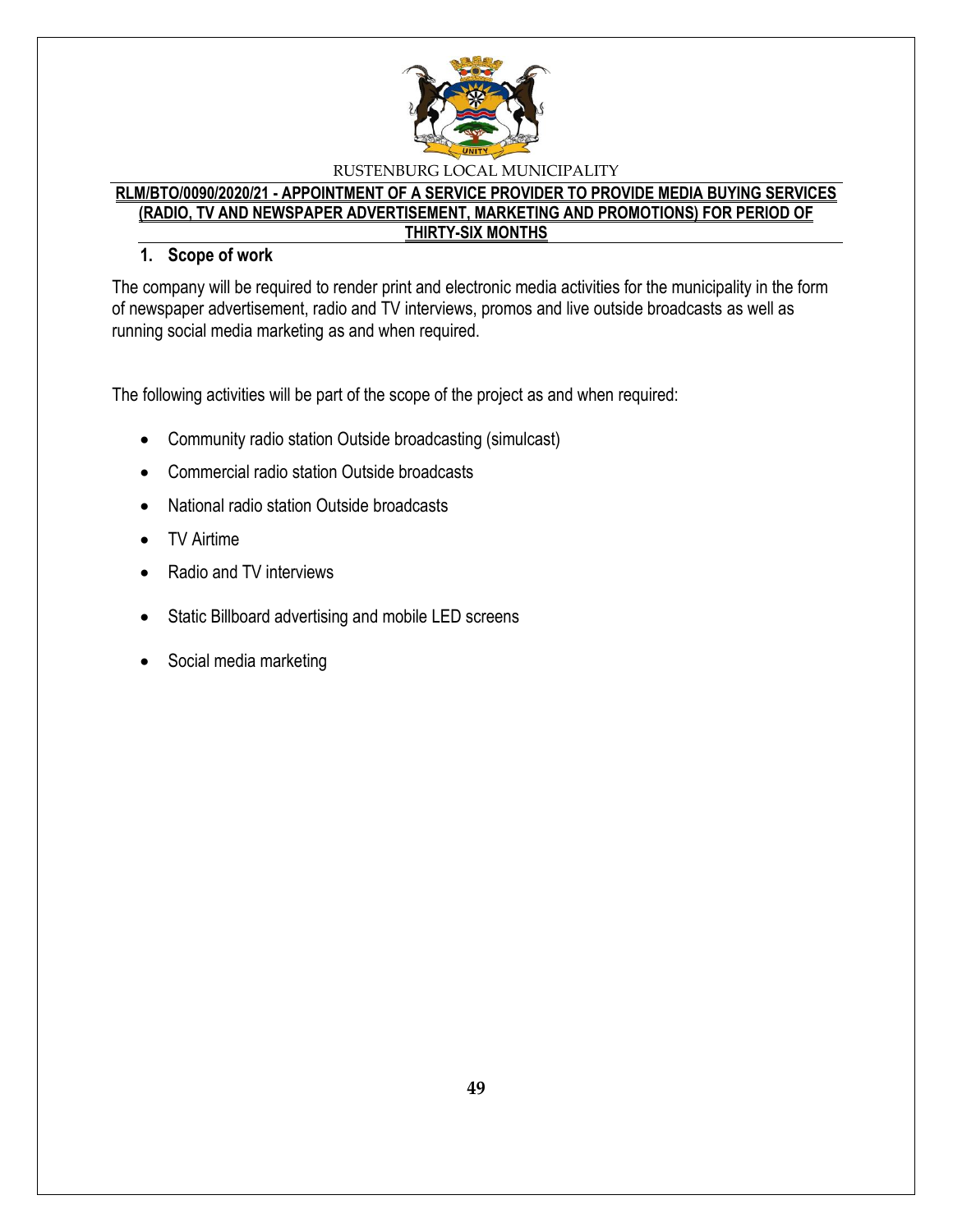

#### **RLM/BTO/0090/2020/21 - APPOINTMENT OF A SERVICE PROVIDER TO PROVIDE MEDIA BUYING SERVICES (RADIO, TV AND NEWSPAPER ADVERTISEMENT, MARKETING AND PROMOTIONS) FOR PERIOD OF THIRTY-SIX MONTHS FUNCTIONALITY**

**For a bidder to qualify it is a requirement that a Professional Service Provider score a minimum of 75 out of a maximum of 100 points for functionality to be evaluated further.**

ITEM CRITERIA WEIGHT VALUE SCORE VERIFICATION METHOD **1. COMPANY EXPERIENC E 25 1.1 Company experience in similar projects** Company work experience in similar field with contactable reference (**Please attach appointment letters and reference letters per project**) **Appointment letters and reference letters per project 0-3 projects (value = 01) 4-5 projects (value = 03) 6 and above (value = 05) 1.2 Company experience(Project Value) 15** Company work experience in similar field with contactable reference) (**Please attach appointment letters and reference letters per project**) **Appointment letters and reference letters with project values per project R1 – R500 000 (value = 01) R500 000.01 – R1 000 000 (value = 03) R1 000 000.01 and above (value = 05) 2. KEY PERSONNE L EXPERIENC E 50 2.1 Project Manager Experience** Attach a 3-page CV with detailed experience in the media buying field **(15) 3-page CV with detailed experience in the media buying field 0 – 3 years' experience, (value = 1)**

**Values: 1 = Poor; 3= Good; 5 = Excellent**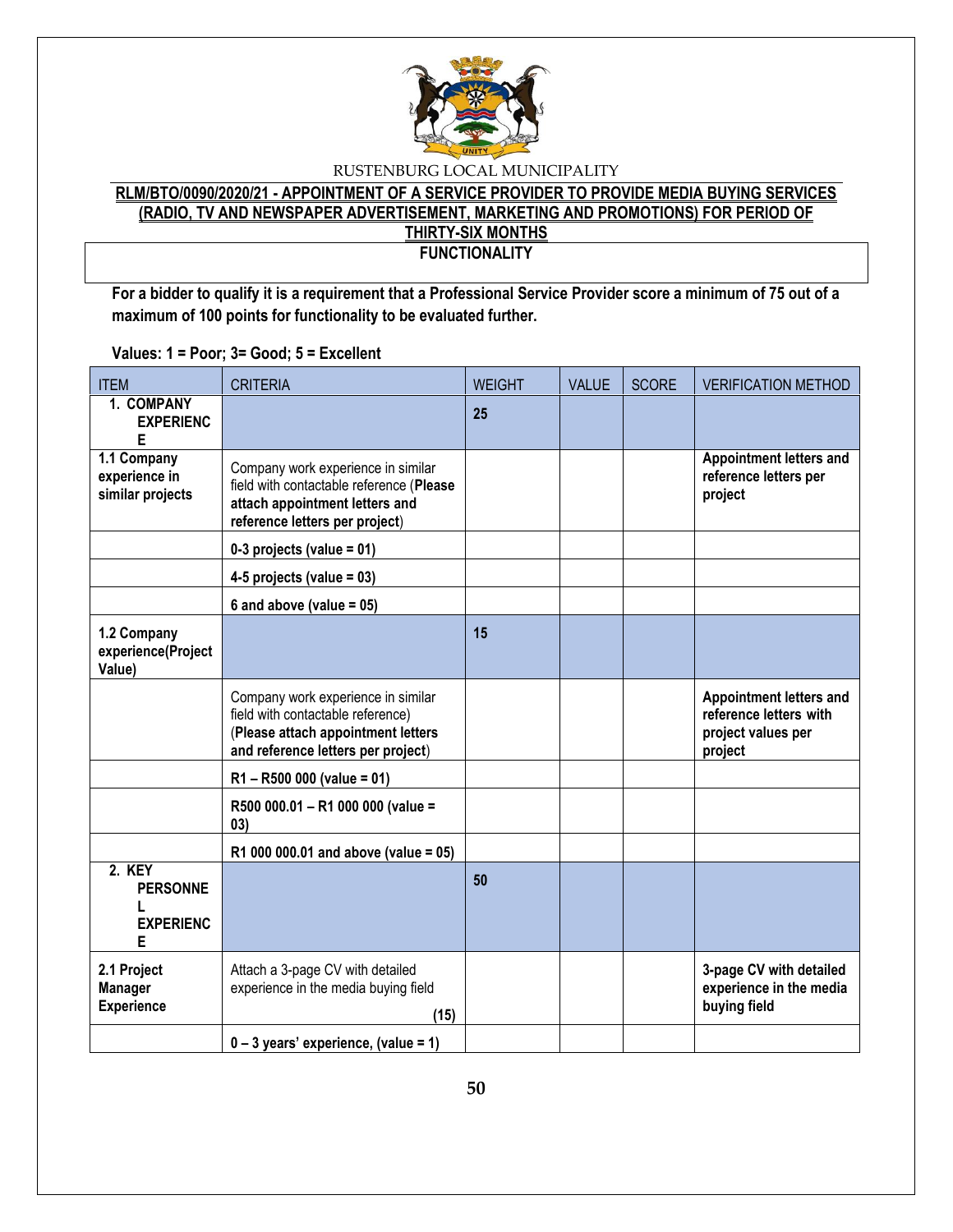

#### **RLM/BTO/0090/2020/21 - APPOINTMENT OF A SERVICE PROVIDER TO PROVIDE MEDIA BUYING SERVICES (RADIO, TV AND NEWSPAPER ADVERTISEMENT, MARKETING AND PROMOTIONS) FOR PERIOD OF THIRTY-SIX MONTHS**

|                                                        | $4 - 5$ years' experience (value = 3)                                                                   |     |                                                                                                                                        |
|--------------------------------------------------------|---------------------------------------------------------------------------------------------------------|-----|----------------------------------------------------------------------------------------------------------------------------------------|
|                                                        | >5 years' experience and project<br>$(value = 5)$                                                       |     |                                                                                                                                        |
| 2.2 Project<br><b>Manager</b><br><b>Qualifications</b> | Attach certified Degree/ National<br>Diploma in Communications, Graphic<br>Design or Multimedia<br>(15) |     | <b>Qualification - Certified</b><br>Degree/ National<br>Diploma in<br>Communications,<br><b>Graphic Design or</b><br><b>Multimedia</b> |
|                                                        | No (value = $1$ )                                                                                       |     |                                                                                                                                        |
|                                                        | Diploma (value = 3)                                                                                     |     |                                                                                                                                        |
|                                                        | Degree = $(value = 5)$                                                                                  |     |                                                                                                                                        |
| 2.3 Project<br><b>Manager</b><br>Registration          | Attach registration with Public Relations<br>Institute of Southern Africa (PRISA)<br>(15)               |     | <b>Certified Public</b><br><b>Relations Institute of</b><br>Southern Africa (PRISA)                                                    |
|                                                        | No (value = $1$ )                                                                                       |     |                                                                                                                                        |
|                                                        | $Yes = 5)$                                                                                              |     |                                                                                                                                        |
| 2.4 Project<br><b>Manager</b><br>Qualification         | Attach Certificate in Digital Brand and<br><b>Marketing Strategy</b><br>(5)                             |     | <b>Certificate Digital Brand</b><br>and Marketing Strategy                                                                             |
|                                                        | No (value = $1$ )                                                                                       |     |                                                                                                                                        |
|                                                        | $Yes = 5)$                                                                                              |     |                                                                                                                                        |
| <b>BUSINESS</b><br>3<br><b>HEAD OFFICE</b>             |                                                                                                         | 10  |                                                                                                                                        |
| 3.1 Office address                                     | Attach Municipal rates and Taxes<br>Statement of the business                                           |     | Municipal rates and<br><b>Taxes Statement of the</b><br>business                                                                       |
|                                                        | <b>Outside North West Province (Value</b><br>$= 01$                                                     |     |                                                                                                                                        |
|                                                        | Within North West Province (Value =<br>03)                                                              |     |                                                                                                                                        |
|                                                        | Within Bojanala District (Value = 05)                                                                   |     |                                                                                                                                        |
| <b>TOTAL</b>                                           |                                                                                                         | 100 |                                                                                                                                        |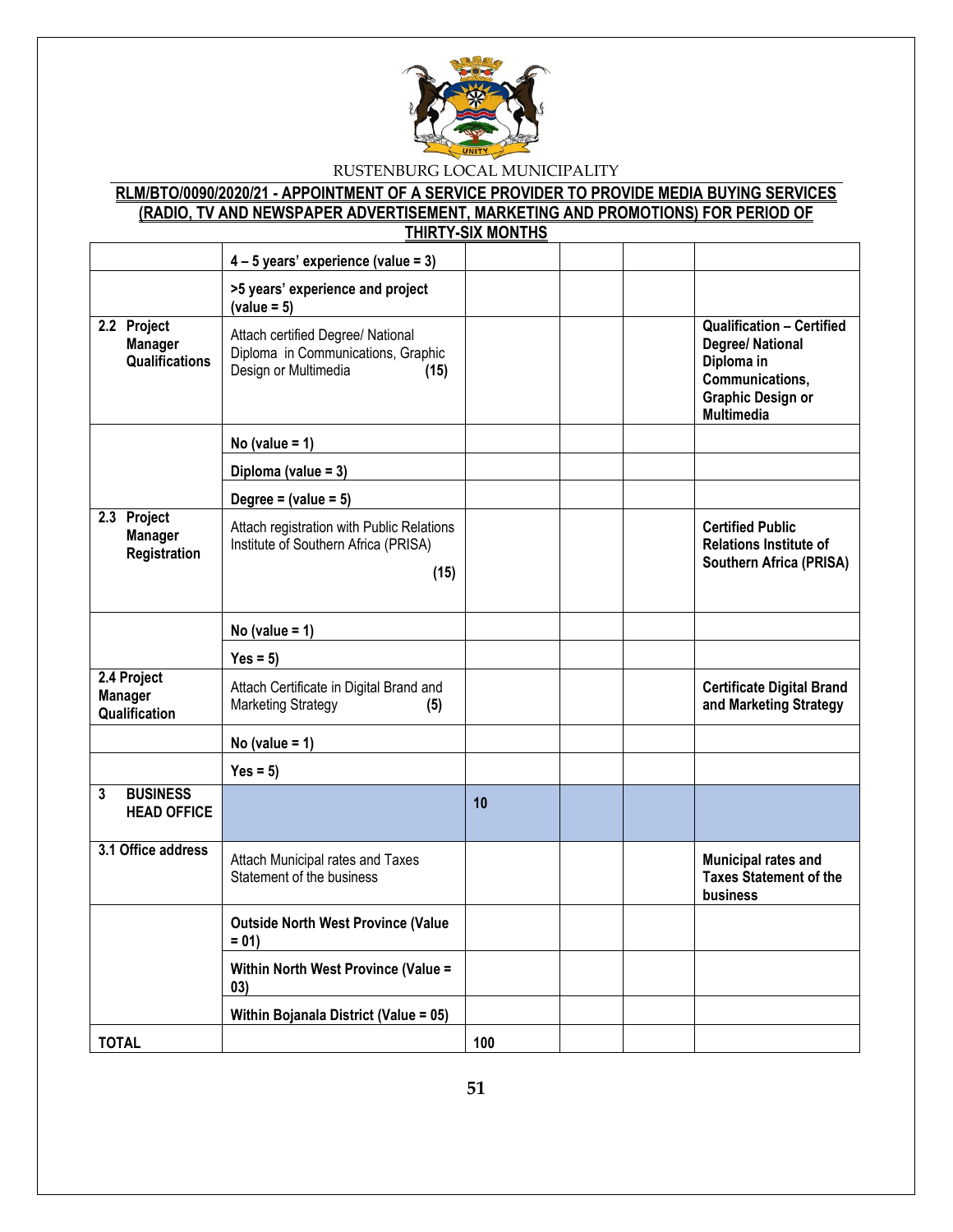

# **RLM/BTO/0090/2020/21 - APPOINTMENT OF A SERVICE PROVIDER TO PROVIDE MEDIA BUYING SERVICES (RADIO, TV AND NEWSPAPER ADVERTISEMENT, MARKETING AND PROMOTIONS) FOR PERIOD OF THIRTY-SIX MONTHS**

# **PRICING INSTRUCTION**

- 1. Prices will be fixed for the first year
- 2. Prices must be VAT inclusive.
- 3. Increase for the second and third year will be CPIX based.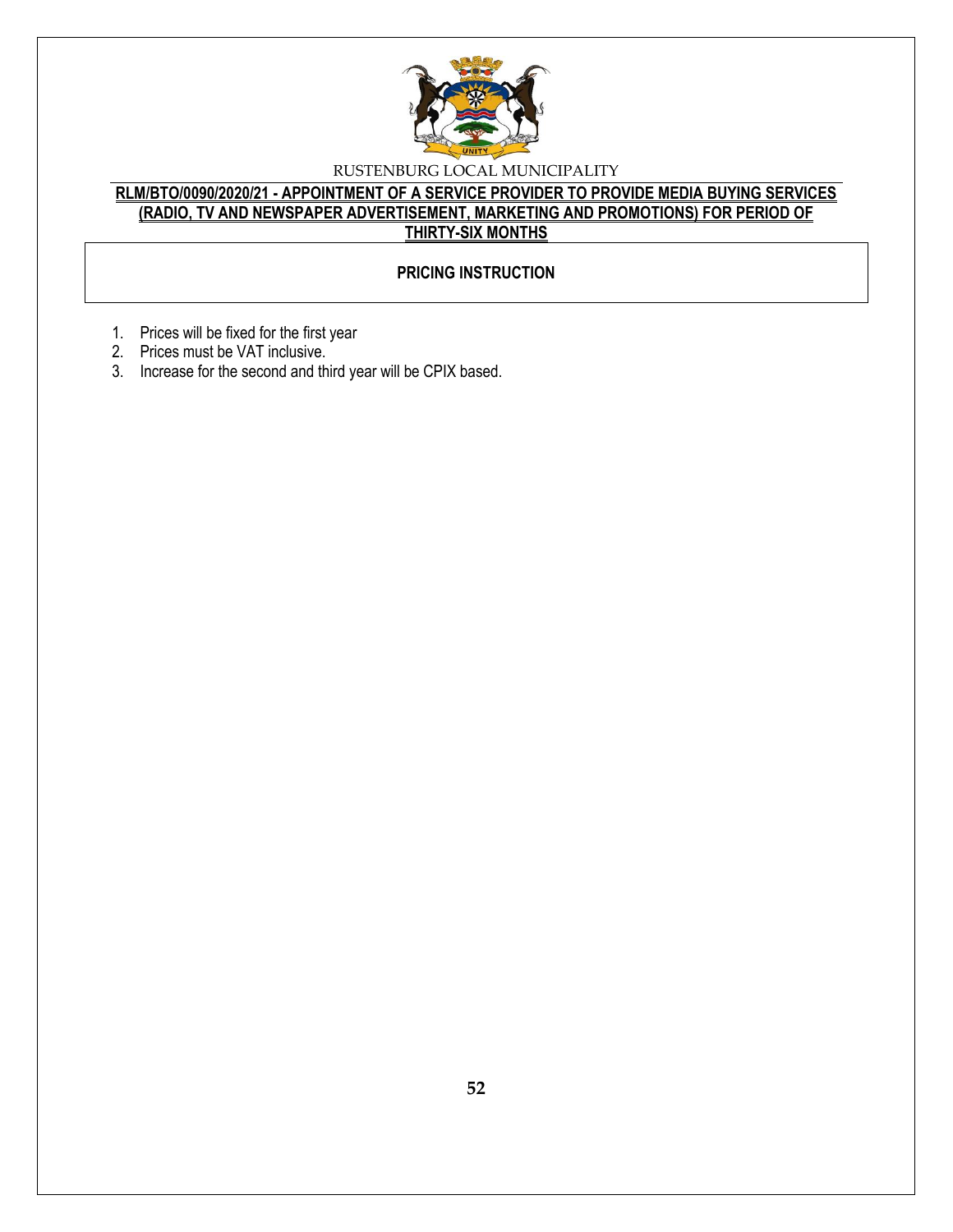

# **RLM/BTO/0090/2020/21 - APPOINTMENT OF A SERVICE PROVIDER TO PROVIDE MEDIA BUYING SERVICES (RADIO, TV AND NEWSPAPER ADVERTISEMENT, MARKETING AND PROMOTIONS) FOR PERIOD OF THIRTY-SIX MONTHS**

#### **PRICING SCHEDULE**

**Print Media - Vacancies**

| <b>SIZE</b> | <b>NATIONAL (BLACK</b> | <b>NATIONAL</b> | <b>LOCAL (BLACK AND</b> | <b>LOCAL (COLOUR)</b> |
|-------------|------------------------|-----------------|-------------------------|-----------------------|
|             | AND WHITE)             | (COLOUR)        | WHITE)                  |                       |
| $10*8$      | R                      | R               | R                       | R                     |
| $20*4$      | R                      | R               | R                       | R                     |
| $20*8$      | R                      | R               | R                       | R                     |
| $30*6$      | R                      | R               | R                       | R                     |
| 40*8        | R                      | R               | R                       | R                     |

#### **Tenders adverts**

| <b>SIZE</b> | <b>NATIONAL (BLACK</b> | <b>NATIONAL</b> | <b>LOCAL (BLACK AND</b> | <b>LOCAL (COLOUR)</b> |
|-------------|------------------------|-----------------|-------------------------|-----------------------|
|             | AND WHITE)             | (COLOUR)        | WHITE)                  |                       |
| $10*8$      | R                      | R               | R                       | R                     |
| $20*4$      | R                      | R               | R                       | R                     |
| $20*8$      | R                      | R               | R                       | R                     |
| $30*6$      | R                      | R               | R                       | R                     |
| 40*8        | R                      | R               | R                       | R                     |

#### **Main Body Section in the Newspaper**

| <b>SIZE</b> | <b>NATIONAL</b> | <b>NATIONAL (COLOUR)</b> | <b>LOCAL (BLACK AND</b> | <b>LOCAL (COLOUR)</b> |
|-------------|-----------------|--------------------------|-------------------------|-----------------------|
|             | (BLACK AND      |                          | WHITE)                  |                       |
|             | WHITE)          |                          |                         |                       |
| $10*8$      | R               | R                        | R                       | R                     |
| $20*4$      | R               | R                        | R                       | R                     |
| $20*8$      | R               | R                        | R                       | R                     |
| $30*6$      | R               | R                        | R                       | R                     |
| 40*8        | R               | R                        | R                       | R                     |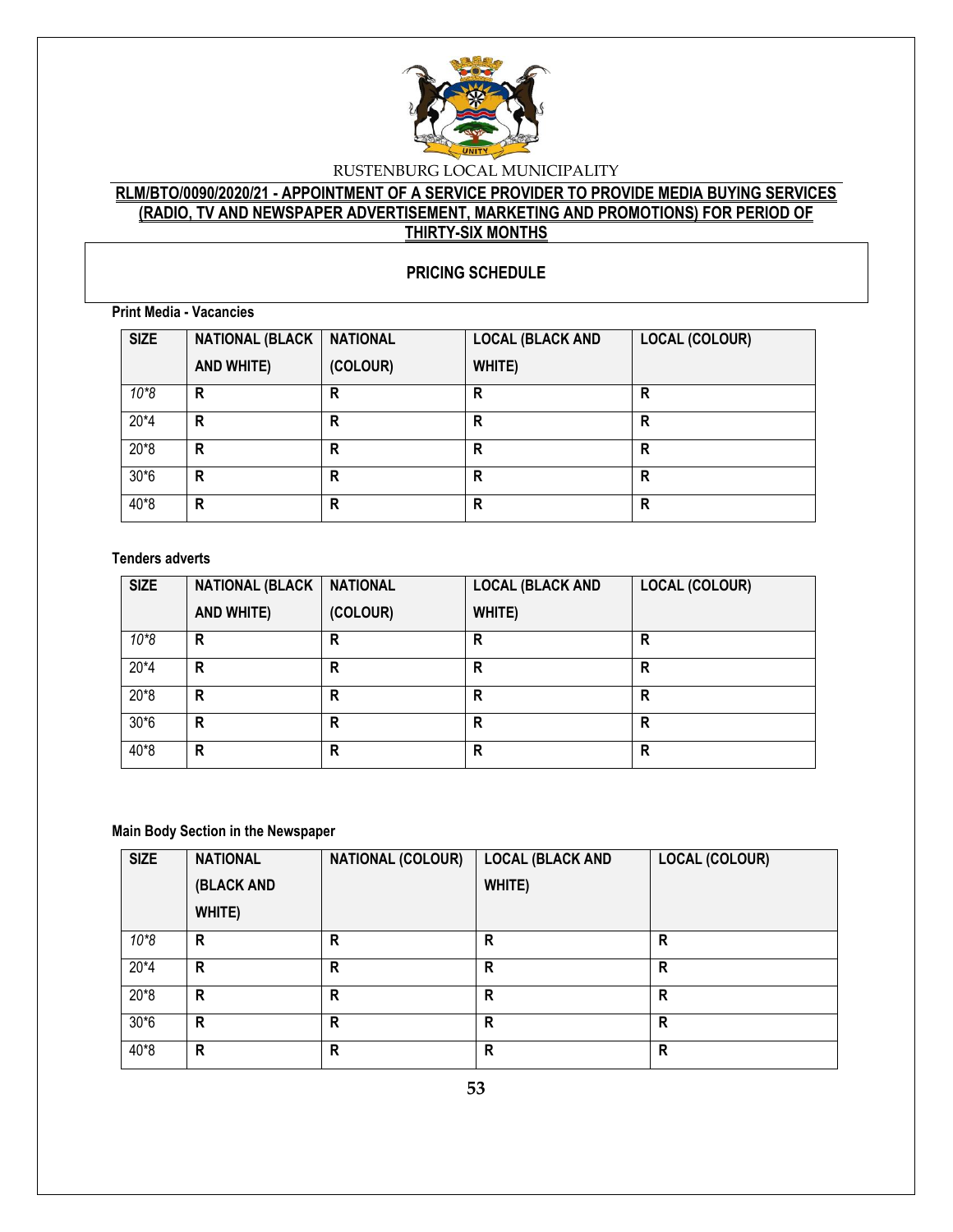

# **RLM/BTO/0090/2020/21 - APPOINTMENT OF A SERVICE PROVIDER TO PROVIDE MEDIA BUYING SERVICES (RADIO, TV AND NEWSPAPER ADVERTISEMENT, MARKETING AND PROMOTIONS) FOR PERIOD OF THIRTY-SIX MONTHS**

**Electronic Media (Radio)**

|                      | 30" Promo     | 30" Promo         | 5min Live        | 5min Live         |
|----------------------|---------------|-------------------|------------------|-------------------|
| Radio                | $(6am - 9am)$ | $(15h00 - 18h00)$ | <b>Interview</b> | <b>Interview</b>  |
|                      |               |                   | $(6am - 9am)$    | $(15h00 - 18h00)$ |
| Local                |               |                   |                  |                   |
| Community            |               |                   |                  |                   |
| <b>Radio Station</b> | R             | R                 | R                | R                 |

#### **Electronic Media (TV)**

| <b>TV</b>         | 3hrs Live                | 3hrs Live                |
|-------------------|--------------------------|--------------------------|
|                   | <b>Outside Broadcast</b> | <b>Outside Broadcast</b> |
|                   | (Morning Show)           | (Off-Peak Show)          |
| <b>Television</b> |                          |                          |
|                   | R                        | R                        |

#### **Radio Stations (Outside Broadcast)**

| Radio                         | 3hrs Live                | 3hrs Live                |
|-------------------------------|--------------------------|--------------------------|
|                               | <b>Outside Broadcast</b> | <b>Outside Broadcast</b> |
|                               | (Morning Drive Show)     | (Afternoon Drive Show)   |
|                               |                          |                          |
| <b>Local Community</b>        |                          |                          |
| <b>Radio Station</b>          | R                        | R                        |
|                               |                          |                          |
| <b>National Radio Station</b> |                          |                          |
|                               | R                        | R                        |